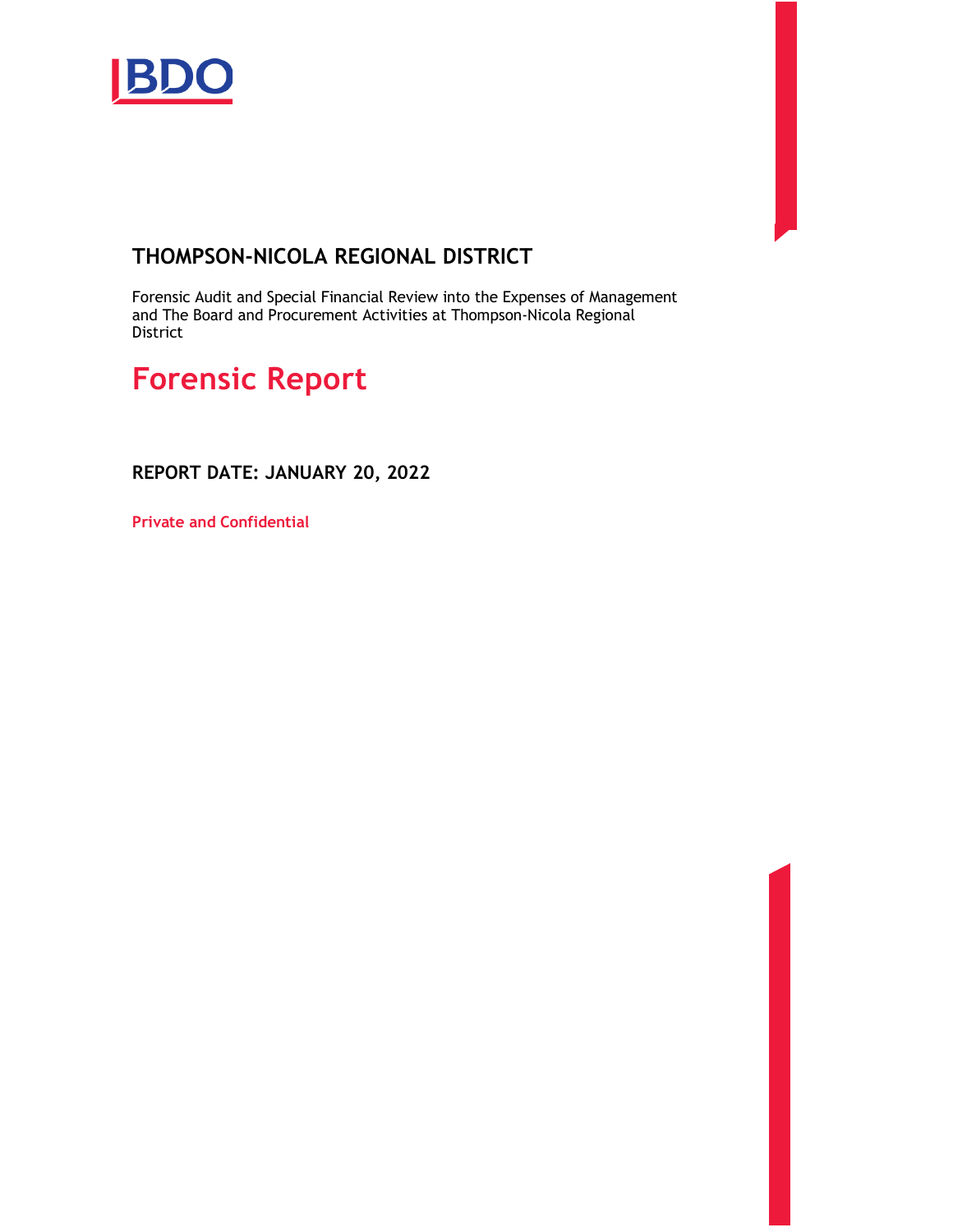

### **Contents**

| $\mathbf{1}$     |  |
|------------------|--|
| 2.               |  |
| 3.               |  |
| $\overline{4}$ . |  |
| 5.               |  |
| 6.               |  |
| 7.               |  |
| 8.               |  |
| 9.               |  |
| 10.              |  |
| 11.              |  |
| 12.              |  |
| 13.              |  |
| 14.              |  |
|                  |  |
|                  |  |
|                  |  |
|                  |  |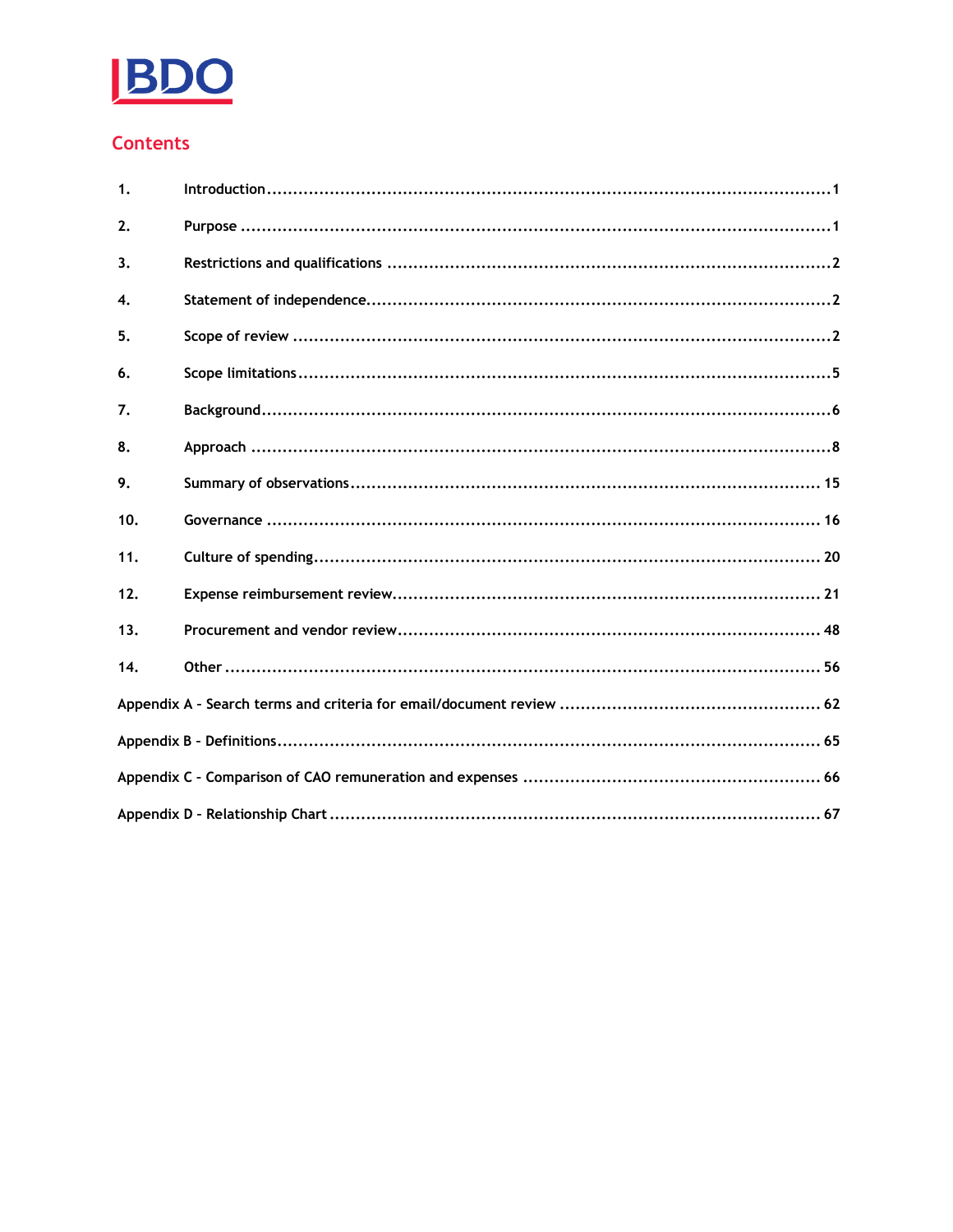

BDO Canada LLP Unit 1100-Royal Centre 1055 West Georgia Street P.O. Box 11101 Vancouver, BC, V6E 3P3 Canada

January 20, 2022

*Private and Confidential*

**THOMPSON-NICOLA REGIONAL DISTRICT** 300 – 465 Victoria Street Kamloops, BC, V2C 2A9

Dear Ms. Deanna Campbell, Director of Legislative Services/Corporate Officer

#### **RE: FORENSIC AUDIT AND SPECIAL FINANCIAL REVIEW INTO THE EXPENSES OF MANAGEMENT AND THE BOARD AND PROCUREMENT ACTIVITIES AT THOMPSON-NICOLA REGIONAL DISTRICT**

### <span id="page-2-0"></span>**1. INTRODUCTION**

- 1.1 BDO Canada LLP ("We", "Us", "BDO") was the successful proponent pursuant to a Request for Proposals ("RFP") issued by the Thompson-Nicola Regional District ("TNRD"), entitled Special Financial Review and Forensic Audit Services RFP # LS-2021-01. TNRD engaged BDO under a Consulting Services Agreement, Forensic Audit & Special Financial Review Services, dated May 4, 2021 (Contract #2021-068).
- 1.2 You have asked BDO to provide you with a report (the "Report") of our Investigation into the expenses of management and the Board of TNRD ("Board"), including the [Position], Individual 29 ("Individual 29"), generally covering the five-year period January 1, 2015 to December 31, 2019, with the exception of our analysis of per diem and telecommunication expense analysis that covered the period from 2014 to 2019 and email review that included records from the period from 2001 to 2020. In addition to our review of expense reimbursements, our analysis includes email reviews, procurement and vendor review and interviews with key individuals.
- 1.3 We understand that we may be called upon to provide independent expert evidence in legal proceedings arising from this matter.

### <span id="page-2-1"></span>**2. PURPOSE**

- 2.1 The purpose of this Report is to summarize the results of our review of the expense submissions of both management and members of the Board to assess compliance with TNRD's policies and bylaws. We were also requested by TNRD to conduct a procurement and vendor review, and to carry out interviews of key individuals relating to matters identified in our investigation.
- 2.2 On or about January 29, 2020, Individual 02, [Position], wrote to Individual 03 outlining concerns regarding Individual 29. There are numerous allegations outlined in this letter. We focused our review on the allegations relating to expenses of management and the Board, which include: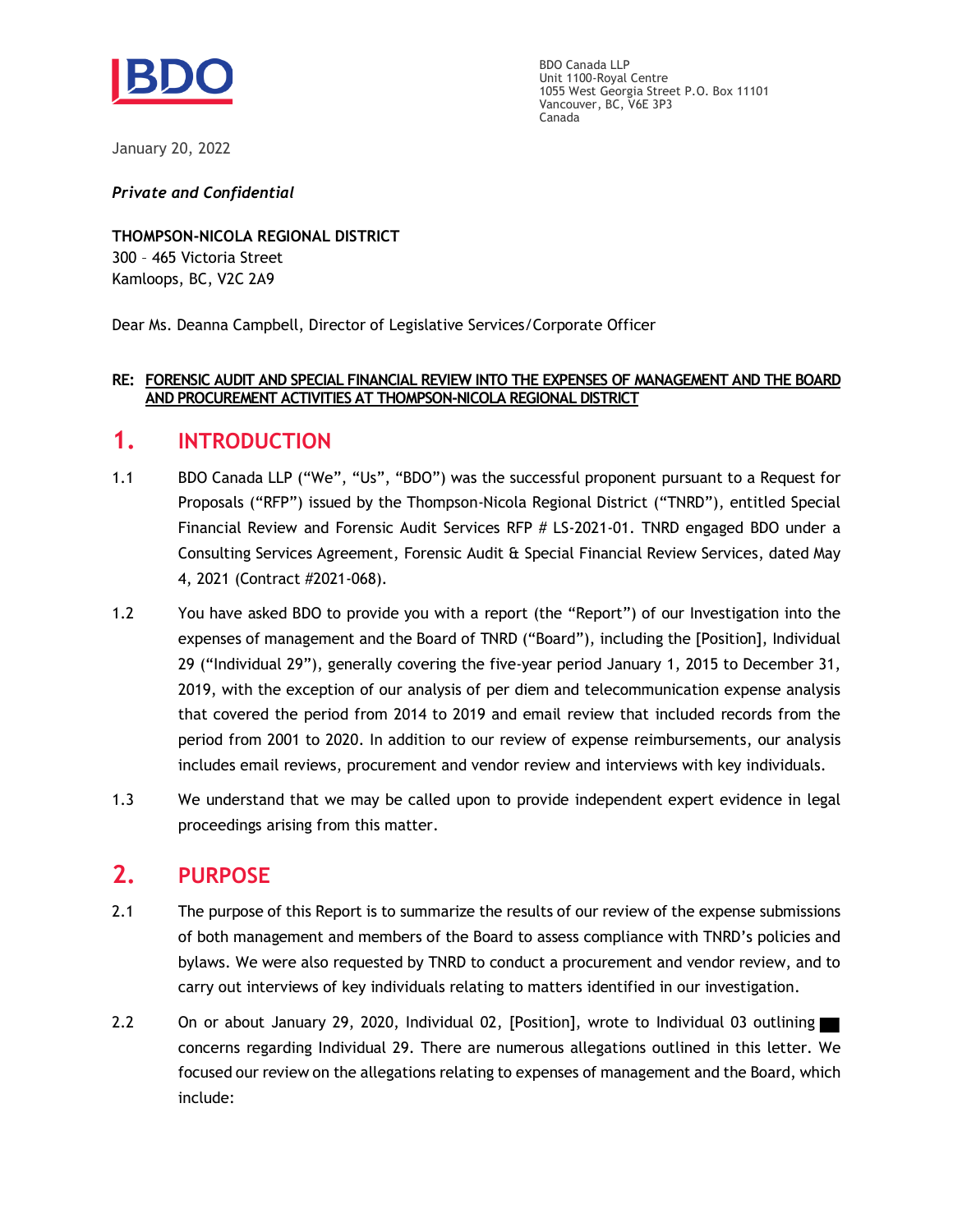

- (a) Expense reimbursement claims without itemized receipts.
- (b) Taxpayer funded expense claims for food and beverage, including alcohol.
- 2.3 In addition to the allegations set out by Individual 02, TNRD asked BDO to review specific vendors and past TNRD projects.
- 2.4 We understand that our Report may be used as evidence should this matter proceed to court.

### <span id="page-3-0"></span>**3. RESTRICTIONS AND QUALIFICATIONS**

- 3.1 This report is not to be reproduced or used for any purpose other than as approved in advance by BDO. We do not assume any responsibility or liability for losses occasioned to any user or reader by the circulation, publication, reproduction or use of this Report, contrary to the provisions of this paragraph.
- 3.2 Our comments and conclusions are based on review of information that has been made available to us. We reserve the right to review and revise our calculations and conclusions in light of any information which becomes known to us subsequent to the date of this Report.
- 3.3 This Report is not intended to constitute a quantification of the loss, if any, incurred by TNRD arising from matters identified.

### <span id="page-3-1"></span>**4. STATEMENT OF INDEPENDENCE**

4.1 We confirm that the authors and other professional staff involved in preparing this Report acted independently and objectively. The fees for this engagement were based strictly on professional time expended and were in no way contingent upon the conclusions of this Report or any action or event resulting from the use of this Report.

### <span id="page-3-2"></span>**5. SCOPE OF REVIEW**

- 5.1 Our investigation generally covered the Period from January 1, 2015 to December 31, 2019, with the exception of our per diem and telecommunications expense analysis that covered the period from 2014 to 2019 and email review that included records from the period from 2001 to 2020 ("Period of Review").
- 5.2 This Report covers the review of management and Board expenses claims, procurement and vendor review and other matters.
- 5.3 During the course of this engagement, we relied on the following, provided by TNRD's management ("Management") or staff: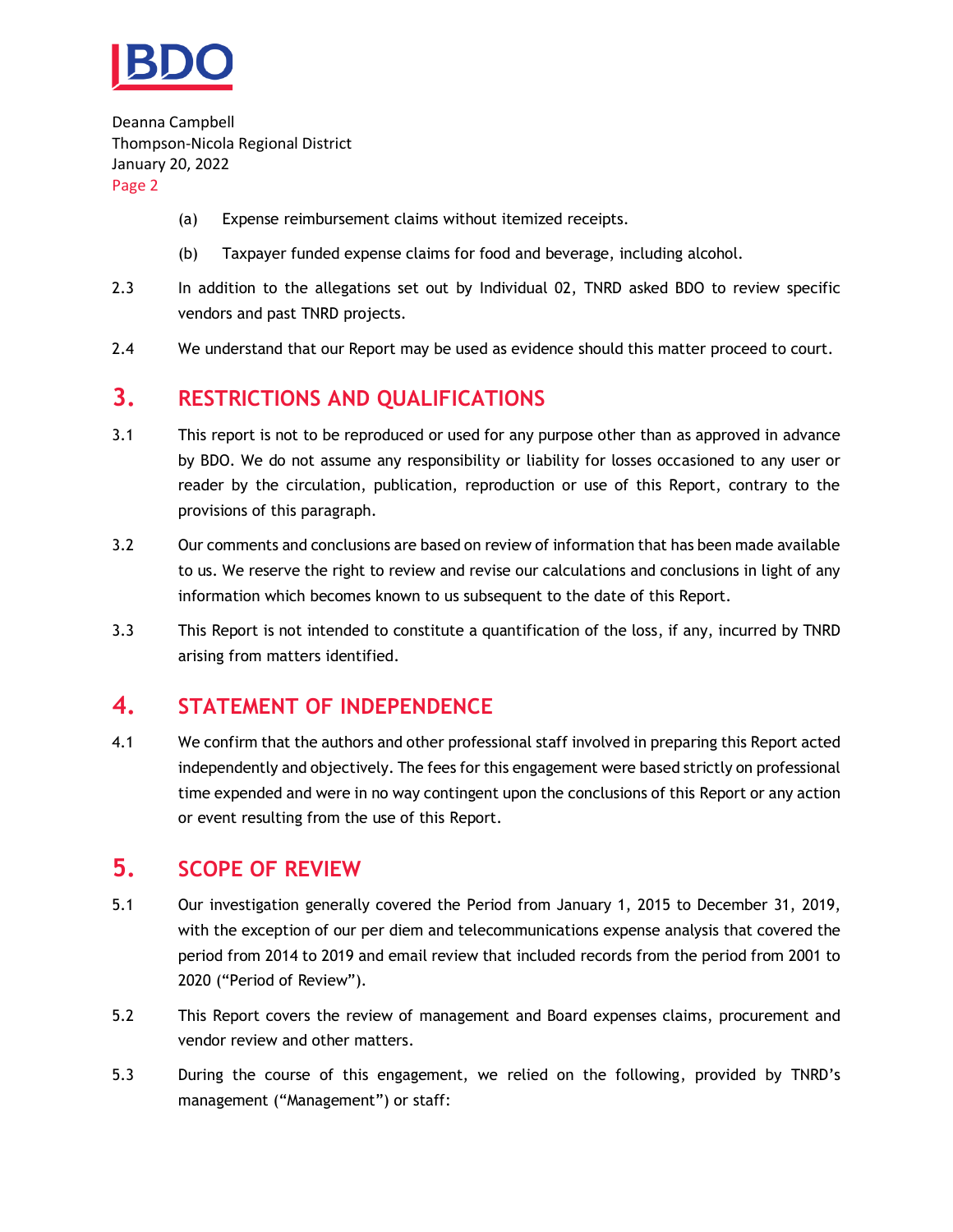

- (a) Relevant TNRD policies and Bylaws shared by Management:
	- (i) Bylaw 2450 Officers and Indemnification;
	- (ii) Bylaw 2664 2018 Delegation;
	- (iii) Bylaw 2673 Board of Directors Remuneration and Expenses;
	- (iv) Bylaw 2730 Board of Directors Remuneration and Expenses;
	- (v) Policy No. 1.1.10 Directors Service Recognition;
	- (vi) Policy No. 3.1.2 Computer and Portable Device Usage;
	- (vii) Policy No. 5.3 Corporate Credit Cards;
	- (viii) Policy No. 5.5 Meal Expenses;
	- (ix) Policy No. 5.5.1 Hospitality;
	- (x) Policy No. 5.6 Business Meeting and Special Event Expenses;
	- (xi) Policy No. 7.1 Employee Recognition;
	- (xii) Policy No. 7.1.5 Employee Code of Conduct; and
	- (xiii) Policy No. 7.6 Special Occasion Gifts to Staff and Directors.
- (b) TNRD Strategic Plan;
- (c) Individual 29's emails extracted by Management from TNRD account and devices;
- (d) Expense reimbursement submissions, including Scotiabank corporate Visa card statements and supporting documents (where available) from January 2015 to December 2019;
- (e) Visa Coding financial records containing corporate credit card transactions relating to expense reimbursement submissions from January 2015 to December 2019;
- (f) Individual 29's per diem forms from 2014 to 2019;
- (g) Individual 33's telecommunication credit card charges and corresponding invoices from 2014 to 2019;
- (h) Vendors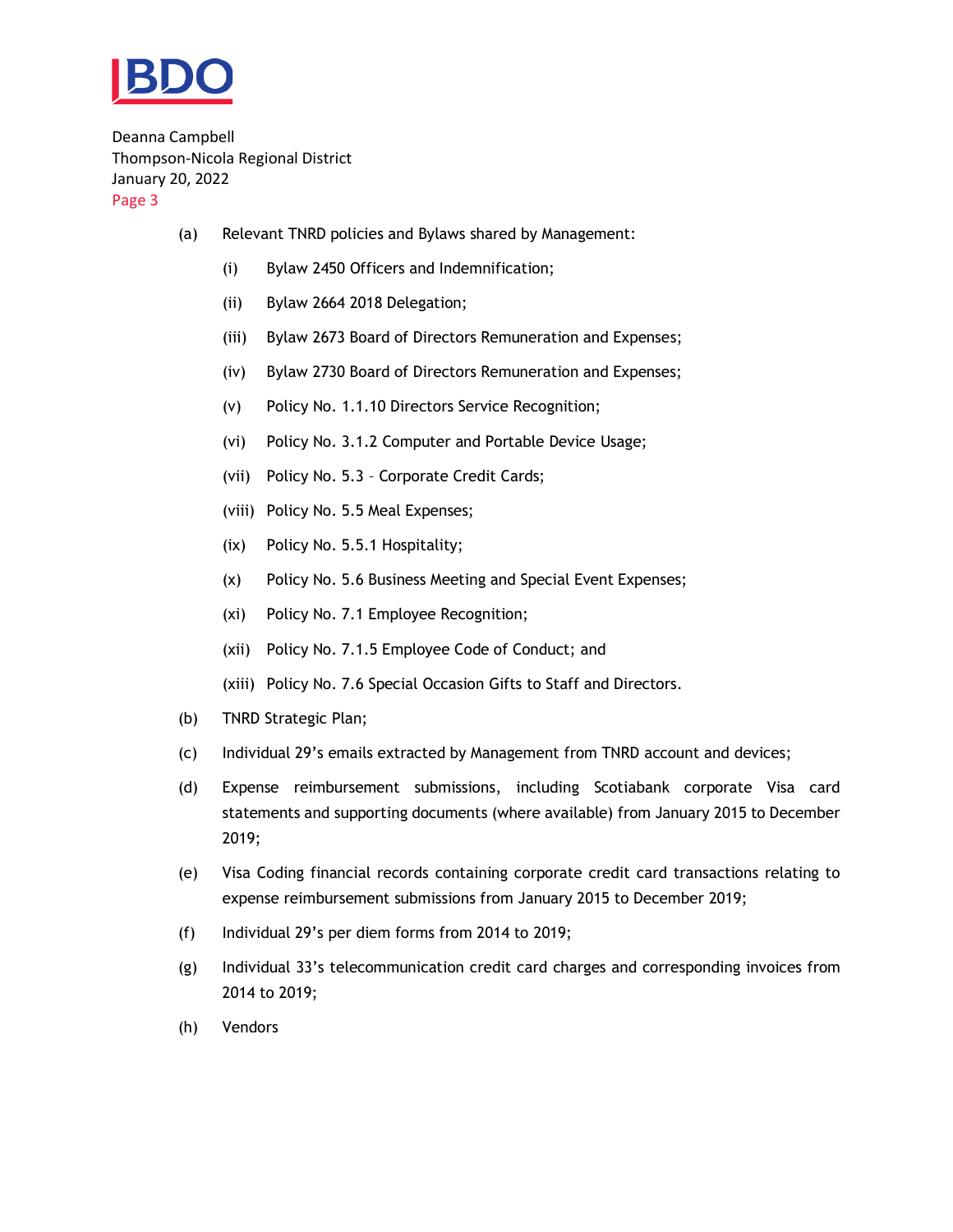

- (i) Vendor 01: Supporting documents consisting of invoices/credit card receipts and purchase orders (related to AP purchases) and listing of payments for 2017 and 2018;
- (ii) Vendor 02: Supporting documents including historical contracts, invoices and cheque stubs for 2016, 2017, and 2019, historical payment listing, and incident reports and complaints compiled by TNRD;
- (iii) Vendor 03: Board meeting minutes and approvals, contract, listings of expenses, and POs and invoices for the Project 01 and Project 02;
- (i) Statement of Financial Information Reports and Financial Statements of Regional Districts in British Columbia (where available);
- (j) Discussions and correspondence with Board, Management and staff;
- (k) Interviews:
	- (i) Individual 04;
	- (ii) Individual 05;
	- (iii) Individual 06;
	- (iv) Individual 07;
	- (v) Individual 08;
	- (vi) Individual 09;
	- (vii) Individual 10;
	- (viii) Individual 11;
	- (ix) Individual 12;
	- (x) Individual 13;
	- (xi) Individual 14;
	- (xii) Individual 03;
	- (xiii) Individual 15;
	- (xiv) Individual 16;
	- (xv) Individual 17;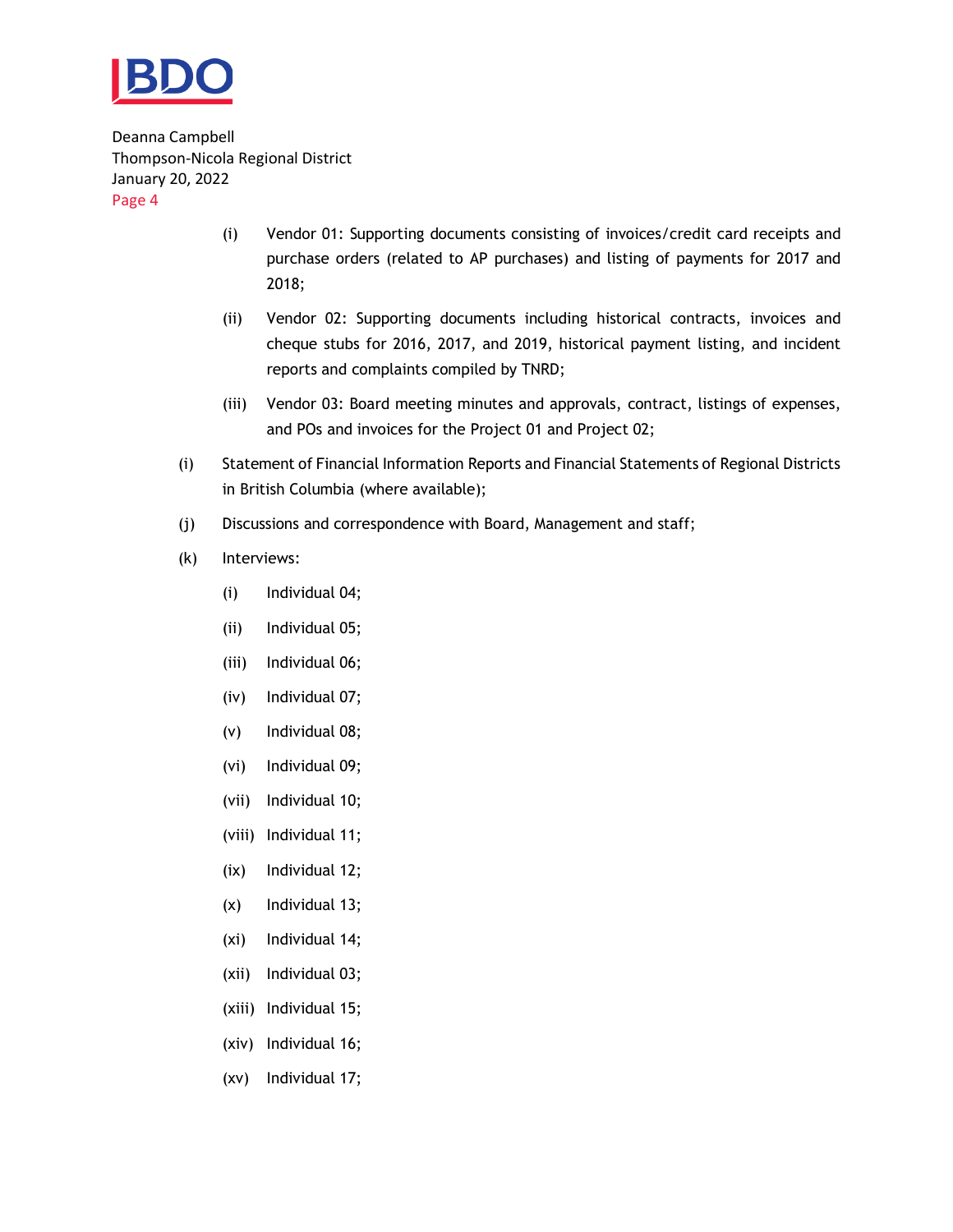

- (xvi) Individual 18;
- (xvii) Individual 02;
- (xviii) Individual 19;
- (xix) Individual 20;
- (xx) Individual 21; and
- (xxi) Individual 22;
- (l) Budget, application form, General Ledger printout and invoices relating to Event 01;
- (m) BDO's Investigative Due Diligence team research, including Individual 23's LinkedIn profile, Rotary Club of Kamloops news from Nov 26, 2014 meeting, and Kamloops Ribfest Facebook post **announcing** announcing raffle winner; and
- (n) Information, explanations and substantiating documentation relating to specific expense or vendor reviews within our scope provided to us by management.

### <span id="page-6-0"></span>**6. SCOPE LIMITATIONS**

- 6.1 Due to the high volume of expense report submissions in our Period of Review, we employed a sample approach in reviewing management and Board expenses.
- 6.2 Our observations are limited to our expense reimbursement review and a review of procurement and vendor activities and any matters related thereto.
- 6.3 We were provided with copies of Individual 29's employee emails and data files from TNRD devices. We understand that emails are considered the property of TNRD and Management extracted employee emails before our appointment. We were not requested to assist in the collection or imaging of the original data.
- 6.4 As of the date of this Report, we have not interviewed Individual 29. Individual 29, through legal counsel, stipulated several conditions in response to our invitation for an interview. We did not believe it was appropriate to accept such conditions. There are also two other individuals who were not available or who did not respond to our interview requests.
- 6.5 The following organisations were excluded from the scope of our review pursuant to protocols implemented to maintain our professional independence:
	- (a) Company 01;
	- (b) Company 02;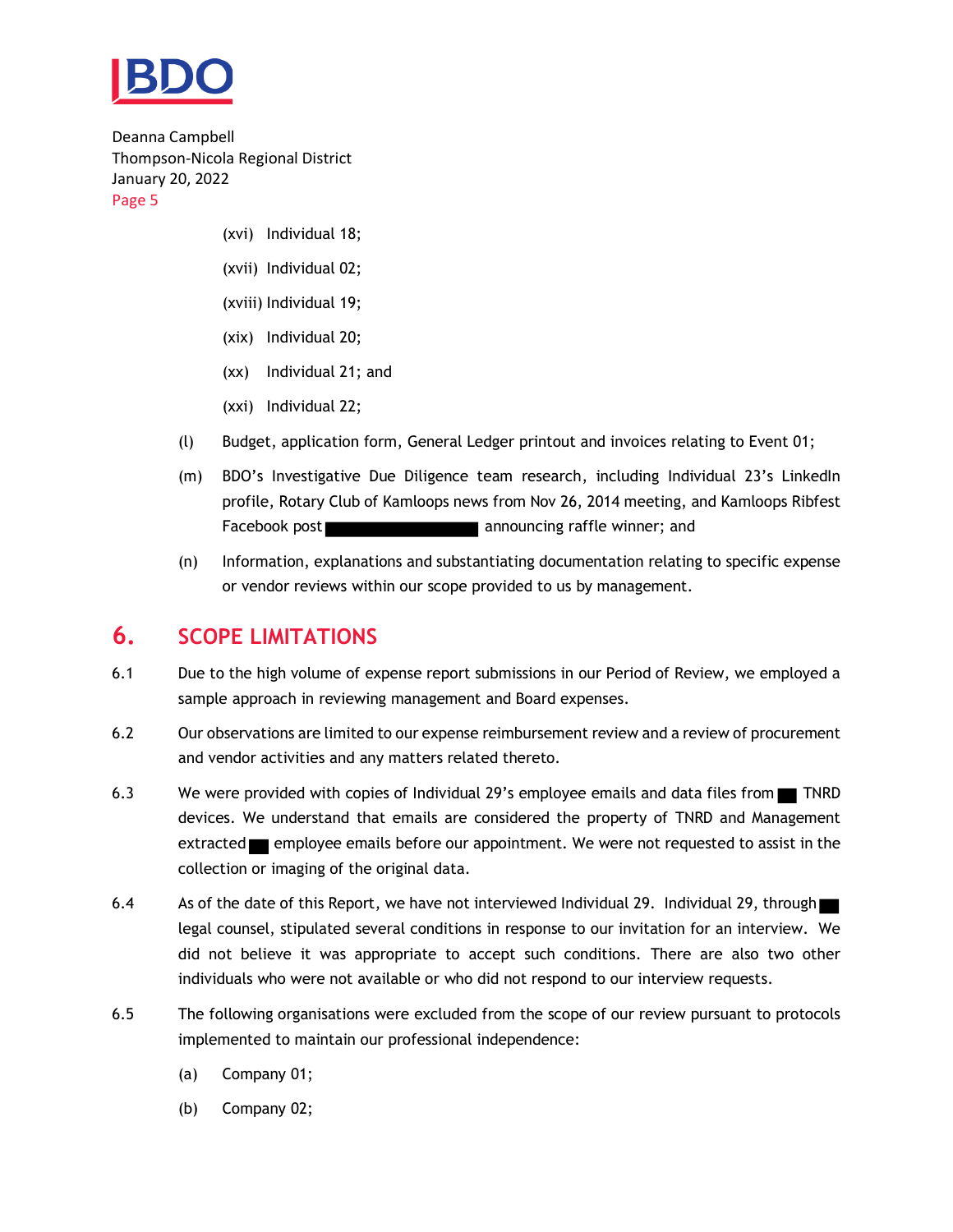

- (c) Company 03; and
- (d) Company 04.

To the extent such organisations appeared in our review or data searches, we referred such information to Management for their action.

## <span id="page-7-0"></span>**7. BACKGROUND**





7.2 For the purposes of this Report, we have assumed the background information and facts with respect to this engagement, as follows.

#### **ABOUT TNRD**

7.3 TNRD is one of 27 regional districts<sup>1</sup>, located in the southern interior of BC. It contains 11 municipalities, 10 electoral areas and provides 115 services in its region. Some of the services that the TNRD provides include the regional library system, planning and development,

<sup>1</sup> <https://www2.gov.bc.ca/gov/content/governments/local-governments/facts-framework/systems/regional-districts>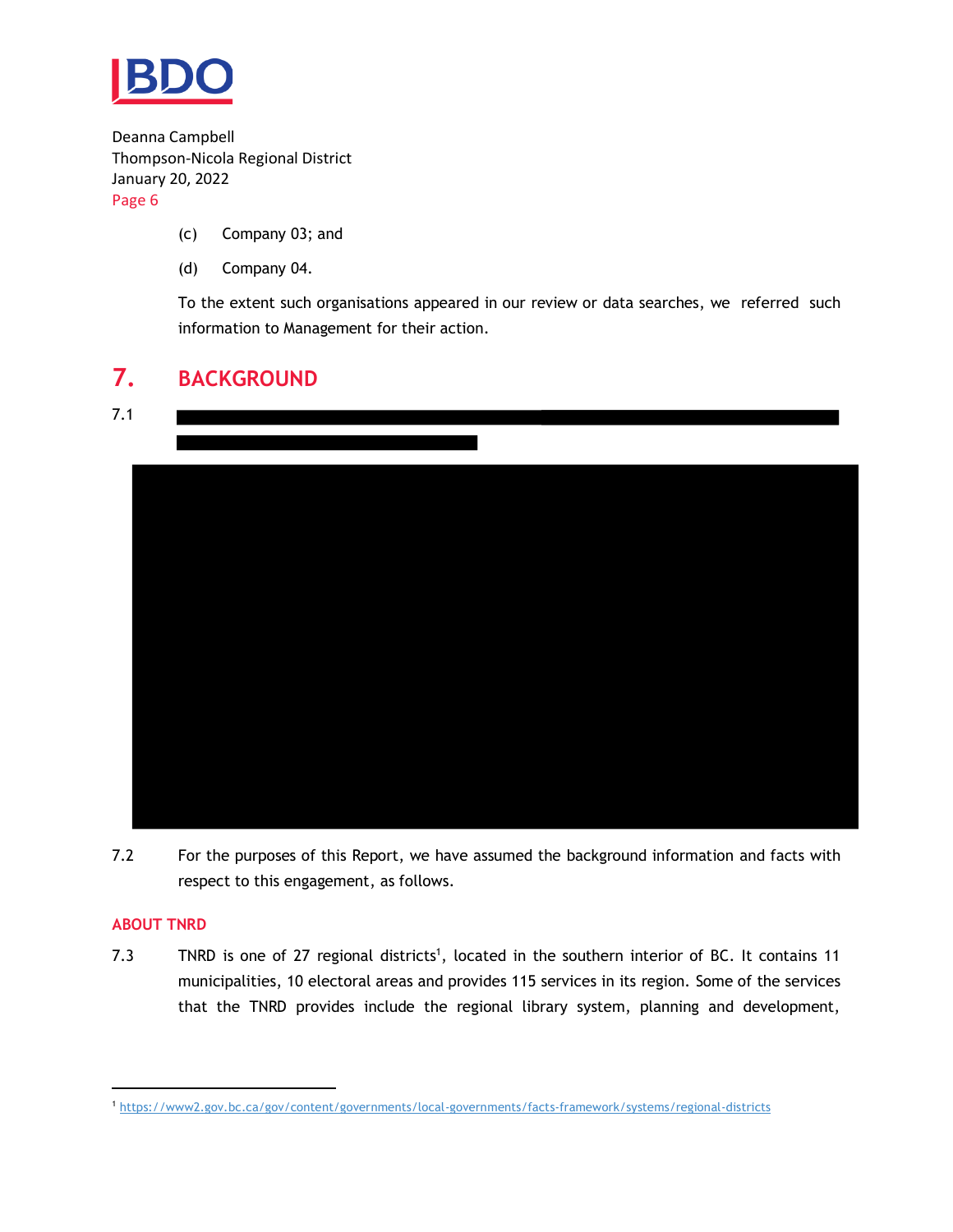

> recycling and solid waste, an Emergency Operations Centre ("EOC"), various community services, water and wastewater utilities, and a film commission.<sup>2</sup>

#### **BACKGROUND TO THE ALLEGATIONS**

- 7.4 We understand that TNRD received a number of requests under the Freedom of Information and Protection of Privacy Act with respect to allegations of misuse of TNRD funds. In addition, on or about January 29, 2020, Individual 02 wrote to Individual 03 outlining concerns regarding Individual 29. There are numerous allegations outlined in this letter. We focused our review on the allegations relating to expenses of management and the Board, which include:
	- (a) Expense reimbursement claims without itemized receipts.
	- (b) Taxpayer funded expense claims for food and beverage, including alcohol.
- 7.5 TNRD Management also shared a summary of issues/allegations that they would like to be addressed in our forensic audit. Some examples include:
	- (a) "Allegation of buying backpacks annually for relatives".
	- (b) "Allegation of providing gift cards for coffee shops to family and friends regularly".
	- (c) "Coffee shop, restaurants, alcohol, gift cards and significant re-loads yet a clear pattern of coffee being bought from other coffee shops daily".
	- (d) "Jewelry purchase (\$1100) from Anne Louise in Vancouver with no receipt or justification".
- 7.6 Based on our initial review, additional areas were identified for further investigation. As such, we conducted a procurement and vendor review and interviewed individuals.

#### **OUR UNDERSTANDING OF TNRD'S OBJECTIVES IN THIS MATTER**

- 7.7 On or about March 19, 2021, TNRD issued an RFP for an independent forensic investigation into the Management and Board expenses.
- 7.8 BDO was selected to conduct this investigation and we have prepared an investigative report in this matter which outlines the alleged misconduct. Additionally, we have conducted a procurement and vendor review and interviewed key individuals with knowledge of the matters subject to our investigation.

<sup>2</sup> <https://www.tnrd.ca/about-us/about-the-tnrd/>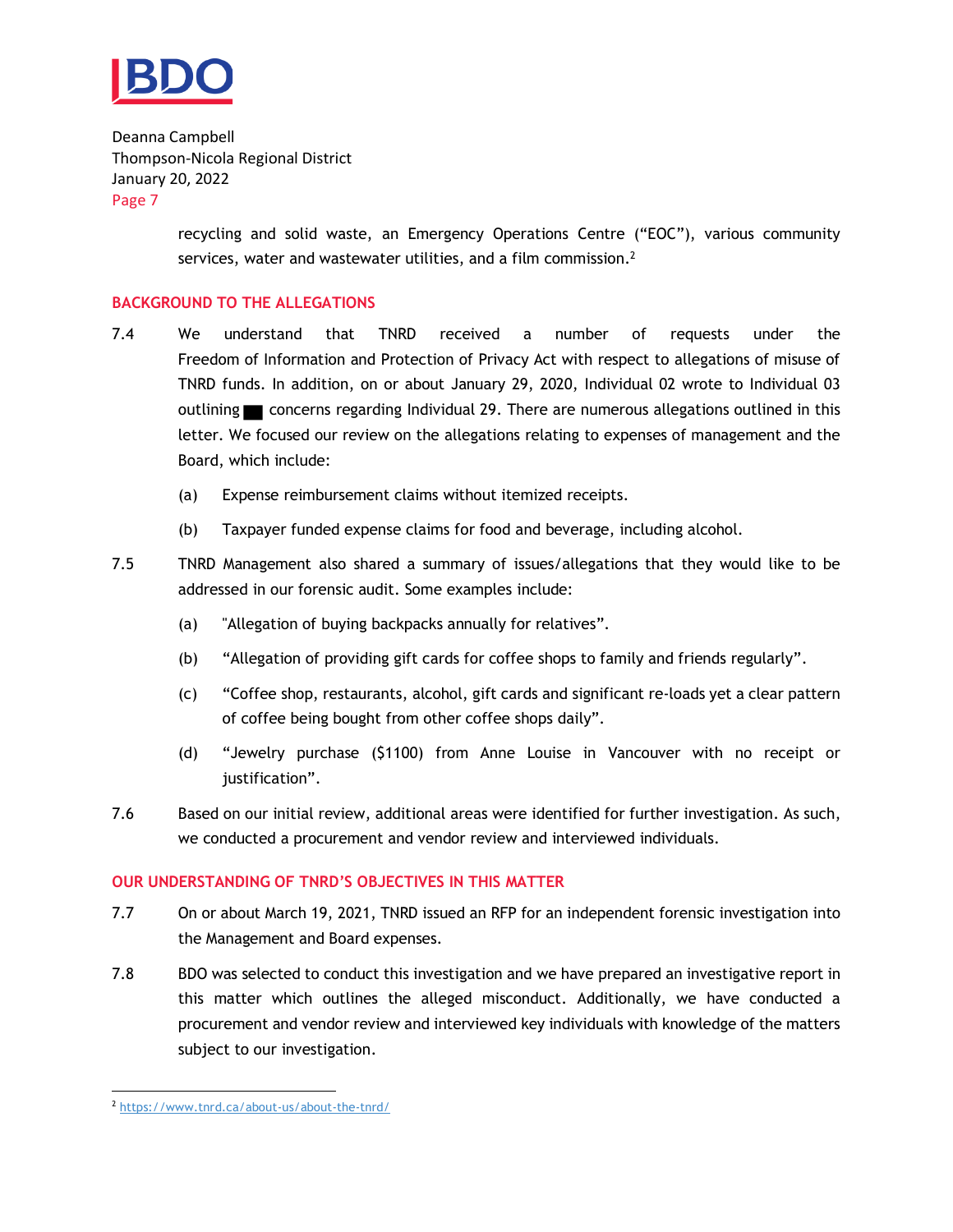

7.9 We understand that you may also require us to provide expert witness testimony in proceedings arising from this investigation.

### <span id="page-9-0"></span>**8. APPROACH**

8.1 During the course of our engagement, we reviewed information provided to us by TNRD as well as independently-collected evidence.

#### **REVIEW RELEVANT TNRD POLICIES AND BYLAWS**

- 8.2 We reviewed TNRD Policies and Bylaws that were relevant to our investigation. The specific bylaws and policies that we reviewed are listed in Section [5](#page-3-2) Scope of Review and again below for ease of reference:
	- (a) Bylaw 2450 Officers and Indemnification;
	- (b) Bylaw 2664 2018 Delegation;
	- (c) Bylaw 2673 Board of Directors Remuneration and Expenses;
	- (d) Bylaw 2730 Board of Directors Remuneration and Expenses;
	- (e) Policy No. 1.1.10 Directors Service Recognition;
	- (f) Policy No. 3.1.2 Computer and Portable Device Usage;
	- (g) Policy No. 5.3 Corporate Credit Cards;
	- (h) Policy No. 5.5 Meal Expenses;
	- (i) Policy No. 5.5.1 Hospitality;
	- (j) Policy No. 5.6 Business Meeting and Special Event Expenses;
	- (k) Policy No. 7.1 Employee Recognition;
	- (l) Policy No. 7.1.5 Employee Code of Conduct; and
	- (m) Policy No. 7.6 Special Occasion Gifts to Staff and Directors.
- 8.3 Previous versions of policies and change logs were requested from Management to understand standards in effect during the Period of Review. Management informed us that these were unavailable and that when a policy is amended, it is superseded and replaced and that previous versions of policies were not consistently managed in terms of record keeping.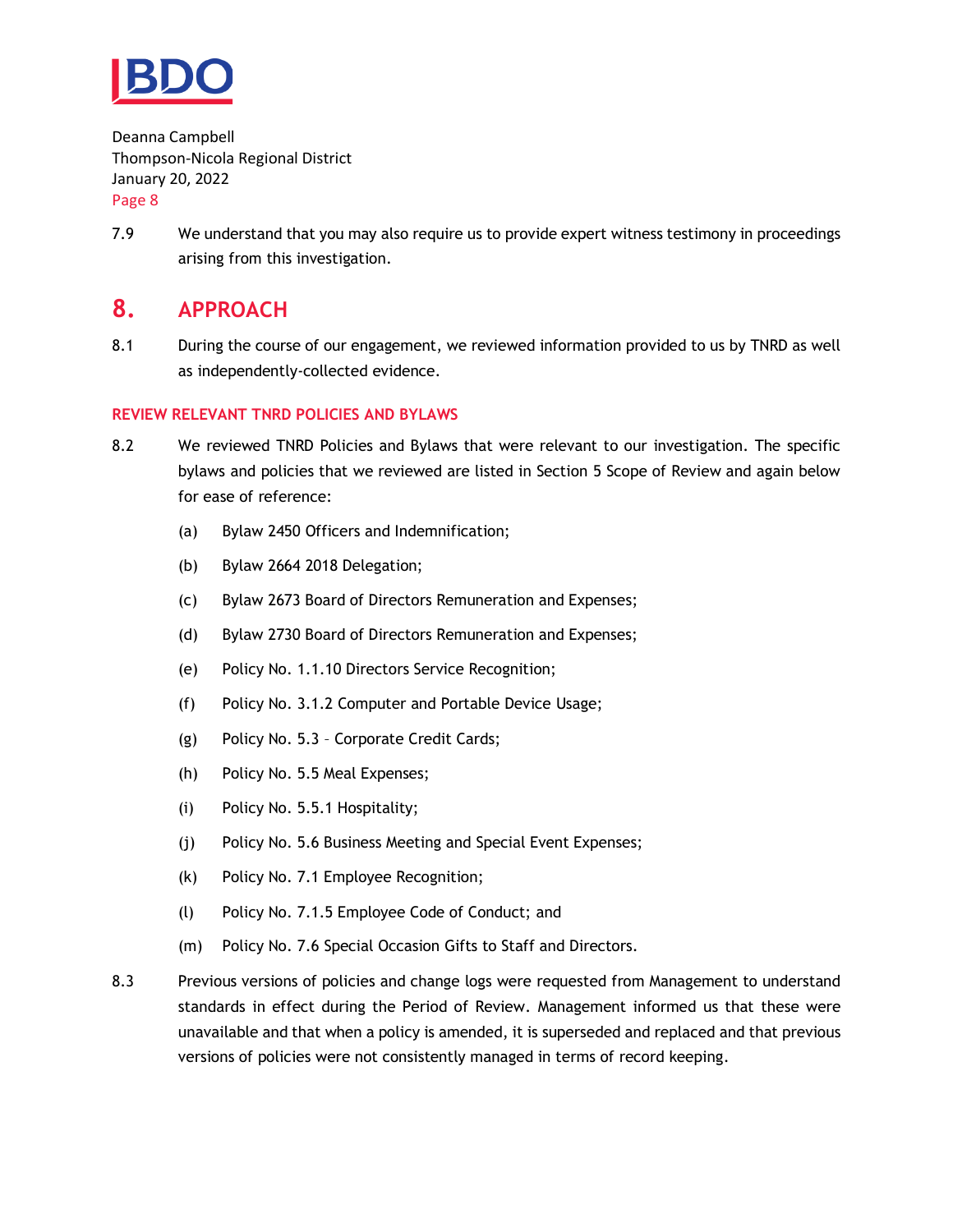

8.4 Schedule B from Bylaw 2673 Board of Directors Remuneration and Expenses provided the most information with respect to TNRD's policy for reimbursement of meal costs. Schedule B also provides limits for allowable expenses relating to overnight per diems, travel, accommodation, airport transfers and the advisory planning commission social.

#### **EXPENSE REIMBURSEMENT PROCESS**

- 8.5 In conjunction with our review of the policies and bylaws, and prior to our review of Management and Board expenses, we were briefed on the expense reimbursement process for Management and the Board. There are separate processes for each group given the differences in the nature of expenses being submitted for reimbursement.
- 8.6 In the following pages, we have outlined our understanding of the processes in flow charts.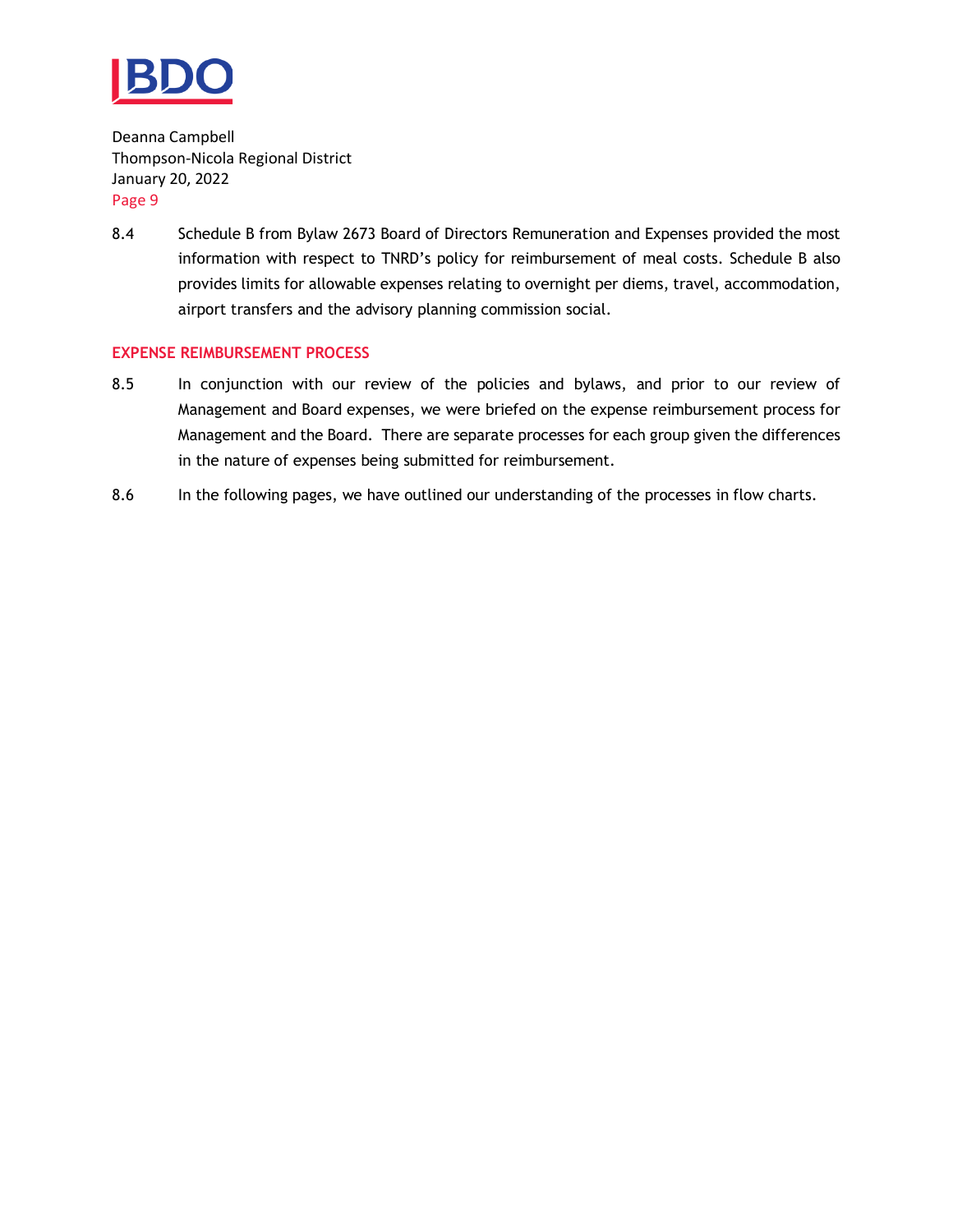

#### **Figure 2: Board Member Expenses Process Flowchart**

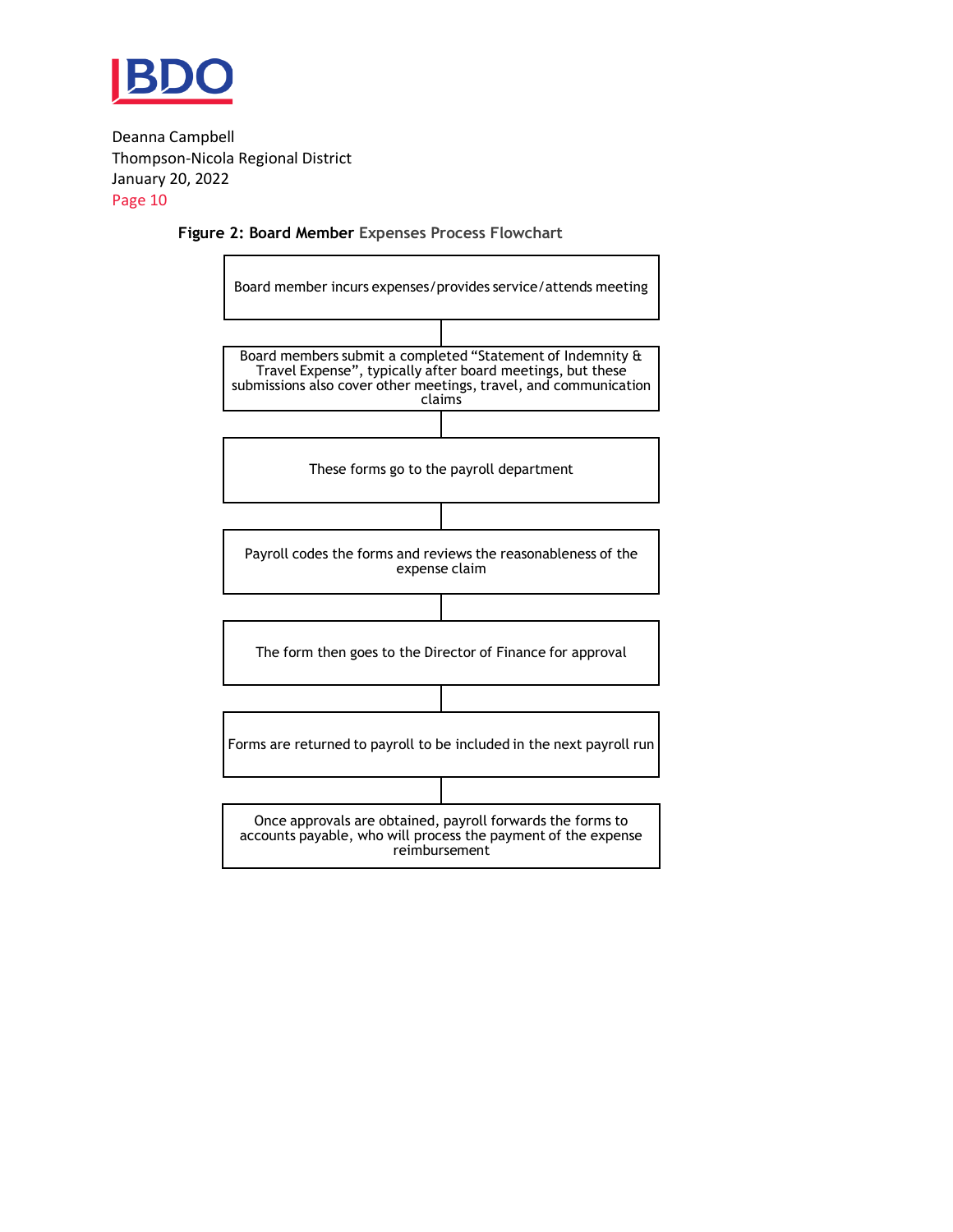





#### **EMAIL AND DOCUMENT REVIEW**

8.7 Management extracted 45,050 documents (emails and attachments) from Individual 29's TNRD email account and provided a copy of the same to us. These documents were uploaded into RelativityOne<sup>3</sup>, our digital records management platform, for review.

<sup>&</sup>lt;sup>3</sup> RelativityOne is a cloud-based eDiscovery software that enables us to organize documents, recognize text, conduct keyword searches and enable artificial intelligence.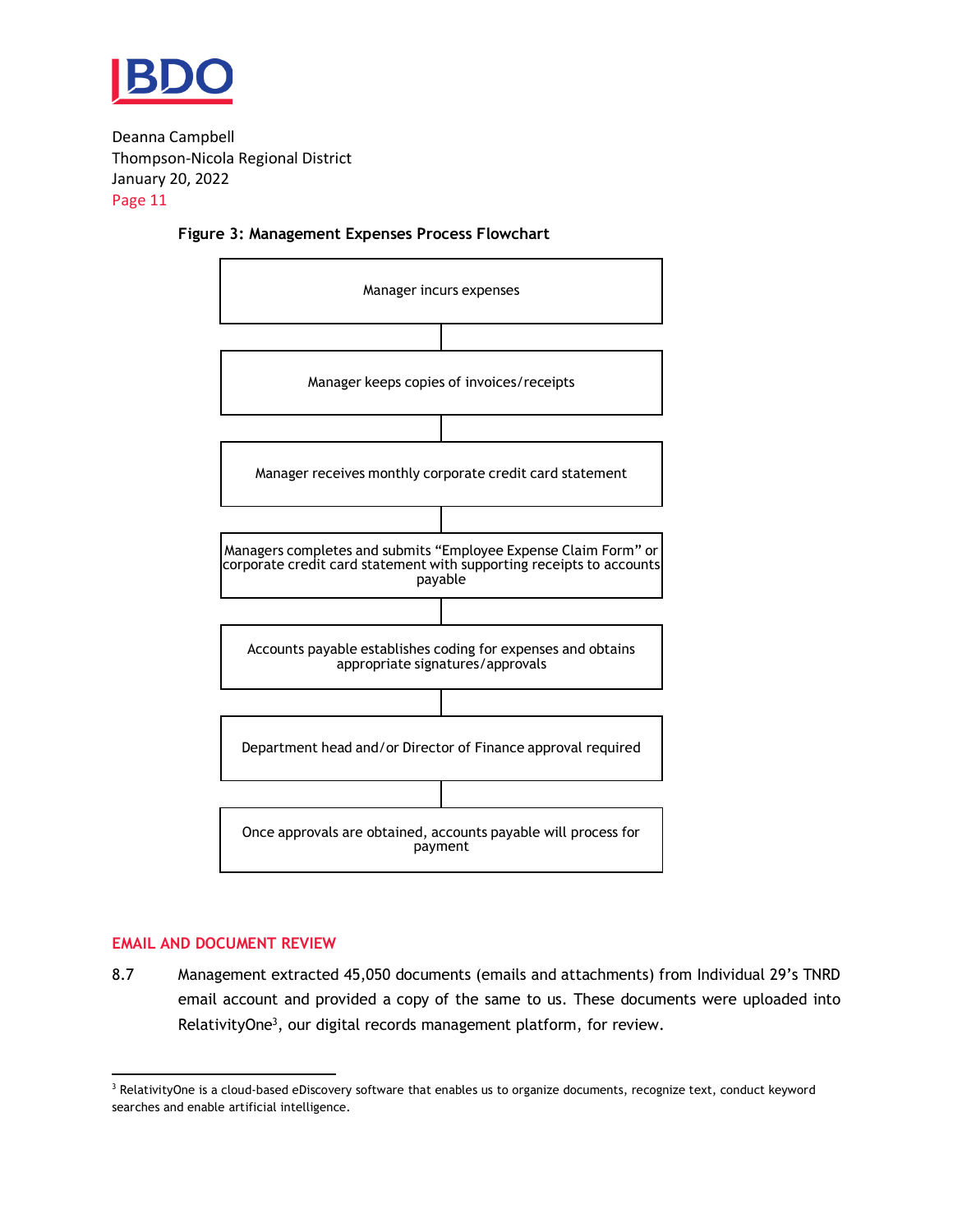

- 8.8 Using keyword filters, we processed the population for documents of interest (relating to the issues subject to our investigation). After conducting the keyword searches and applying the below-specified criteria, 12,377 records were identified for manual examination.
- 8.9 The criteria applied to identify emails/documents of relevance include:
	- (a) Date is within our Period of Review from January 1, 2015 to December 31, 2019;
	- (b) A list of search terms is set out in Appendix A;
	- (c) Excluded out-of-scope items;
	- (d) Most of the emails/documents reviewed from the following emails contained little relevant information or contained broadly distributed newsletters. Accordingly, we excluded emails from the following senders:
		- (i) IndoCanLinks Registration [noreply@tru.ca];
		- (ii) IndoCanLinks Registration [noreply@tru.ca];
		- (iii) FormAssembly [no-reply@formassembly.com]; and
		- (iv) KamloopsMatters.com [headlines@kamloopsmatters.com].
- 8.10 In addition to the email searches above, we conducted email searches on Individual 29's emails relating to the procurement review, such as:
	- (a) Emails from Individual 10, Individual 44 (and Individual 45) and Individual 43;
	- (b) Telus;
	- (c) Project 01;
	- (d) North Library;
	- (e) Vendor 03;
	- (f) Vendor 02;
	- (g) Vendor 01;
	- (h) Vendor 04;
	- (i) IndoCanLinks; and
	- (j) Rotary Club of Kamloops.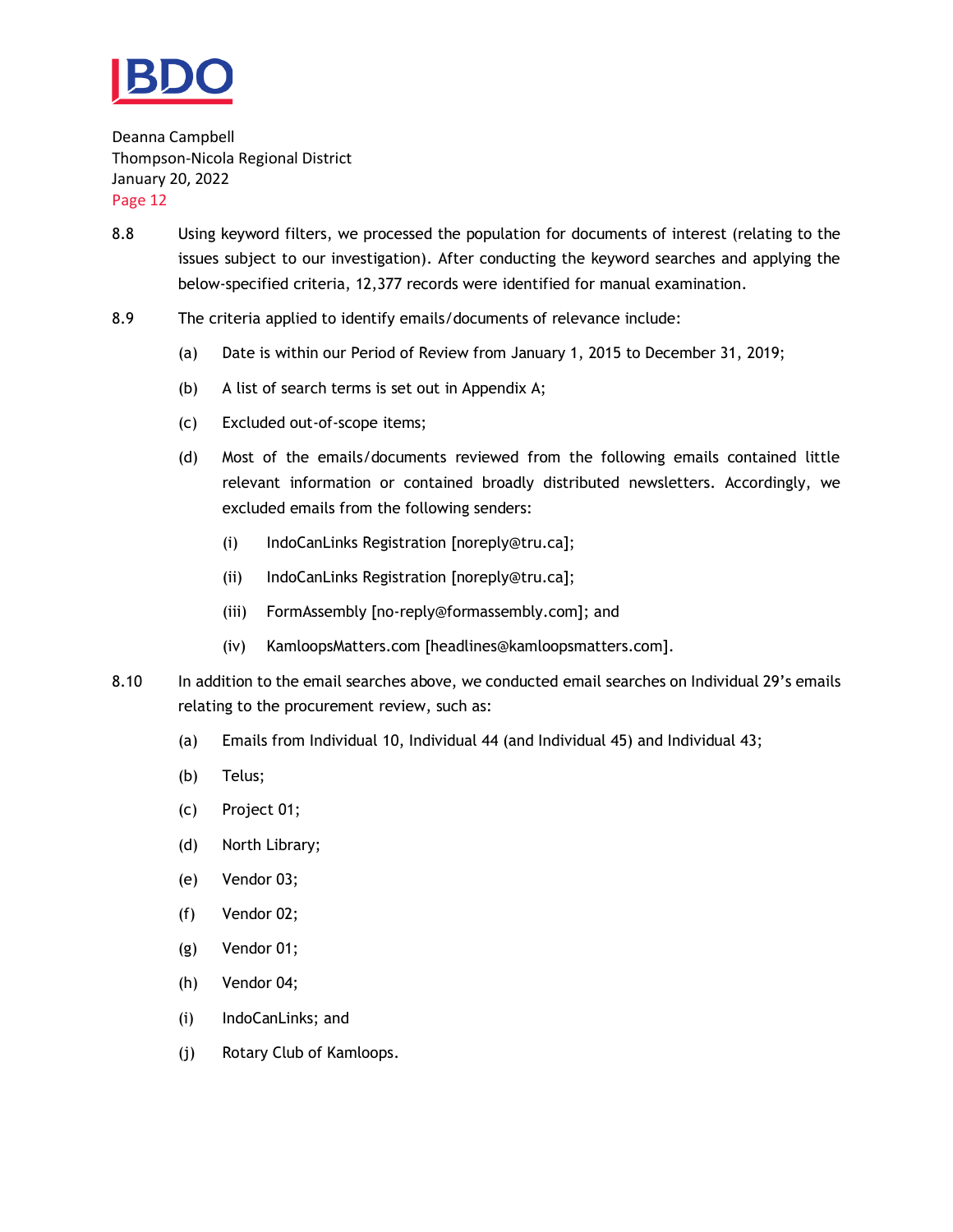

#### **EXPENSE ANALYSIS**

- 8.11 TNRD provided us with 876 Management and 264 Board expense reimbursement documents (a total of 1,140) within the Period of Review.
- 8.12 We were provided with an index listing the number of scans of expense reimbursement documents for each of the 19 members of Management and for board members. We selected eight Management members that oversaw various departments as part of our sample. Individual 29 was included as a specific person of interest.

| <b>Name</b>   | <b>Selected as Sample</b> |
|---------------|---------------------------|
| Individual 24 | No                        |
| Individual 09 | Yes                       |
| Individual 25 | No                        |
| Individual 26 | Yes                       |
| Individual 16 | Yes                       |
| Individual 07 | No                        |
| Individual 27 | Yes                       |
| Individual 28 | Yes                       |
| Individual 54 | Yes                       |
| Individual 30 | No                        |
| Individual 31 | N٥                        |
| Individual 32 | No                        |
| Individual 33 | No                        |
| Individual 34 | Yes                       |
| Individual 02 | No                        |
| Individual 35 | No                        |
| Individual 29 | Yes                       |
| Individual 36 | No                        |
| Individual 37 | No                        |

**Table 1: Listing of Management selected as samples**

8.13 For the benefit of year over year comparisons, our approach prioritized reviewing expense claims submitted over time for each selected individual. We reviewed 100% of Individual 29's expenses, approximately 75% of the scanned expense documents relating to the eight members of Management, and approximately 25% of the scanned expense documents relating to members of the Board. A total of 388 Management and 66 Board members' expense records were reviewed (Schedules 1 to 5.1).

#### **PER DIEM EXPENSE ANALYSIS**

8.14 We reviewed a 25% sample of the documents from the Board's per diem forms from 2015 through 2019. We also reviewed a sample of over 60% of Individual 29's per diem expense forms from 2014 to 2019 for comparison with corporate credit card charges.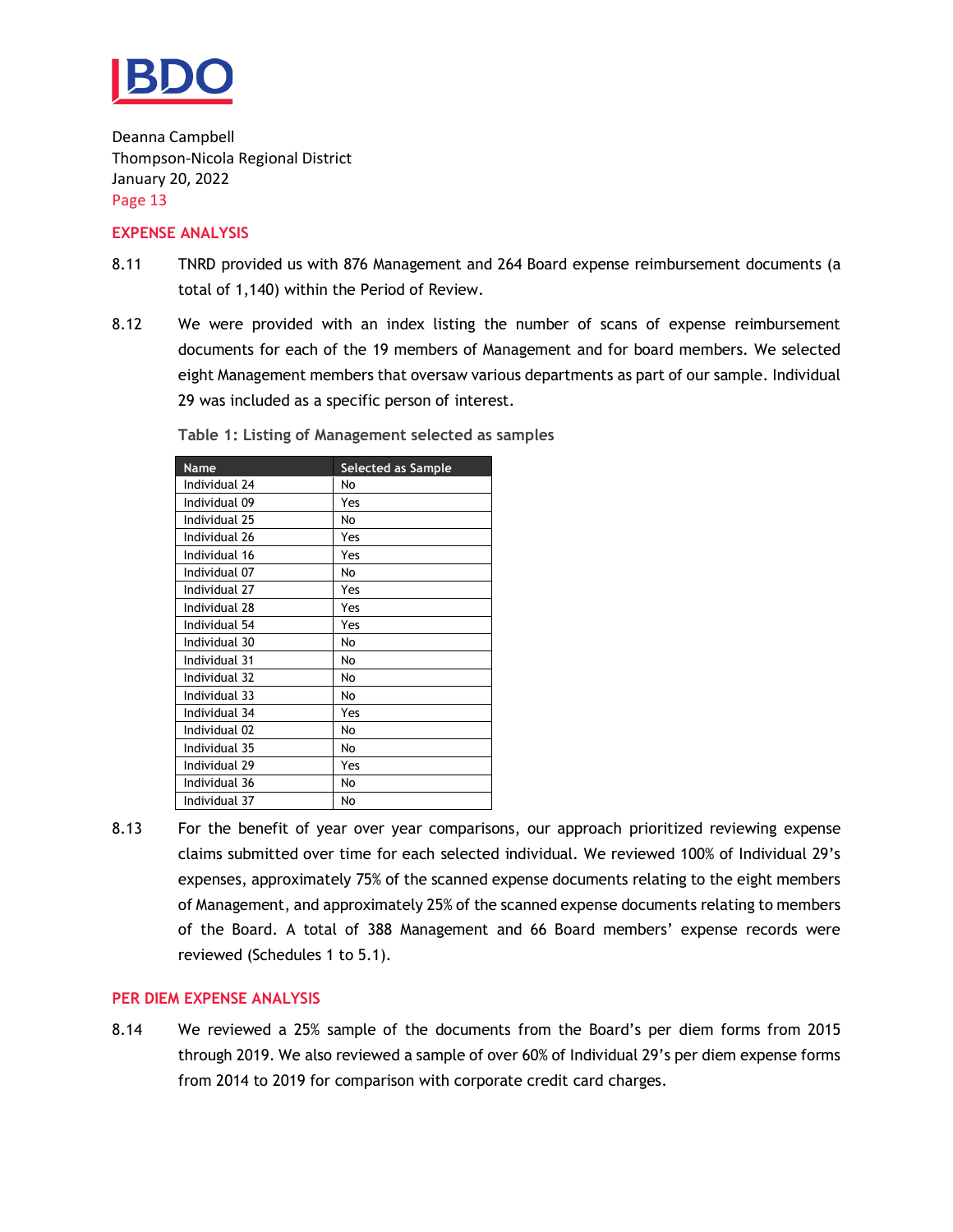

#### **INTERVIEWS**

8.15 Below is a listing of individuals whom we invited for interviews. We have indicated the individuals who agreed to meet with us.

| <b>Name</b>                      | Interviewed |
|----------------------------------|-------------|
| Individual 17                    | Yes         |
| Individual 15                    | Yes         |
| Individual 19                    | Yes         |
| Individual 20                    | Yes         |
| Individual 18                    | Yes         |
| Individual 21                    | Yes         |
| Individual 12                    | Yes         |
| Individual 13                    | Yes         |
| Individual 09                    | Yes         |
| Individual 05                    | Yes         |
| Individual 11                    | Yes         |
| Individual 08                    | Yes         |
| Individual 16                    | Yes         |
| Individual 07                    | Yes         |
| Individual 03                    | Yes         |
| Individual 10                    | Yes         |
| Individual 06                    | Yes         |
| Individual 22                    | Yes         |
| Individual 33                    | No          |
| Individual 02                    | Yes         |
| Individual 04                    | Yes         |
| Individual 29                    | No          |
| Individual 38 / Individual<br>39 | No          |
| Individual 14                    | Yes         |
|                                  |             |

**Table 2: Listing of individuals for interviews**

- 8.16 The individuals who we were not able to interview are Individual 33, Individual 29 and Individual 38 and Individual 39.
	- (a) We attempted to contact Individual 33 on multiple occasions through email and phone but  $\blacksquare$  did not respond to our messages.
	- (b) Individual 39 explained on a phone call that  $\blacksquare$ , Individual 38 was ill and that  $\blacksquare$ (Individual 39) did not want to meet with us.
	- (C) Individual 29, through counsel, Individual 40, stipulated various conditions for attendance at our interview, which we did not believe were appropriate for us to accept. We did not agree to an interview based on the terms they requested. Attempts to come to mutually acceptable terms for conducting the interview were made but were not successful.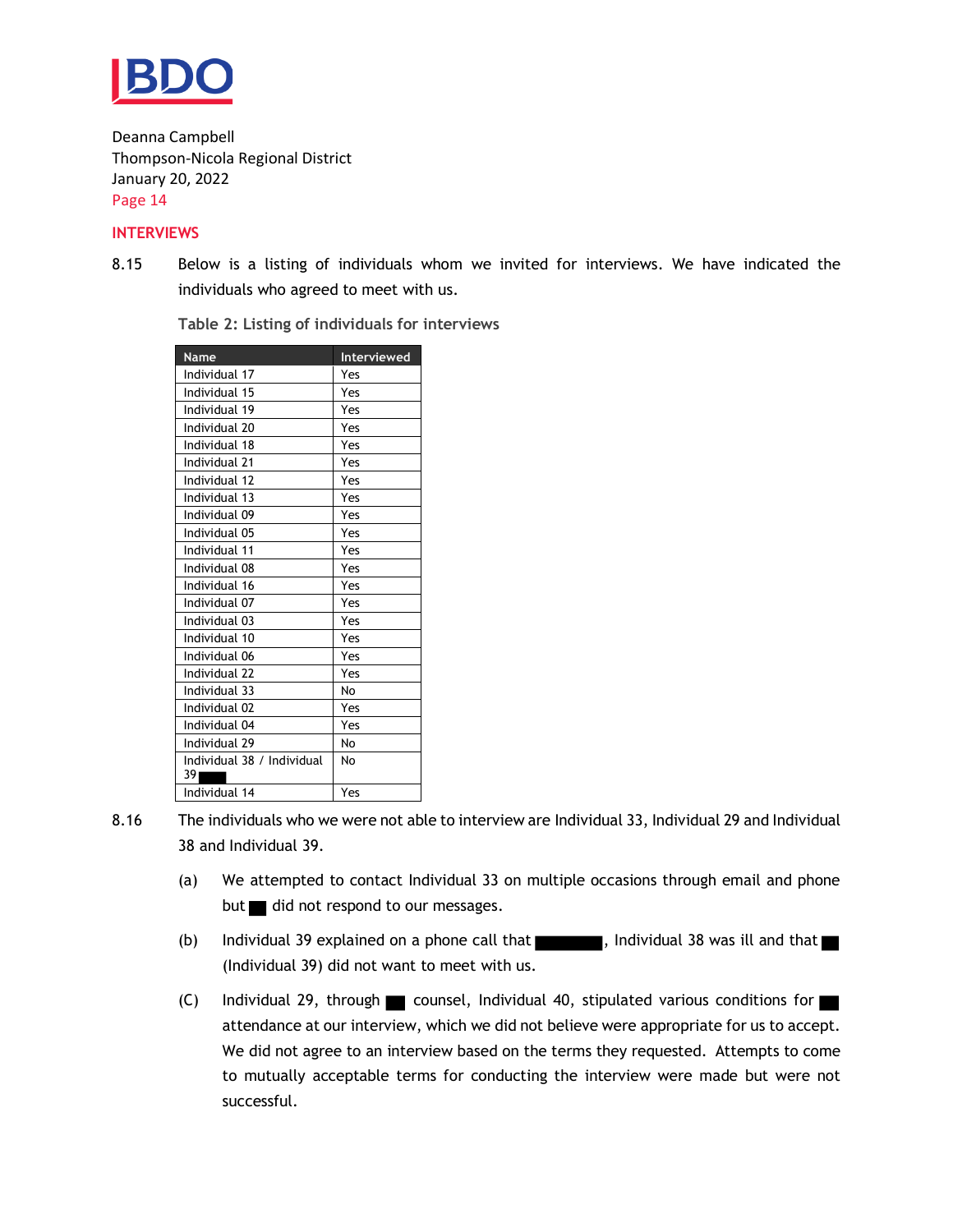

## <span id="page-16-0"></span>**9. SUMMARY OF OBSERVATIONS**

- 9.1 Based upon our investigation, we observed a pattern of behaviour or practices regarding expense claims and disbursements that existed at TNRD during the Period of Review. We have identified various areas of concern, including:
	- a) Frequent and high levels of spending on meals and entertainment;
	- b) The splitting of expenses or directing subordinates by senior management to pay for and claim reimbursement for expenses, which can be used to avoid scrutiny or bypass policies, expense claimable limits or other internal controls;
	- c) Submitting expense claims without adequate support, such as itemized or legible receipts; and,
	- d) Purchase and distribution of gift cards and items of a personal nature without specifying recipients thereof.
- 9.2 We have categorized some of the issues we observed in our review into the following themes (Appendix B contains definitions of some of the themes).

#### **BULLYING AND HARASSMENT**

9.3 A culture of intimidation appeared to have existed, including pressure placed upon staff to participate in practices to circumvent internal controls. Examples include directing subordinate staff to use their individual corporate credit cards where senior staff (who would then approve the expenses) were present. We understand Individual 29 stated that Individual 30's [Position] "credit card was going to lose its virginity" paying for a group meal at Nandi's and that was to pay on corporate credit card in order "to make more complicit".

#### **OMISSION OF OR MISSTATED INFORMATION**

9.4 We note that Individual 29's expense claims often do not include detailed receipts. This precludes analysis of the component costs, including any alcohol purchased. On several occasions, Individual 29 listed the names of attendees on invoices or credit card receipts for larger food and beverage meals or events. We have statements from several witnesses who advised that whilst their names were on one or more of these lists of attendees at meals and events, they did not actually attend the meals in question.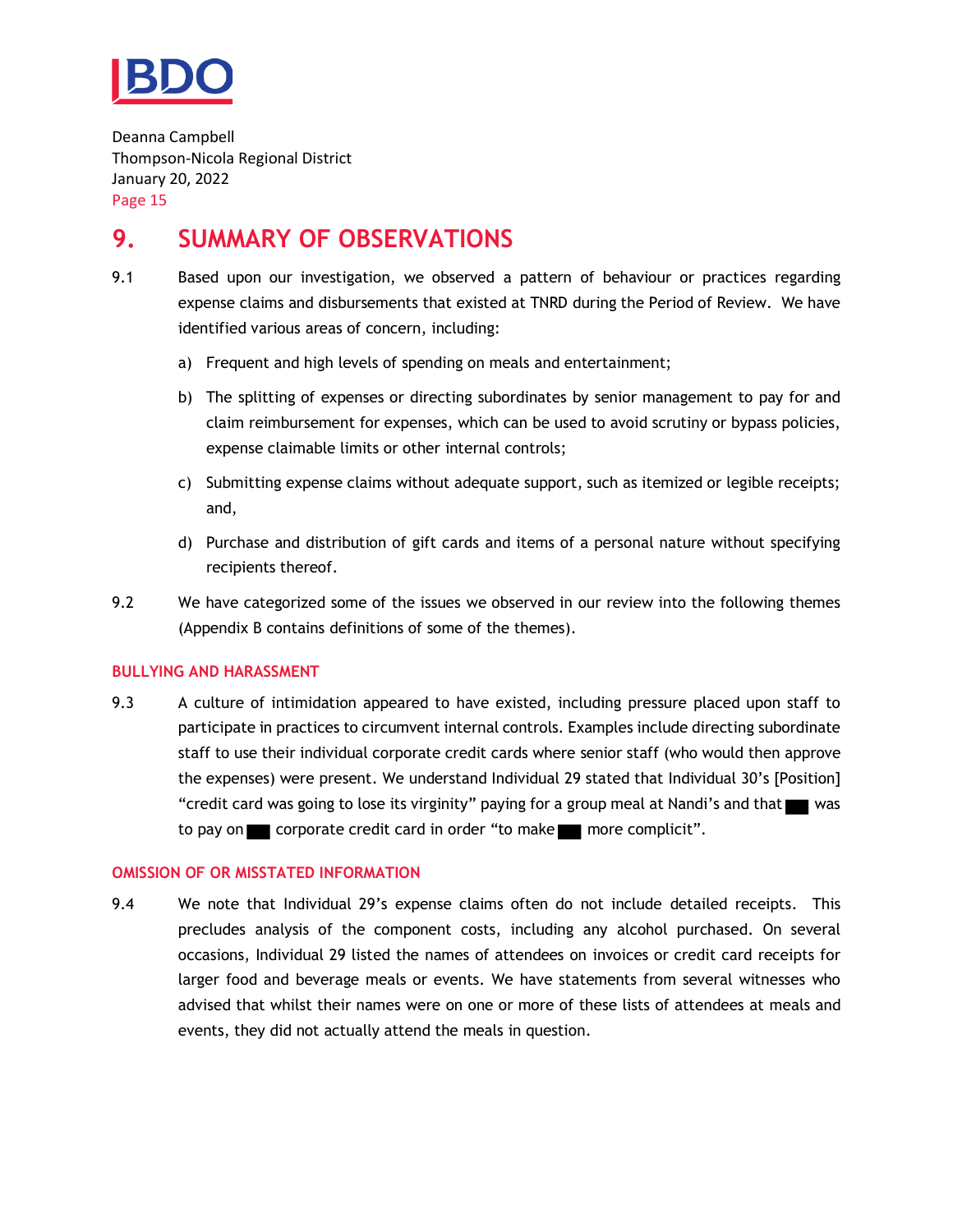

#### **CONFLICTS OF INTEREST**

- 9.5 Conflicts of interest are apparent in Individual 29's dealings with TNRD vendors, including accepting personal benefits from vendors. Examples include Individual 29 accepting invitations to a vacation residence of the [Position] of a TNRD contractor on at least two occasions. Individual 29's relative appears to have been hired by Vendor 04 in or around the time of the contract renewal.
- 9.6 Individual 29 appears to have leveraged role and network at TNRD to raise funds for a charity with whom  $\blacksquare$  was involved (IndoCanLinks).

## <span id="page-17-0"></span>**10. GOVERNANCE**

#### **BOARD OF DIRECTORS**

- 10.1 The purpose of a regional district includes taking care of the region's public assets and fostering the current and future economic, social and environmental well-being of the region. Collectively, the regional district board is the governing body of the regional district.
- 10.2 The TNRD Board of Directors (the "Board") consists of 26 Directors, one each from 10 [electoral](https://www.tnrd.ca/about-us/communities/electoral-areas/) [areas.](https://www.tnrd.ca/about-us/communities/electoral-areas/) There are also 16 Municipal Directors representing the 11 [member](https://www.tnrd.ca/about-us/communities/municipalities/) [municipalities](https://www.tnrd.ca/about-us/communities/municipalities/) (incorporated communities) within the regional district boundary that are appointed by their respective municipal councils. the Board sets priorities, establishes policies and makes decisions for the regional district as a whole. Each year, the Board elects one Director to serve as Chair and another to serve as Vice Chair.
- 10.3 We understand from employees that Individual 29 built relationship with the Board to facilitate a good working relationship and to enlist support for initiatives and management style. Based on our interviews, a number of individuals described the Board's perception of Individual 29 alike to walking on water, suggesting that there was complacency in Board governance.
- 10.4 Policies relating to food and beverage were not updated by either the Board or Individual 29 to clarify ambiguous areas such as dollar limits, numbers of meals allowed and how payment should be made. Individual 29 would often take Board members out for meals and purchase gifts for them. An employee, at interview commented that Individual 29 and the Board were close, and that  $\blacksquare$  seemed to be especially close to the former Board chair.
- 10.5 Another employee claims that Individual 29 was able to influence the Board to agree with proposals such as paying out  $\blacksquare$  vacation and pay rises, and  $\blacksquare$  would also influence who would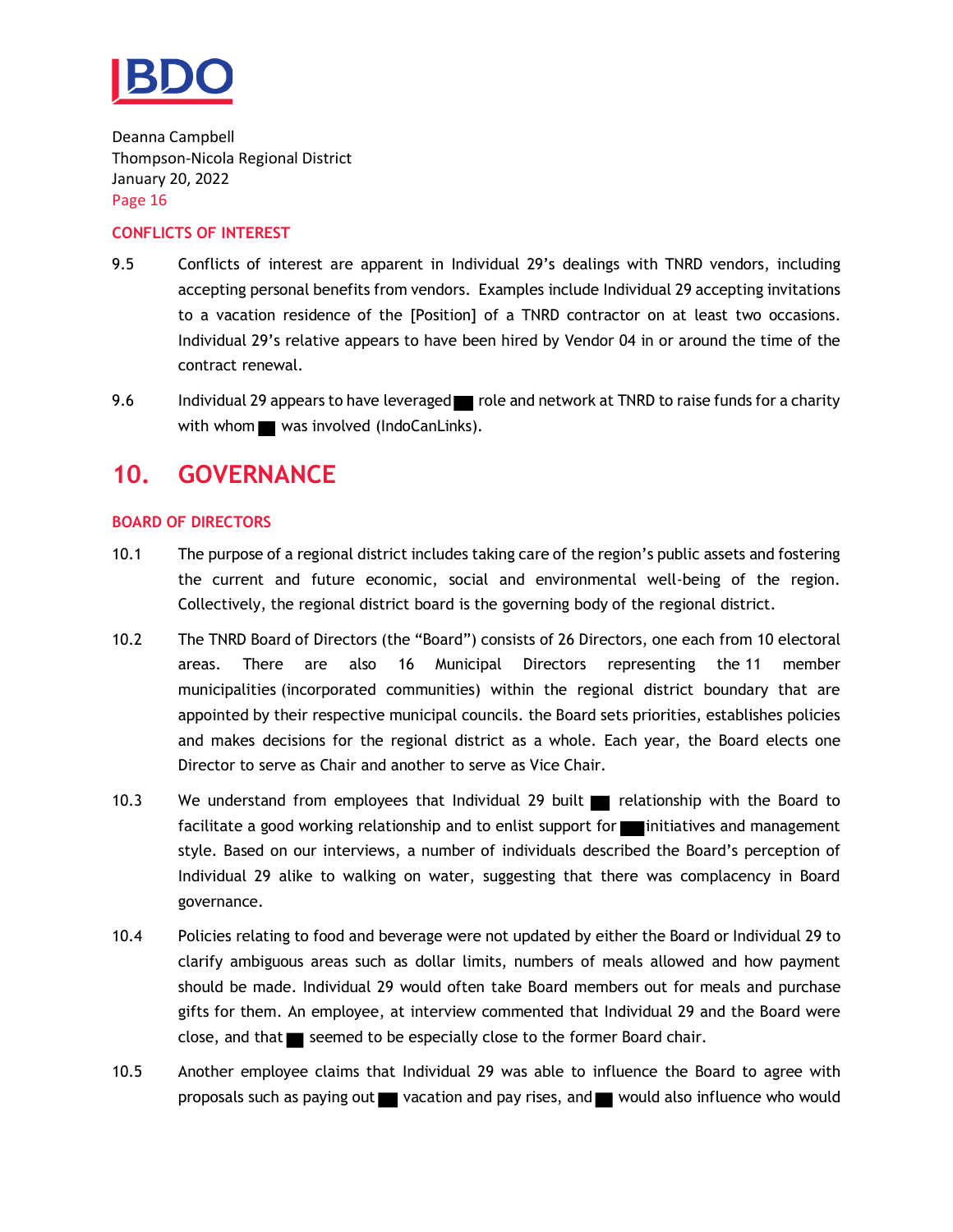

> be Board Chair. Anyone who talked to the Board or voiced complaints was challenged by Individual 29 and fired in some instances.

#### **AUDIT COMMITTEE**

- 10.6 According to the Chair of the TNRD Audit Committee there is no audit committee charter. The charter would govern the roles and responsibilities of the Audit Committee and its scope.
- 10.7 We understand from the audit committee chair that the audit committee's role was mainly to liaise with the external auditors and to review the external audit renewal process. We are not aware of the existence of an internal audit function and no reviews were conducted of corporate governance activities or the internal control environment.
- 10.8 It is considered good governance practice that an audit committee be comprised of members with independence and financial and accounting experience to provide effective oversight. As a result of being independent, audit committee members will not be compromised in their decision making due to close proximity to TNRD. The Chair and Audit Committee can monitor the independence of Board members through an annual declaration by each member.

#### **CODE OF CONDUCT**

- 10.9 We have reviewed Policy 7.1.5 Employee Code of conduct, effective July 19, 2018 and signed by Individual 29 [Position]. It is our understanding that this policy was first adopted in July 2018 and that it did not exist prior to 2018. The policy states that "these standards apply to all TNRD employees" and sets out both Management and employee's responsibilities. The policy references the TNRD Standards of Ethical Business Conduct.
- 10.10 The purpose of this policy is to ensure that TNRD acts in the best interest of the citizens they serve. This policy covers respect in the workplace, raising concerns (whistleblowing), conflicts of interest, outside employment, business interests, personal relationships, entertainment, gifts and services, confidentiality, protection of company assets and more.
- 10.11 In particular, the conflict of interest guidelines provide examples of what constitutes a conflict of interest, which include:
	- (a) Influencing the TNRD to contract with a business owned by a close friend or family member;
	- (b) Personally benefitting from your influence in TNRD decisions, such as through purchases, contracts, policies, grants and discretionary approvals; and,
	- (c) Using TNRD property on your position to pursue personal interests.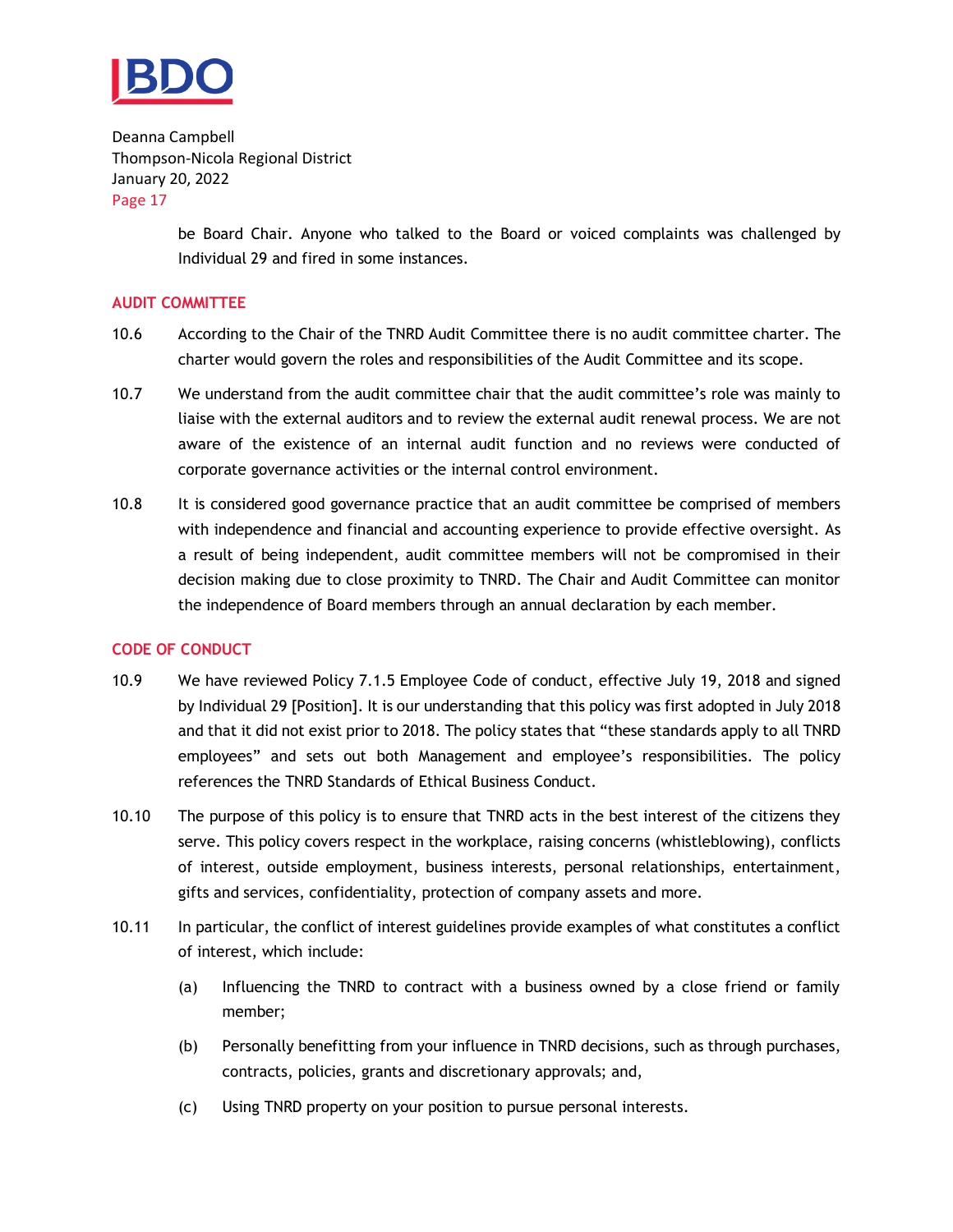

10.12 With respect to personal relationships, the TNRD Standards of Ethical Business Conduct explain that personal relationships outside of work could compromise objectivity or the perception of objectivity.

#### **POLICIES AND PROCEDURES / BYLAWS**

10.13 The TNRD Policy Manual provides the foundation for implementing effective governance of the Thompson-Nicola Regional District. Bylaws are the rules and regulations by which local governments operate. Bylaws are created to develop and maintain a safe and livable environment for all residents within the regional district and also to provide governance surrounding certain Board activities, for example the Board Remuneration and Reimbursement of Expenses Bylaw.

#### **Expenses**

- 10.14 A common theme amongst employees and Board members we interviewed was that they did not feel that the policies and procedures at TNRD were as rigorous or sufficiently enforced as at other regional districts or municipalities. There were cases of oral agreements rather than written contracts for example. We received comments regarding Individual 29's management style, including "Individual 29 likes to keep things as corporate practices instead of policies, and is mostly resistant to changes.", and "Individual 29 was the biggest defender of having Interac slips for documentation and not the full itemized receipts."
- 10.15 Overall, the finance department did not appear to enforce expense reimbursement policies. One example of this would be with regard to having itemized receipts to support expenses, a member of the finance department admitted non-itemized receipts would be accepted on oneoff occasions. We noted many examples of expense submissions without itemised receipts as support.
- 10.16 A previous member of the finance department commented that TNRD had a history of not requiring detailed receipts to be submitted with management and Board expense claims.

#### **Gifts and Gift Cards**

10.17 It is noted that the policies covering the purchasing of gifts for retirement and other recognitions do not sufficiently cover controlling expenditure on gift cards.

#### **Exit Interviews**

10.18 We were advised that exit interviews were not conducted during the period that Individual 29 was [Position] at TNRD. In our experience, it is good practice to conduct exit interviews as departing employees may be inclined to provide candid feedback on the organization. The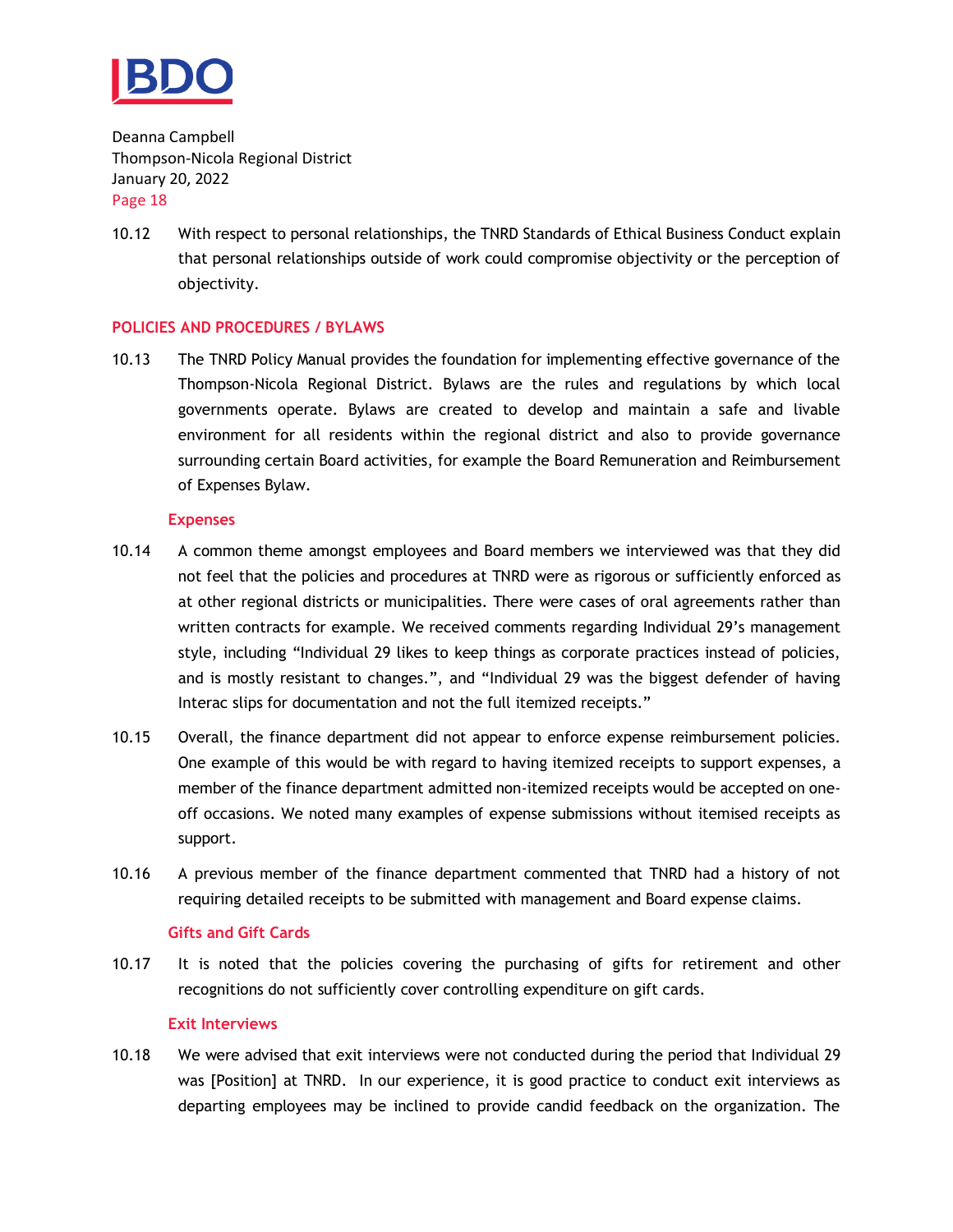

> failure to conduct exit interviews was a lost opportunity to collect feedback on TNRD's operations, potentially including the issues identified in this report.

#### **Budgeting**

10.19 An employee advised that there was no policy covering situations where a contract would go overbudget over the lifespan of the contract. Overruns would typically be accepted and paid.

#### **Structural anomalies**

10.20 The [Position] for TNRD, subsequent to Individual 29, observed that one process that was inappropriate was the fact that Individual 29's expenses were signed off by the [Position], as the [Position] reported directly to Individual 29. Additionally,  $\blacksquare$  thought it was odd how the [Position], who was key in issuing RFP's reported directly to Individual 29, since Individual 29 would therefore be able to control and influence the RFP process. To have such situations whereby one employee is approving the expenses of their manager or inadequate segregation of duties between project managers influential in the tender processes may be seen to be inappropriate.

#### **Circumventing of Controls/Processes**

- 10.21 As part of our expense review, we came across a Purchase Order for Nandi's, PO #29202, where the PO amount was crossed out from \$12,000 to \$20,000 by a different coloured pen, and manually signed off by Individual 29. During our interview with Individual 18, [Position] at TNRD, we brought up the invoice to which responded was aware of it.
- 10.22 Individual 18 advised that Individual 29 came to and said we need to increase this PO, and they changed the PO immediately. Individual 18 commented that  $\Box$  does not recall what was the reasoning behind the increase directed by Individual 29. Individual 18 crossed out the amount, and wrote the \$20,000, then Individual 29 signed off on it. Individual 18 said that the typical process would be that if a PO needs to be changed, either a new PO should be issued, or if the amount has to be changed, it should go to the manager first to be signed off, and then to Individual 16, [Position], so that  $\blacksquare$  is aware that it has increased.
- 10.23 Individual 18's commentary on changing the PO as directed by Individual 29 is as follows, "…with Individual 29, nothing is ever normal, if  $\blacksquare$  says you have to change it, you would just change it and that's the end of it. Based on discussions with TNRD, this change from \$12,000 to \$20,000 was not updated within their financial system, and Individual 16 was not aware of the amount, nor did  $\blacksquare$  sign off on the increase.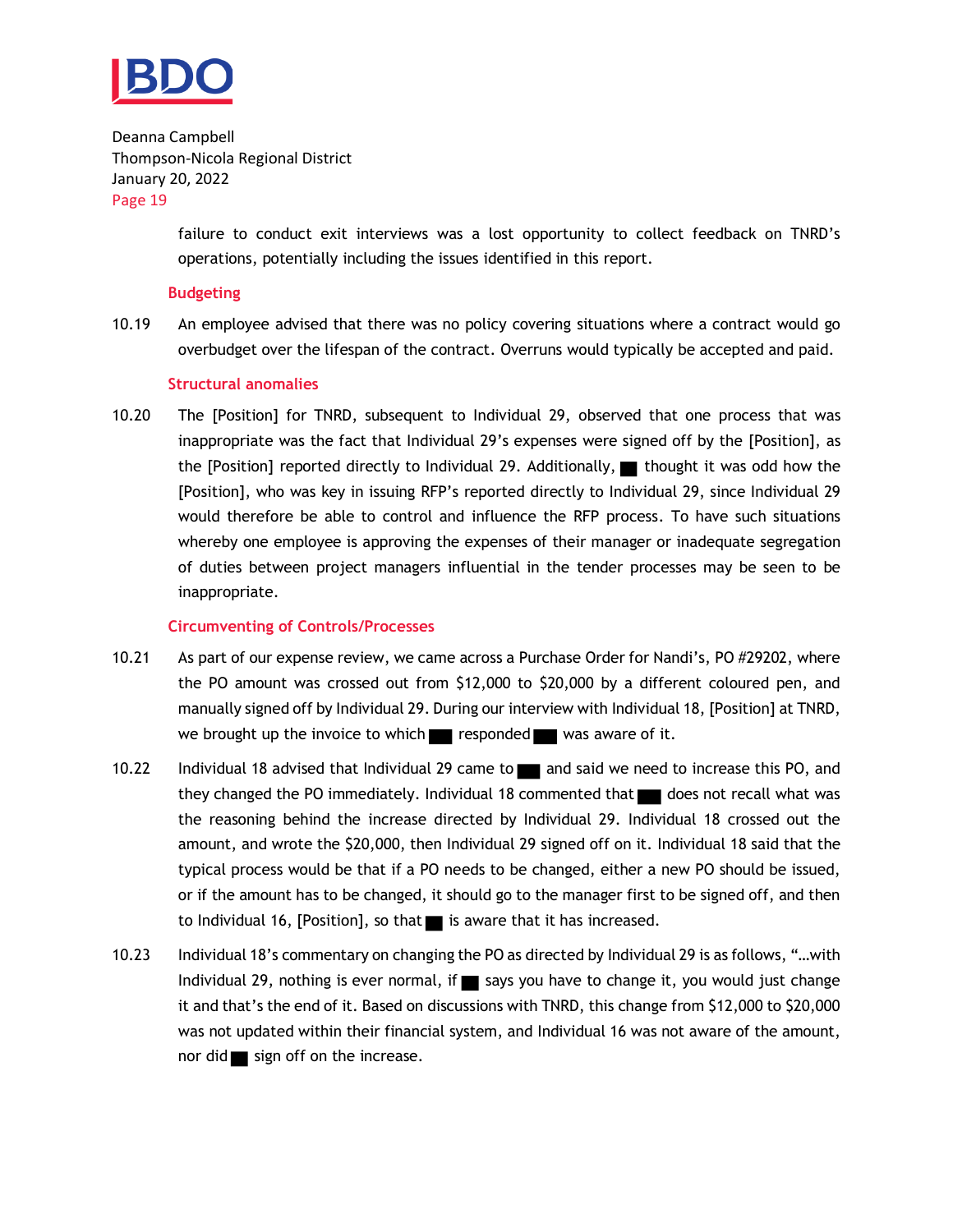

10.24 This is an apparent example of Individual 29 circumventing TNRD's PO change process, with which  $\blacksquare$  was presumably familiar given  $\blacksquare$  prior employment position. This particular incident is of interest considering the apparent close relationship between Individual 29 and Individual 06.

#### **STRATEGIC PLAN**

- 10.25 The TNRD Strategic Plan 2020-2022 sets out the commitments of the TNRD Board and staff, which are to:
	- Represent and support our constituents in a professional manner;
	- Be fiscally responsible with taxpayers' money;
	- Provide opportunities for residents to stay informed;
	- Consult and collaborate with our partners, all levels of government and First Nations;
	- Support and respect one another;
	- Consider different point of view, new ideas and change; and
	- Embrace best practices and efficiency in everything we do.
- 10.26 The Strategic Plan for 2019 also sets out various operational challenges for the TNRD Board and staff, however, as in the 2020-2022 Strategic Plan, any reference to Governance in the organisation is conspicuous by its absence.

## <span id="page-21-0"></span>**11. CULTURE OF SPENDING**

- 11.1 During Individual 29's tenure as [Position] created an inappropriate culture of spending within TNRD which had the effect of drawing in and involving many employees. The activities that perpetuated this culture, as commented on by several past and current employees, included the following:
- 11.2 Expenses submitted by Individual 29, relating to frequent and expensive meals, accompanied by employees, management and Board members of TNRD and external parties.
- 11.3 Many of these meal expenses were not supported by detailed receipts and therefore it was difficult to determine the breakdown of what was purchased. Attendees confirm expenditure on alcohol at such meals. Often, only the credit card receipt, reflecting the total amount, would be submitted for reimbursement.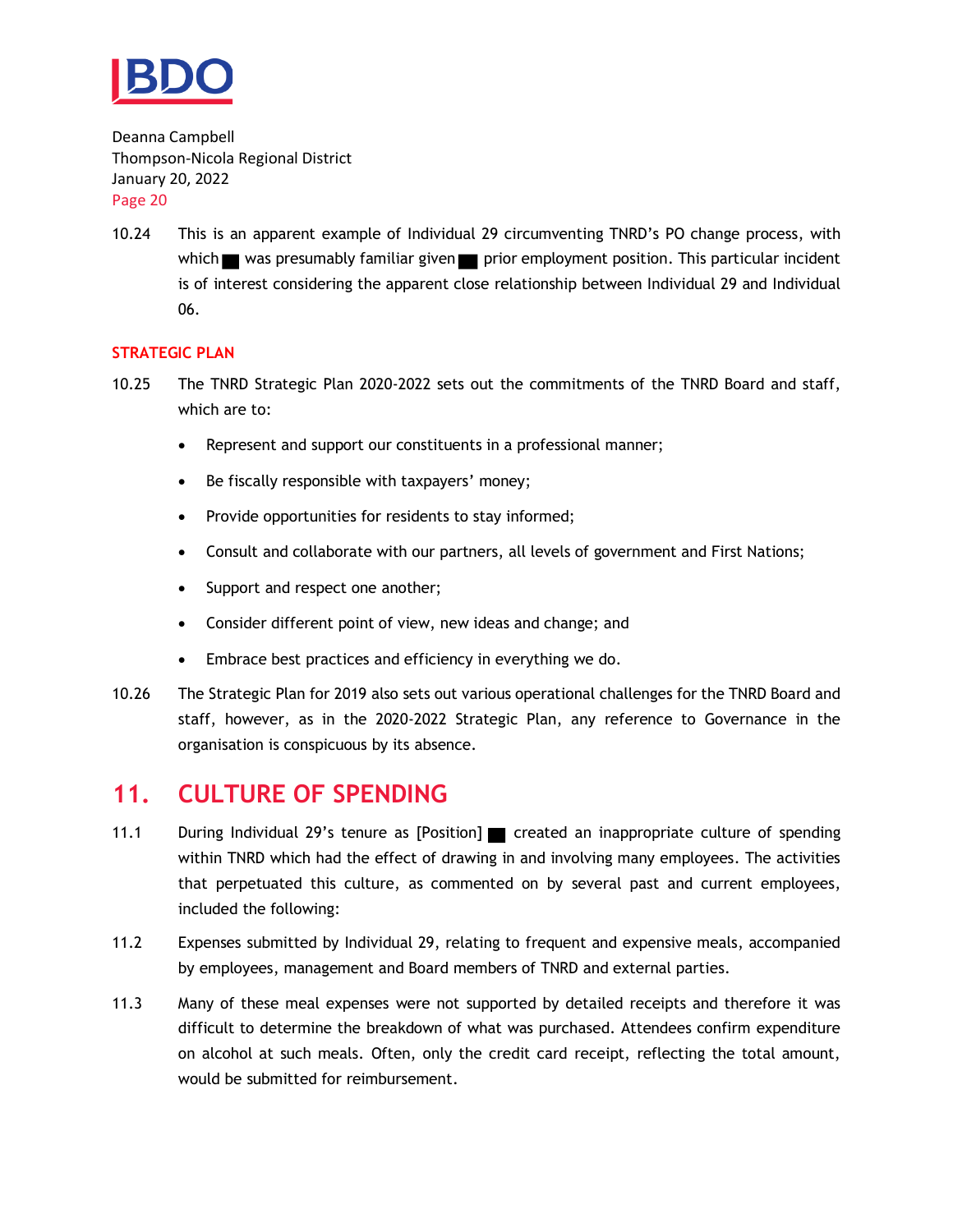

- 11.4 At expensed lunches and dinners Individual 29 would direct other attendees to put the bill on their corporate credit cards resulting in other employees submitting the expense forms.
- 11.5 Individual 29 would often, usually for the larger meals, write the names of alleged attendees on the receipt. We have obtained statements from several witnesses whose names are on these lists who state that they were, in fact, not in attendance at that meal.
- 11.6 The Policies and Bylaws relating to these entertaining activities were weak, in that they did not define the detail of expense limits or frequency.
- 11.7 The senior leadership at the time made no efforts to improve governance in any way. The senior leadership could have tightened up the policies and bylaws or brought about more internal auditing, the absence of which allowed the culture to escalate.
- 11.8 Intimidation and harassment of employees, in particular those who challenged Individual 29.
- 11.9 The rectification of these cultural activities was not supported by the HR Department. Several employees advise that Individual 29 and the **had a close relationship.**

## <span id="page-22-0"></span>**12. EXPENSE REIMBURSEMENT REVIEW**

#### **BENCHMARKING OF CAO REMUNERATION AND EXPENSES**

- 12.1 To add context to our analysis, we sought to obtain a benchmark of CAO remuneration and spending profiles.
- 12.2 We conducted an analysis and comparison of CAO remuneration<sup>4</sup> and expenses across the  $28$ regional districts<sup>5</sup> in British Columbia (Schedule 6). We acknowledge that each regional district may vary from one to another, including its population from less than 4,000 to over 2,000,000 and the geographic area it covers from 2,000 to over 119,000 km. <sup>2</sup> Accordingly, not all regional districts are directly comparable.
- 12.3 Our analysis compared CAO remuneration and expenses at TNRD with other regional districts that are a similar size in terms of total assets, total revenue and geographically bordering TNRD.

<sup>4</sup> For the purpose of this analysis, we have used the same terminologies, "remuneration" and "expenses", from the SOFI reports. Remuneration amounts include regular pay, taxable benefits, vacation taken and paid out, Hospital District Board admin, overtime in the EOC and does not include expenses in our analysis.

<sup>&</sup>lt;sup>5</sup> There were 29 regional districts listed, however, as we could not identify relevant financial information for the Stikine Region, it was excluded from our analysis..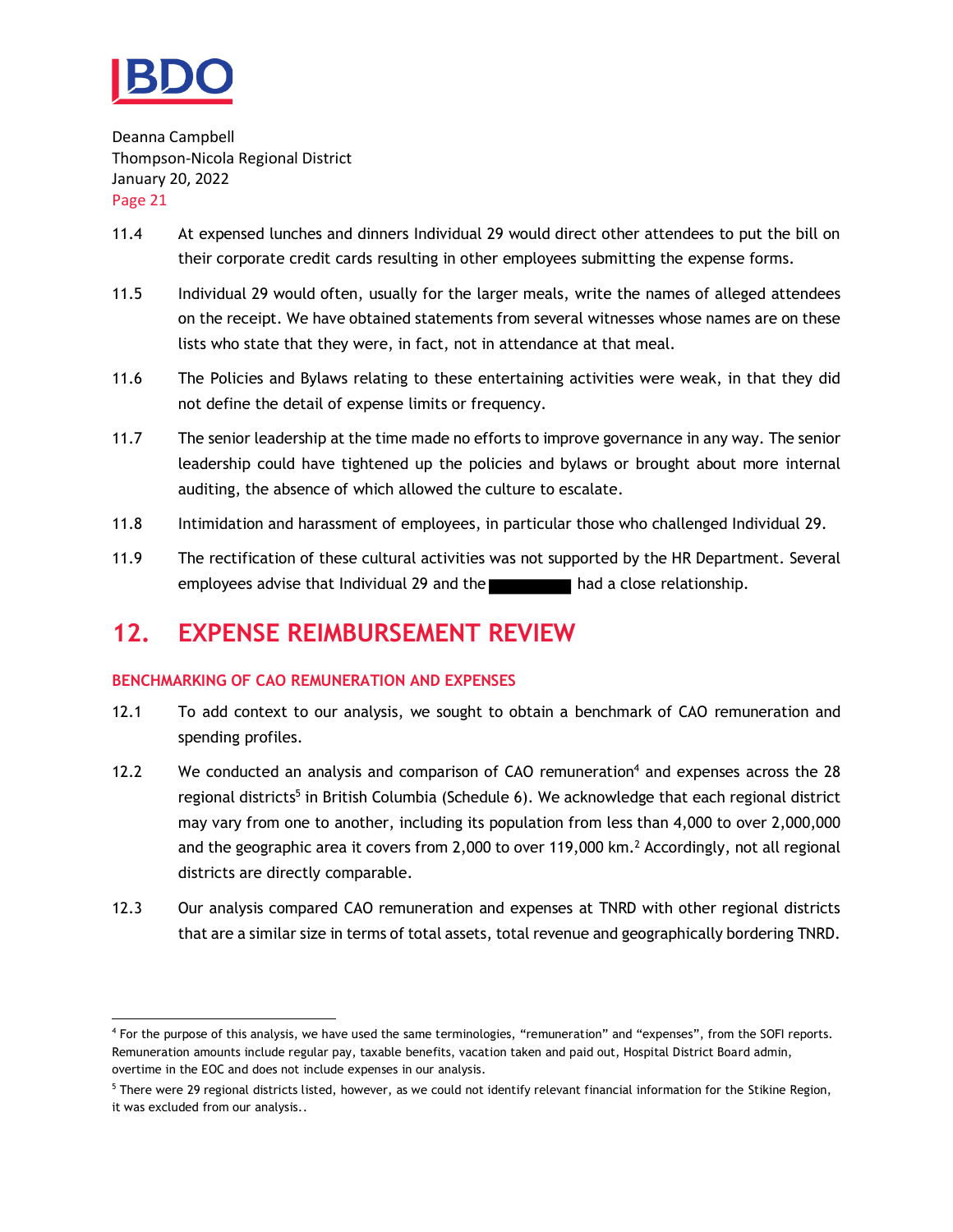

- 12.4 When comparing the amount of the former CAO's remuneration and expenses to the average remuneration and expenses from other regional districts based on total assets, total revenue, and regional borders, the former CAO's remuneration and expenses surpassed those average amounts in each comparative category (Appendix C).
- 12.5 In 2017, the former CAO's remuneration was 47% to 81% higher than the various average CAO remuneration we analyzed, as summarized in the following table. Of the \$323,481 remuneration paid to the CAO in 2017, \$117,843 related to overtime worked at the EOC.

**Table 3: Comparison of CAO remuneration in 2017**

| Ref | 2017 Comparison                                                                   | Amount (\$) | TNRD is higher (%) |
|-----|-----------------------------------------------------------------------------------|-------------|--------------------|
|     | Former CAO's Remuneration                                                         | 323,481     |                    |
|     | Average CAO Remuneration (for BC regional districts excl. TNRD)                   | 185,403     | 74%                |
|     | Average CAO Remuneration (based on comparable regional districts' total assets)   | 178,233     | 81%                |
| 4   | Average CAO Remuneration (based on comparable regional districts' total revenues) | 191,683     | 69%                |
|     | Average CAO Remuneration (based on regional districts bordering TNRD)             | 220,038     | 47%                |
|     |                                                                                   |             |                    |

12.6 Similarly in 2019, the former CAO's expenses were 207% to 368% higher than the various average CAO expenses we analyzed, as summarized in the following table.

**Table 4: Comparison of CAO expenses in 2019**

| Ref | 2019 Comparison                                                               | Amount (\$) | TNRD is higher (%) |
|-----|-------------------------------------------------------------------------------|-------------|--------------------|
|     | Former CAO's Expenses                                                         | 28,493      |                    |
|     | Average CAO Expenses (for BC regional districts excl. TNRD)                   | 9,276       | 207%               |
|     | Average CAO Expenses (based on comparable regional districts' total assets)   | 8,149       | 250%               |
|     | Average CAO Expenses (based on comparable regional districts' total revenues) | 6,807       | 319%               |
|     | Average CAO Expenses (based on regional districts bordering TNRD)             | 6,087       | 368%               |

12.7 Based on the above, it appears that the former CAO's remuneration and expense reimbursements were significantly higher than their peers in similar roles.

#### **VENDOR ANALYSIS**

- 12.8 One of the concerns raised by management was the amount of expenses reimbursed by TNRD for Management or Board members spending at particular vendors or the number of times they were frequented. Based on the samples selected, we conducted a vendor analysis (Schedules 7 to 7.2) of the top 10 vendors by amount and by number of visits from 2015 to 2019.
- 12.9 Based on our sample review, below is a table summarizing the top ten vendors for which expenses were reimbursed, by amount during the Period of Review. Other than hotels and government-related expenses (e.g., CivicInfo BC, Union of BC Municipalities and Federation of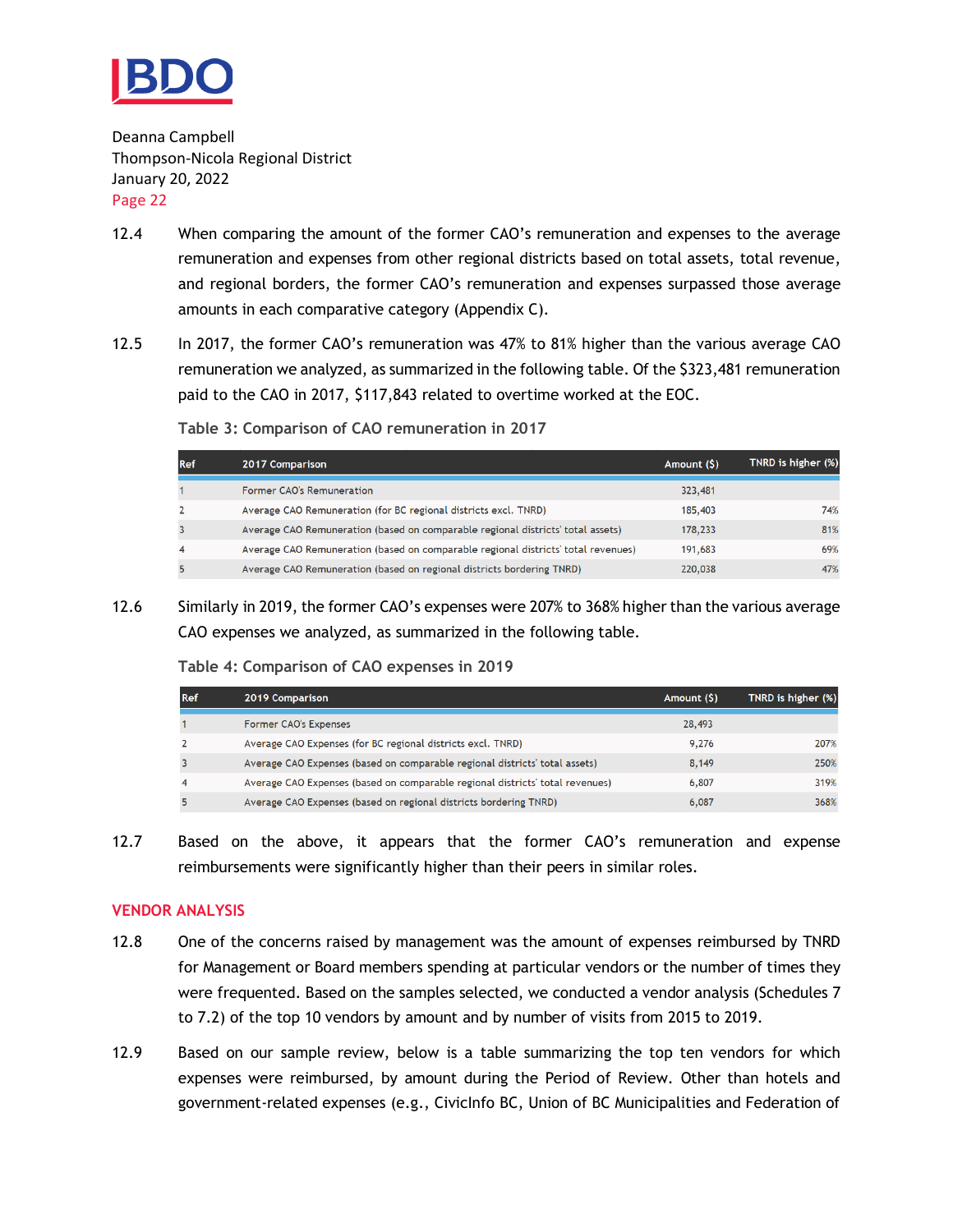

> Canadian Municipalities), Nandi's Flavours of India ("Nandi's", previously known as Goldie's Flavors of India) $6$  and Terra Restaurant is amongst the top 5 on the list. Management explained to us that expenditure at CivicInfo and Union of BC Municipalities is relevant and necessary to certain employees of TNRD, such as for training, membership fees and conventions, and is not necessarily relevant to this investigation.

| <b>Ref</b>     | <b>Vendors</b>                        | 2015   | 2016                     | 2017                     | 2018                     | 2019                     | <b>Total</b> |
|----------------|---------------------------------------|--------|--------------------------|--------------------------|--------------------------|--------------------------|--------------|
|                | CivicInfo BC                          | 6,040  | 10,224                   | 19,783                   | 5,984                    | 13,124                   | 55,154       |
| $\overline{2}$ | Union of BC Municipalities            | 7.984  | 9,555                    | 2,970                    | 8,660                    | 11,057                   | 40,226       |
| 3              | Federation of Canadian Municipalities | 4,399  | 5,916                    | 7,941                    | 6,258                    | 9,216                    | 33,730       |
| $\overline{4}$ | Nandi's Flavours of India             | 1,968  | 6,512                    | 3,771                    | 4,476                    | 10,310                   | 27,036       |
| 5              | Terra Restaurant                      | 4,052  | 1,633                    | 2,096                    | 6,751                    | 6,111                    | 20,644       |
| 6              | <b>Marriott Hotels</b>                | ٠      | 14,352                   | 312                      | $\overline{\phantom{a}}$ | 4,585                    | 19,248       |
| 7              | Radisson Hotel                        | 3,179  | 4.797                    | 5,036                    | 4,995                    | $\overline{\phantom{a}}$ | 18,007       |
| 8              | Executive Hotel Le Soleil             | ٠      | $\overline{\phantom{a}}$ | 16,064                   | $\overline{\phantom{a}}$ | ۰                        | 16,064       |
| 9              | <b>Fairmont Hotel</b>                 | 12,274 | $\overline{\phantom{a}}$ | $\overline{\phantom{a}}$ | 737                      | 2,712                    | 15,723       |
| 10             | Best Western                          | 220    | 8,374                    | 429                      | 6,341                    | $\overline{\phantom{a}}$ | 15,364       |
| <b>Total</b>   |                                       | 40,116 | 61,362                   | 58,401                   | 44,201                   | 57,115                   | 261,196      |

**Table 5: Top 10 vendors, by total amount (2015-2019)**

12.10 To supplement the foregoing analysis, we analyzed the number of visits to each vendor by TNRD employees. Based on our sample review, several coffee shops were included in the top 10 most frequented vendors, including Caffe Motivo, Frankly Coffee and Bistro, Tim Hortons and PDK Café. Nandi's also qualified for the top 10 frequency list as well. As noted in the above table, the total amount expensed at Nandi's more than doubled from 2018 to 2019; however, the number of visits only increased from 13 to 19, which is less than double during the same period, suggesting an increase in the average value spent on each visit in 2019.

<sup>6</sup> Based on our understanding that Goldie's Flavors of India was rebranded as Nandi's Flavours of India, we have combined our analysis for these two companies and refer to them as Nandi's for the purposes of this Report.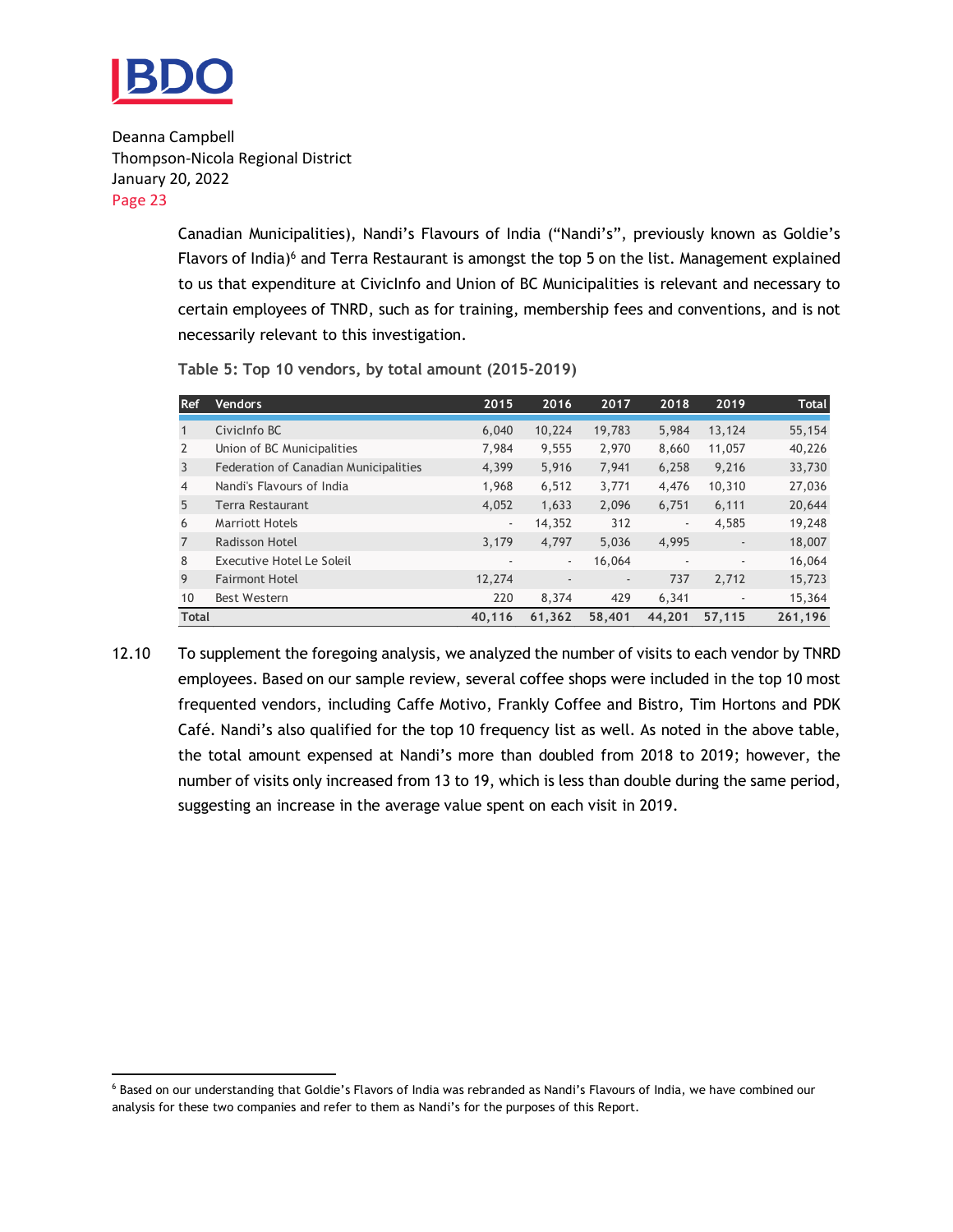

**Table 6: Top 10 vendors, by total number of visits (2015-2019)**

| <b>Ref</b>     | <b>Vendors</b>             | 2015           | 2016 | 2017 | 2018 | 2019                     | <b>Total</b> |
|----------------|----------------------------|----------------|------|------|------|--------------------------|--------------|
|                |                            |                |      |      |      |                          |              |
| $\mathbf{1}$   | Caffe Motivo               | $\overline{4}$ | 6    | 35   | 70   | 29                       | 144          |
| 2              | Hotel 540                  | 37             | 24   | 33   | 33   | ٠                        | 127          |
| 3              | CivicInfo BC               | 19             | 27   | 48   | 15   | 8                        | 117          |
| $\overline{4}$ | Dorian Greek House         | 18             | 25   | 30   | 25   | 11                       | 109          |
| 5              | Frankly Coffee and Bistro  | 6              | 16   | 13   | 39   | 29                       | 103          |
| 6              | Nandi's Flavours of India  | 12             | 18   | 19   | 13   | 19                       | 81           |
| $\overline{7}$ | Union of BC Municipalities | 21             | 22   | 11   | 13   | 8                        | 75           |
| 8              | <b>Tim Hortons</b>         | 10             | 7    | 14   | 21   | 19                       | 71           |
| 9              | <b>PDK Cafe</b>            | 20             | 16   | 20   | 13   | $\overline{\phantom{a}}$ | 69           |
| 10             | Petro Canada               | 12             | 9    | 11   | 17   | 15                       | 64           |
| <b>Total</b>   |                            | 159            | 170  | 234  | 259  | 138                      | 960          |

12.11 We also analyzed the vendors, by TNRD employee for each year in Schedules 7.3 to 7.7. For all five years in our Period of Review, Individual 29 consistently expensed the most at the top vendor (Caffe Motivo) for each year. In three of the five years reviewed, Individual 29 expensed the most at hotels and the other two were at CivicInfo BC.

#### **Food and beverage expenses**

12.12 There have been multiple allegations surrounding spending at food and beverage vendors. More specifically, there have been allegations around excessive spending at Nandi's as it was often used as a preferred vendor for food, drinks and catering, as well as excessive spending at a Whistler champagne room. Our review of food and beverage vendors indicated that Nandi's was at the top of the list totalling \$26,836 during the Period of Review, followed by Terra's Restaurant at \$20,644 and Dorian Greek House at \$14,579 (Schedules 8 to 8.1).

**Table 7: Top 10 food and beverage vendors, by total amount (2015-2019)**

| <b>Ref</b>     | <b>Vendors</b>            | 2015                     | 2016                     | 2017   | 2018                     | 2019                     | <b>Total</b> |
|----------------|---------------------------|--------------------------|--------------------------|--------|--------------------------|--------------------------|--------------|
|                | Nandi's Flavours Of India | 1,868                    | 6,512                    | 3,671  | 4,476                    | 10,310                   | 26,836       |
| 2              | Terra Restaurant          | 4,052                    | 1,633                    | 2,096  | 6,751                    | 6,111                    | 20,644       |
| 3              | Dorian Greek House        | 2,270                    | 3,512                    | 3,514  | 3,697                    | 1,586                    | 14,579       |
| 4              | Hotel 540                 | 3.607                    | 2,918                    | 2,007  | 2,040                    | $\overline{\phantom{a}}$ | 10,573       |
| 5              | The Keg Steakhouse & Bar  | 1,066                    | 712                      | 5,379  | $\overline{\phantom{a}}$ | $\overline{\phantom{a}}$ | 7,157        |
| 6              | Bearfoot Bistro           | $\overline{\phantom{a}}$ | $\overline{\phantom{a}}$ | ٠      | 6,899                    | ٠                        | 6,899        |
| $\overline{7}$ | Cactus Club               | 5,312                    | 68                       | 300    | 376                      | 628                      | 6,684        |
| 8              | Moxies Grill & Bar        | 536                      | 988                      | 256    | 3,900                    | 49                       | 5,729        |
| 9              | Al Porto Ristorante       | $\overline{\phantom{a}}$ | $\overline{\phantom{a}}$ |        | $\overline{\phantom{a}}$ | 5,664                    | 5,664        |
| 10             | Mitz Kitchen              | 865                      | 995                      | 645    | 1,634                    | 785                      | 4,924        |
| <b>Total</b>   |                           | 19,577                   | 17,337                   | 17,868 | 29,773                   | 25,135                   | 109,689      |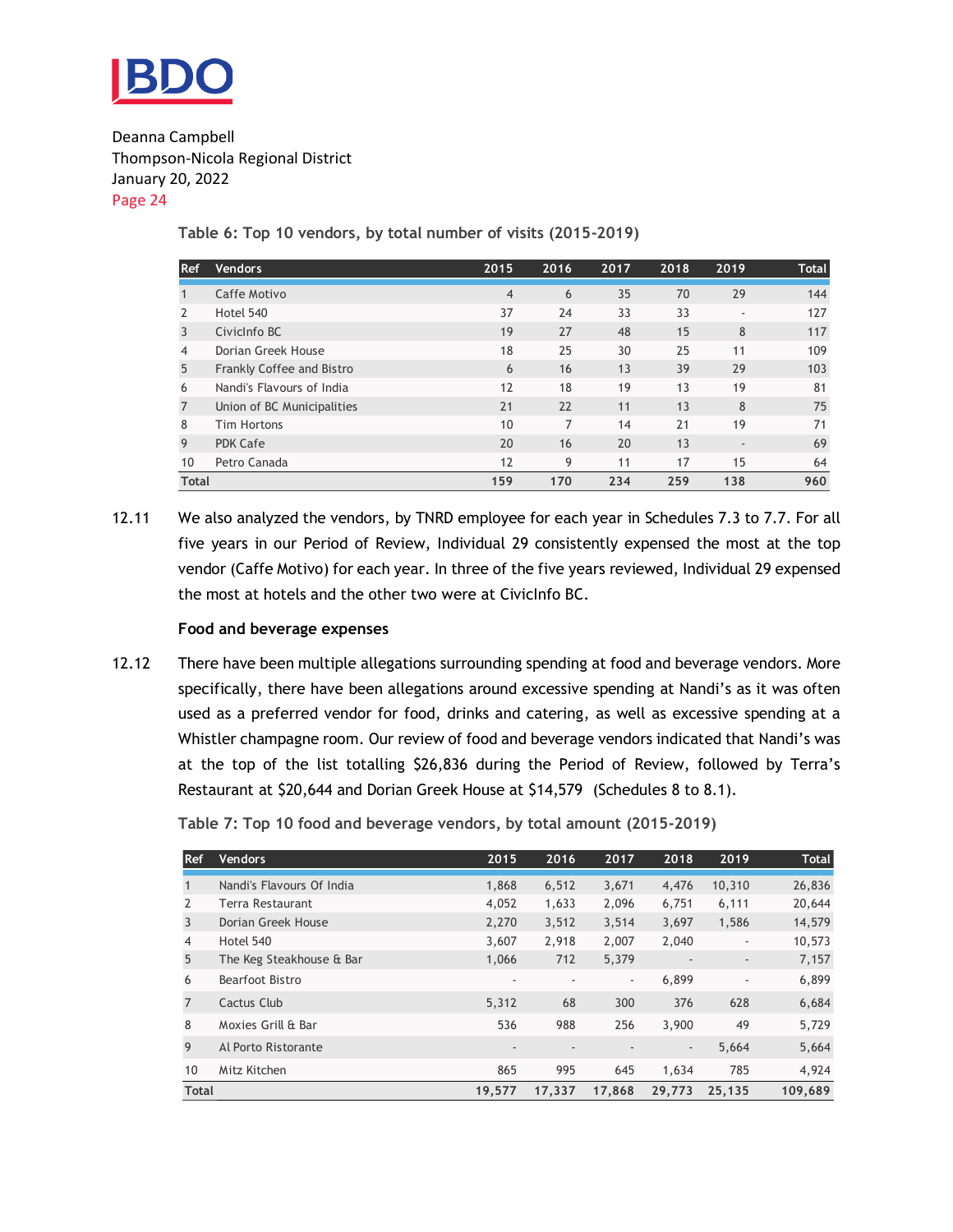

> **Note:** Table 7 only considers expenses that we have categorized as food and beverage. The difference in amounts for Nandi's between Table 5 and Table 7 relates to gift cards, which is considered as a separate category in our analysis.

| <b>Ref</b>     | <b>Vendors</b>            | 2015                     | 2016                     | 2017                     | 2018                     | 2019           | Total |
|----------------|---------------------------|--------------------------|--------------------------|--------------------------|--------------------------|----------------|-------|
|                | Caffe Motivo              | $\overline{4}$           | 6                        | 34                       | 65                       | 26             | 135   |
| $\overline{2}$ | Hotel 540                 | 36                       | 24                       | 32                       | 31                       | $\blacksquare$ | 123   |
| 3              | Dorian Greek House        | 18                       | 24                       | 30                       | 25                       | 10             | 107   |
| 4              | Frankly Coffee and Bistro | 6                        | 16                       | 12                       | 38                       | 27             | 99    |
| 5              | Nandi's Flavours Of India | 11                       | 18                       | 18                       | 13                       | 19             | 79    |
| 6              | <b>PDK Cafe</b>           | 20                       | 15                       | 18                       | 11                       | $\blacksquare$ | 64    |
| $\overline{7}$ | Mitz Kitchen              | 9                        | 12                       | 8                        | 19                       | 10             | 58    |
| 8              | <b>Boston Pizza</b>       | 9                        | 3                        | 10                       | 6                        | 6              | 34    |
| 9              | Amplified                 | $\overline{\phantom{a}}$ | $\overline{\phantom{a}}$ | $\overline{\phantom{a}}$ | $\overline{\phantom{a}}$ | 33             | 33    |
| 10             | The Noble Pig             | 11                       | 7                        | 3                        | 7                        | 3              | 31    |
| <b>Total</b>   |                           | 124                      | 125                      | 165                      | 215                      | 134            | 763   |

**Table 8: Top 10 food and beverage vendors, by total number of visits (2015-2019)**

12.13 We reviewed the transactions and invoice descriptions for each of the top five food and beverage vendors, by total amount (2015-2019) in Schedules 9 to 9.4.

(a) **Nandi's:** Based on our sample review of the expenses at Nandi's, there were 81 visits, totalling \$27,036 of expenses that were reimbursed for the period 2015-2019. Individual 29 submitted the highest amount, totalling \$24,069 (or 89% of the sample total) from 66 visits. 95% of the amount of Individual 29's expenses at Nandi's was not supported with an itemized or legible receipt. There were a number of expenses with handwritten notes that indicated to charge to different departments such as "admin", "EHS", "planning" and "library".

**Table 9: Analysis of sample expenses - Nandi's**

|                |                   |                | <b>Sample Total</b> |             | No itemized/legible Receipts | % of Total |                             |
|----------------|-------------------|----------------|---------------------|-------------|------------------------------|------------|-----------------------------|
| l Ref          | <b>Individual</b> | # of Visits    | Net Amount (\$)     | # of Visits | Net Amount (\$)              |            | # of Visits Net Amount (\$) |
|                | Individual 29     | 66             | 24,069              | 59          | 22,763                       | 89%        | 95%                         |
| $\mathcal{P}$  | Individual 26     | $\overline{4}$ | 1,514               | 3           | 1,314                        | 75%        | 87%                         |
| 3              | Individual 09     | 8              | 925                 | 8           | 925                          | 100%       | 100%                        |
| $\overline{4}$ | Individual 34     |                | 527                 |             | 527                          | 100%       | 100%                        |
| <b>Total</b>   |                   | 81             | 27,036              | 73          | 25,530                       | 90%        | 94%                         |

(b) **Terra's Restaurant:** Based on our sample review of the expenses at Terra's Restaurant, there were 25 visits, totalling \$20,644 of expenses that were reimbursed for the period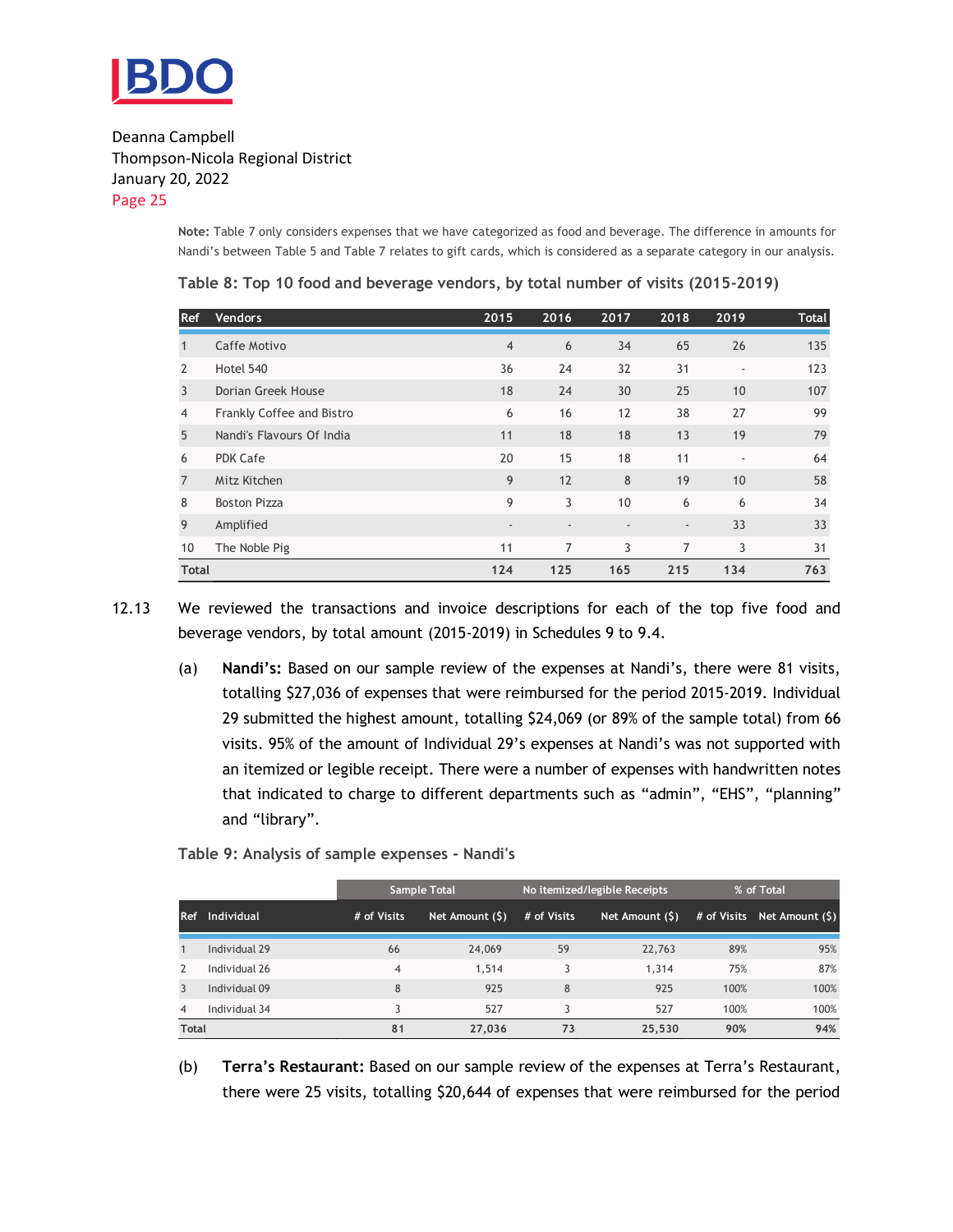

> 2015-2019. Individual 29 submitted the highest amount, totalling \$20,519 (or 99% of the sample total) based on 23 visits. 90% of the amount of Individual 29's expenses at Terra's Restaurant were not supported with an itemized or legible receipt.

|  |  |  |  |  | Table 10: Analysis of sample expenses - Terra's Restaurant |
|--|--|--|--|--|------------------------------------------------------------|
|--|--|--|--|--|------------------------------------------------------------|

|              |                   |             | <b>Sample Total</b> |             | No itemized/legible Receipts | % of Total |                                |  |
|--------------|-------------------|-------------|---------------------|-------------|------------------------------|------------|--------------------------------|--|
| Ref          | <b>Individual</b> | # of Visits | Net Amount (\$)     | # of Visits | Net Amount (\$)              |            | $#$ of Visits Net Amount $(S)$ |  |
|              | Individual 29     | 23          | 20,519              | 13          | 18,501                       | 57%        | 90%                            |  |
|              | Individual 34     |             | 125                 |             | 125                          | 100%       | 100%                           |  |
| <b>Total</b> |                   | 25          | 20.644              | 15          | 18.626                       | 60%        | 90%                            |  |

(c) **Dorian Greek House:** Based on our sample review of the expenses at Dorian Greek House, there were 109 visits, totalling \$14,754 of expenses that were reimbursed for the period 2015-2019. Individual 16 submitted the highest amount, totalling \$6,113 (or 41% of the sample total) based on 40 visits. Individual 29 submitted the second highest amount of expenses, totalling \$5,541 (or 38% of the sample total) based on 41 visits. 90% of Individual 16 and Individual 29's expenses claimed for Dorian Greek House were not supported with an itemized or legible receipt.

|                |               |             | <b>Sample Total</b> |                          | No itemized/legible Receipts | % of Total |                             |
|----------------|---------------|-------------|---------------------|--------------------------|------------------------------|------------|-----------------------------|
| <b>Ref</b>     | Individual    | # of Visits | Net Amount (\$)     | # of Visits              | Net Amount (\$)              |            | # of Visits Net Amount (\$) |
|                | Individual 16 | 40          | 6,113               | 36                       | 5,521                        | 90%        | 90%                         |
| $\overline{2}$ | Individual 29 | 41          | 5,541               | 36                       | 4,982                        | 88%        | 90%                         |
| $\overline{3}$ | Individual 34 | 9           | 934                 | 6                        | 368                          | 67%        | 39%                         |
| 4              | Individual 27 | 5           | 907                 | 5                        | 907                          | 100%       | 100%                        |
| 5              | Individual 09 | 6           | 727                 |                          | 54                           | 17%        | 7%                          |
| 6              | Individual 28 | 6           | 307                 |                          | 33                           | 17%        | 11%                         |
| $\overline{7}$ | Individual 26 |             | 133                 | $\overline{\phantom{a}}$ |                              | 0%         | 0%                          |
| 8              | Individual 54 |             | 92                  | $\sim$                   |                              | 0%         | 0%                          |
| <b>Total</b>   |               | 109         | 14.754              | 85                       | 11.865                       | 78%        | 80%                         |

**Table 11: Analysis of sample expenses – Dorian Greek House**

(d) **Hotel 540:** Based on our sample review of the expenses at Hotel 540, there were 127 visits, totalling \$12,282 of expenses that were reimbursed for the period 2015-2019. Individual 29 submitted the highest amount, totalling \$8,131 (or 66% of the sample total) based on 60 visits. 80% of the amount of Individual 29's expenses at Hotel 540 were not supported with an itemized or legible receipt.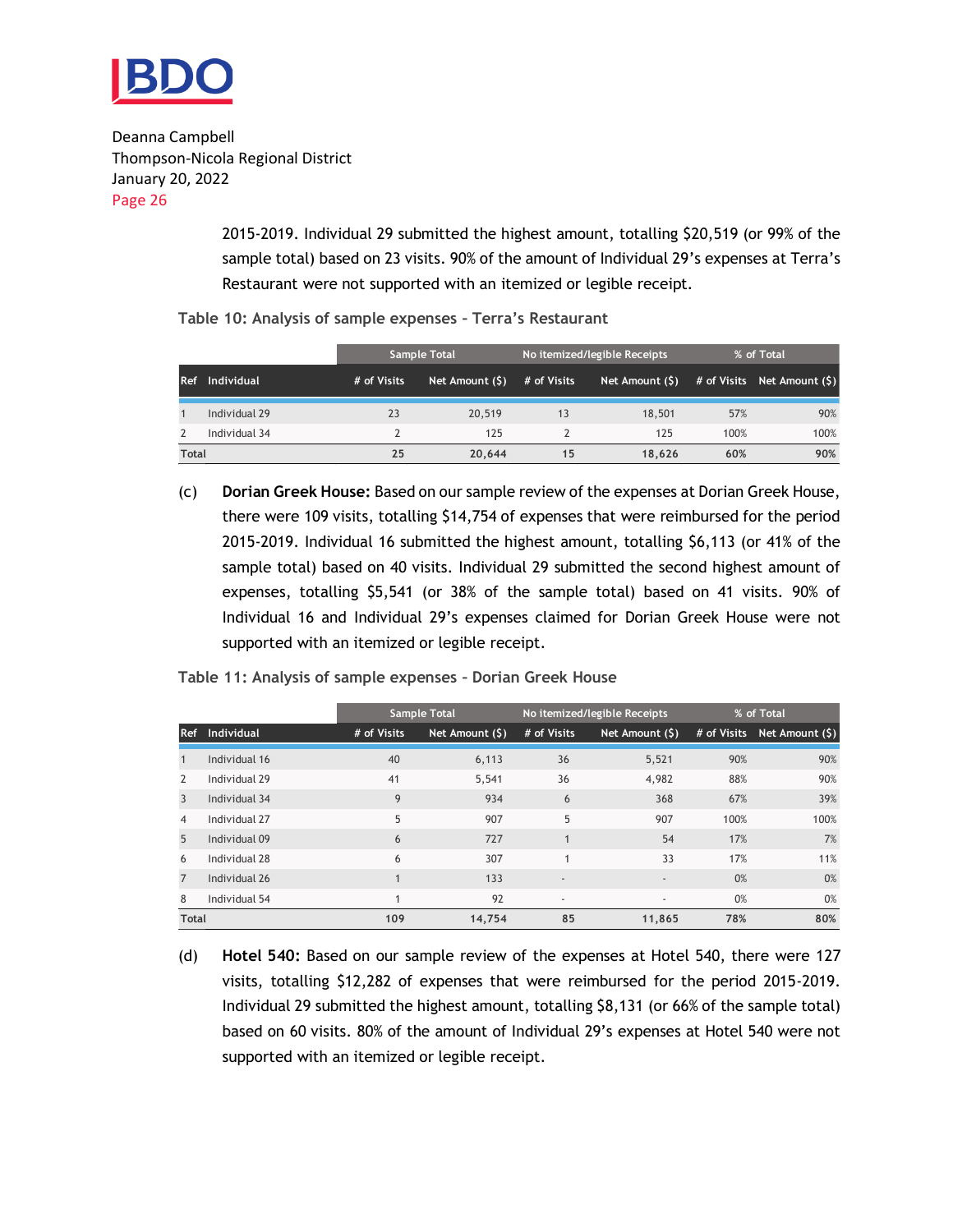

#### **Table 12: Analysis of sample expenses – Hotel 540**

|               |               |                          | <b>Sample Total</b> |                | No itemized/legible Receipts | % of Total |                             |
|---------------|---------------|--------------------------|---------------------|----------------|------------------------------|------------|-----------------------------|
| <b>Ref</b>    | Individual    | # of Visits              | Net Amount (\$)     | # of Visits    | Net Amount (\$)              |            | # of Visits Net Amount (\$) |
|               | Individual 29 | 60                       | 8.131               | 58             | 6,481                        | 97%        | 80%                         |
| $\mathcal{P}$ | Individual 26 | 20                       | 1,464               | 5              | 489                          | 25%        | 33%                         |
| 3             | Individual 16 | 10                       | 1,349               | 10             | 1.349                        | 100%       | 100%                        |
| 4             | Individual 28 | 10                       | 477                 | $\overline{4}$ | 172                          | 40%        | 36%                         |
| 5             | Individual 34 | 11                       | 424                 | 10             | 381                          | 91%        | 90%                         |
| 6             | Individual 09 | 14                       | 360                 | $\overline{4}$ | 327                          | 29%        | 91%                         |
|               | Individual 27 | $\overline{\phantom{a}}$ | 77                  | $\overline{2}$ | 77                           | 100%       | 100%                        |
| <b>Total</b>  |               | 127                      | 12.282              | 93             | 9.275                        | 73%        | 76%                         |

(e) **The Keg Steakhouse & Bar ("The Keg"):** Based on our sample review of the expenses at The Keg, there were eight visits, totalling \$7,157 of expenses that were reimbursed for the period 2015-2019. Individual 29 submitted the highest amount, totalling \$6,991 (or 98% of the sample total) based on seven visits. 100% of the amount of Individual 29's and Individual 16's expenses at The Keg were not supported with an itemized or legible receipt.

**Table 13: Analysis of sample expenses – The Keg Steakhouse & Bar**

|              |               |             | <b>Sample Total</b> |             | No itemized/legible Receipts | % of Total |                              |  |
|--------------|---------------|-------------|---------------------|-------------|------------------------------|------------|------------------------------|--|
| <b>Ref</b>   | Individual    | # of Visits | Net Amount (\$)     | # of Visits | Net Amount (\$)              |            | # of Visits Net Amount $(5)$ |  |
|              | Individual 29 |             | 6.991               |             | 6.991                        | 100%       | 100%                         |  |
|              | Individual 16 |             | 167                 |             | 167                          | 100%       | 100%                         |  |
| <b>Total</b> |               |             | 7.157               | 8           | 7.157                        | 100%       | 100%                         |  |

- 12.14 Based on the above analysis, there is a pattern of itemized or legible receipts not being provided when submitting expense reimbursements. Individual 29 usually expensed the most at these top food and beverage vendors and would often not provide an itemized receipt.
- 12.15 A summary of our analysis of expenses, indicating itemized, non-itemized or no receipts, by claimant individual, can be found at Schedule 10. The data is organized by year, according to the individual who benefited from the expense, which was indicated by TNRD in the "Personal" column of their Visa Coding Files.

#### **INDIVIDUAL 29'S MEAL CHARGES**

12.16 We reviewed Individual 29's corporate credit card charges at F&B vendors from 2015 through 2019. We took a conservative approach by only including the F&B vendors that serve meals/drinks as a primary business. For example, we would not include most hotels, unless it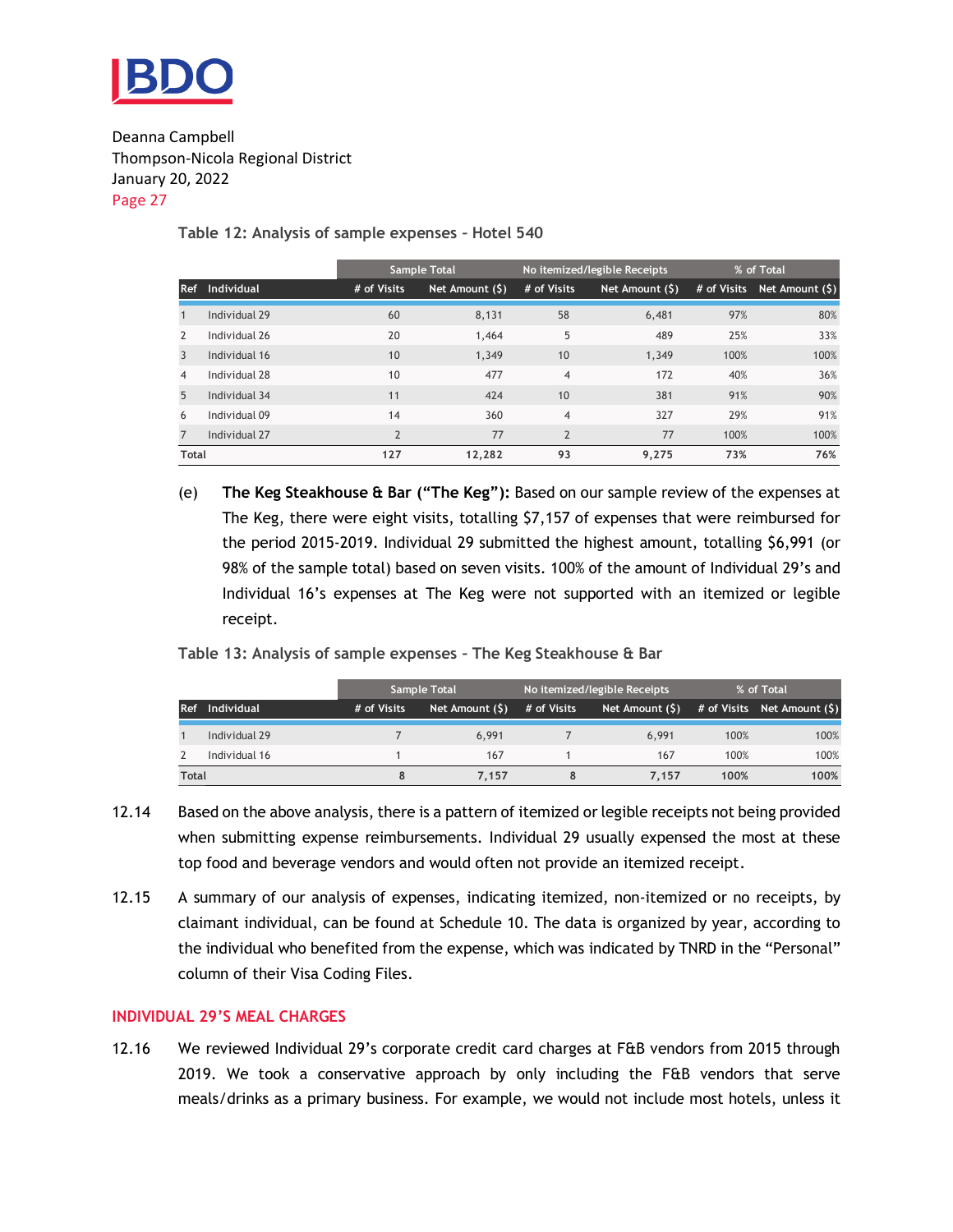

> was evident that it was a hotel restaurant. Below is a conservative summary of Individual 29's meal charges from 2015 through 2019:

#### **Expense approvals**

- 12.17 As part of the expense reimbursement claim process, we understand that each claim required two signatures: one from the submitter of the expense report to confirm the accuracy of the claim, and a second from the individual the submitter reports to, such as the department head, or the Director of Finance. If the Director of Finance was away, the approver would then be the CAO. We were able to identify the signatures of the approvers with TNRD's assistance (Schedule 11).
- 12.18 We summarized the approvals obtained for the expense reimbursement claims reviewed. In our analysis of the sampled expense reports, we reviewed expenses totalling \$755,258. We note that Individual 29 had \$14,059, and Individual 26, [Position], had \$18,988, of expenses submitted with no approvals (Schedule 12). Individual 16 was the first approver for \$13,102 of expenses, without a second approver (Schedule 12).

#### **EXPENSES DIRECTED BY INDIVIDUAL 29**

- 12.19 One of the concerns brought to our attention by a former staff of TNRD is that Individual 29 directed other attendees to pay for excessive food and alcohol events. We understand that staff would be scolded and treated poorly if they refused to comply with the request. We were informed that some staff wrote "as directed by Individual 29" on the back of the receipts. In addition, there was a specific event where it was alleged that a champagne room from a hotel in Whistler was expensed by Individual 29, but the tip was directed to be paid by Individual 26. chose to write "as directed by Individual 29" on the back of receipt "for protection".
- 12.20 We reviewed the handwritten notes on the receipts to understand patterns of expenses that were purportedly directed by Individual 29 (Schedules 1 to 5.1). After we summarized the handwritten notes, we filtered for key words such as "approved", "authorized", "directed", "consulted" and "charge" to identify expenses that outlined who and how things were charged (i.e., to which specific department). Below is a table summarizing the potential amounts that were directed by Individual 29.

**Table 14: Amount of expenses potentially directed by Individual 29**

| Ref Description           | 2015  | 2016   | 2017  | 2018   | 2019   | Total  |
|---------------------------|-------|--------|-------|--------|--------|--------|
| Directed by Individual 29 | გ.989 | 13.287 | 9.725 | 11.621 | 15,690 | 59,312 |

**Bearfoot Bistro**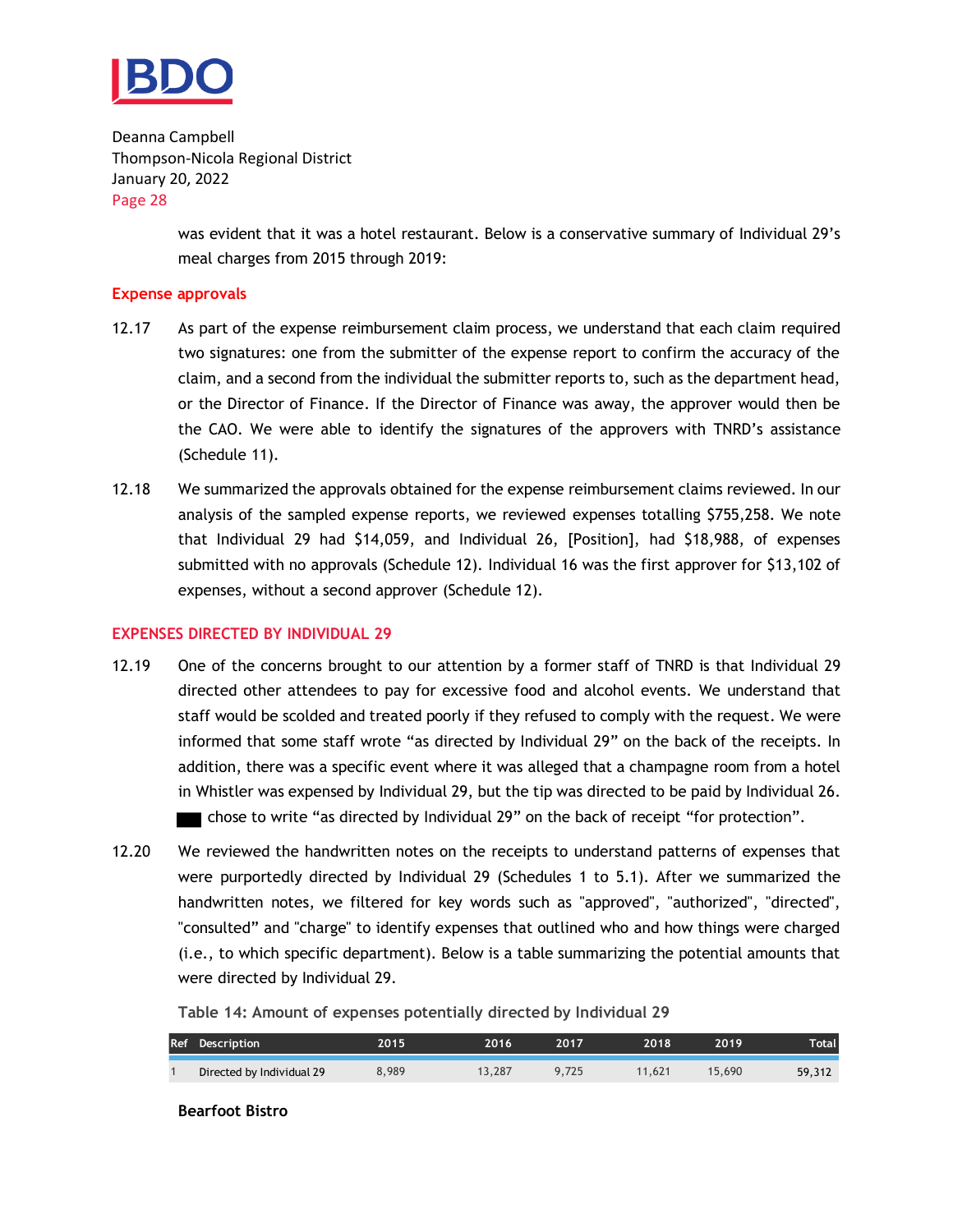

- 12.21 We understand the bill from the restaurant in Whistler was in reference to Bearfoot Bistro. When searching for the transactions on Schedule 5.1, there were two visits:
	- (a) \$59.60 was incurred at 8:11pm on Sep 12, 2018 and Individual 29 submitted this expense for reimbursement. The expense was charged to 10-2-110100-5430 Convention/Seminar Costs for four individuals (Non-Staff, Individual 09, Individual 26 and Individual 29). Individual 16 approved the expense and no itemized receipt was attached.
	- (b) \$6,839.55 was incurred at 11:15pm on Sep 13, 2018 and Individual 29 submitted this expense for reimbursement. The expense was charged to 10-2-110000-6210 Accommodations & Meals with no names for attendees listed. Individual 16 approved the expense and no itemized receipt was attached. There was an illegible handwritten note that indicated "Charge 3/4 to ? And 1/4 to ?", referring to allocating the expense to different departments.
	- (c) TNRD explained that itemized receipts not being attached to expense reimbursement reports was a common practice and attendees were instructed not to provide itemized receipts by Individual 29.
- 12.22 A third visit was identified but the transaction was not included in our sample and therefore is not found on Schedule 4. \$1,762.86 was incurred at 11:18pm on Sep 13, 2018 and Individual 26 submitted this expense for reimbursement. The expense was charged to 10-2-110100-5430 Convention/Seminar Costs with no names for attendees listed. No itemized receipt was attached; however, the amount was broken down as \$393.60, and a tip of \$1,369.26, for a total of \$1,762.86. Handwritten note indicates "UBCM member municipality dinner (partial pmt)". This transaction was not in our sample; however, we conducted a targeted search for Bearfoot Bistro and identified the expense reimbursement documents.
- 12.23 There was no itemized receipt for the expenses at Bearfoot Bistro on the evening of September 13, 2018. The total expenditure at Bearfoot Bistro was \$8,602.41, which was paid in two separate transactions. Individual 29 expensed \$6,839.55 and Individual 26 expensed approximately 20% of the remaining expense (\$1,762.86/\$8,602.41). Although there were handwritten notes on Individual 26's receipt, none suggest that the partial expense was directed by Individual 29. We are limited with our analysis without an itemized receipt to understand what was purchased and the lack of documentation of who attended.

#### **Hotel 540 (Former) / Cordo Resto & Bar at the Delta Hotels by Marriott Kamloops**

12.24 Individual 47, [Position] shared with us an example of "forced use" of corporate credit card by Individual 29. received an invitation at around 4:30pm by Individual 29 to attend an after-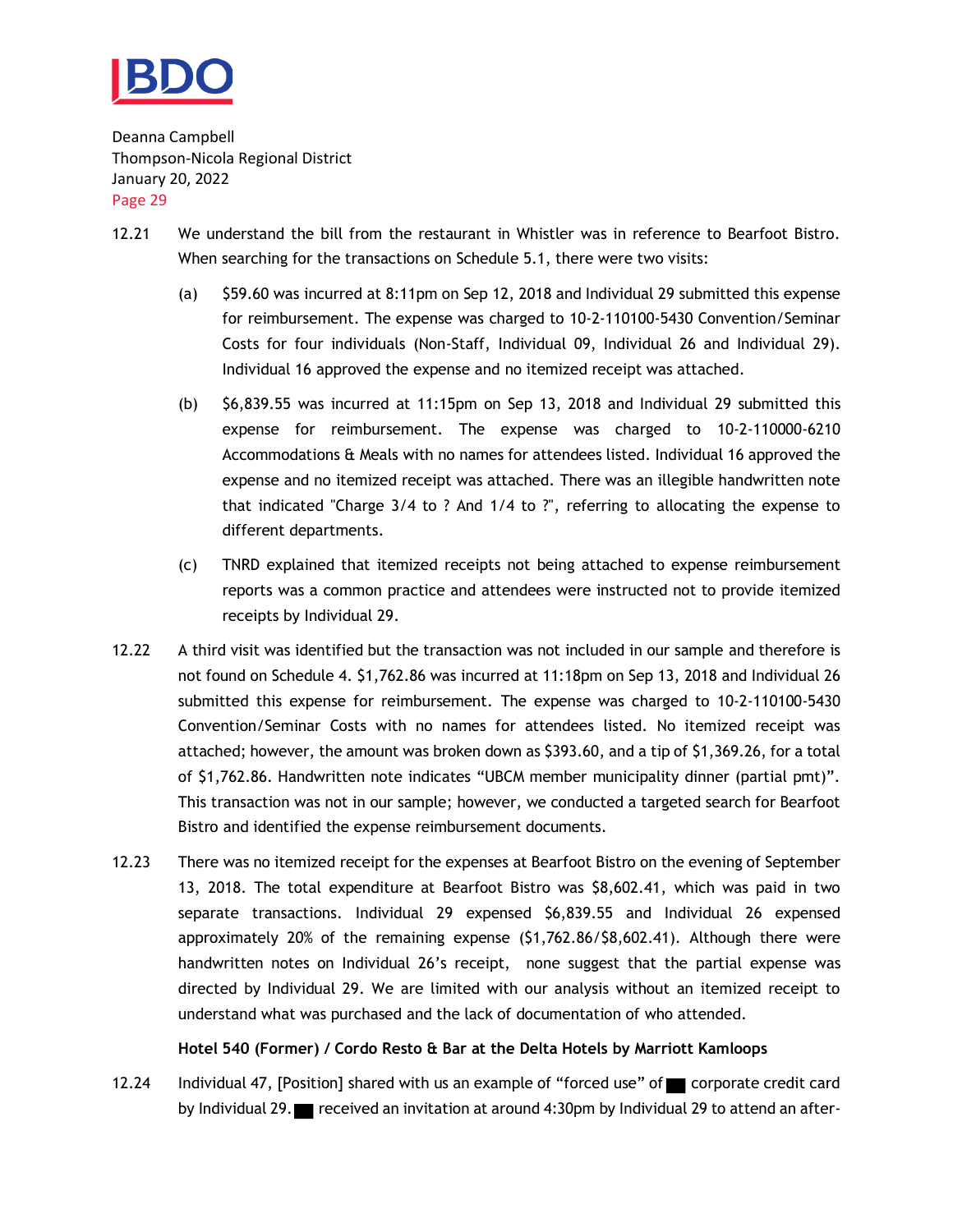

> work social at a Hotel 540. At the end of the evening, we understand Individual 47 was asked by Individual 29 to use  $\blacksquare$  corporate credit card to pay for the bill, which included alcohol, for all attendees. When Individual 47 informed Individual 29 that  $\blacksquare$  had forgotten corporate credit card, Individual 29's response was "never leave the office without your corporate card". Individual 47 believes that was invited to the gathering to help divert the expense away from Individual 29's own expense submission. Further, Individual 47 said witnessed similar situations at other functions where managers were directed by Individual 29 to pay with their corporate credit cards.

- 12.25 Individual 37, [Position], attended the same social on December 19, 2017 and was instructed by Individual 29 to charge the Hotel 540 expense (\$326.82) to  $\Box$  corporate credit card. followed Individual 29's instruction. The eight individuals listed on the Visa coding included Individual 29, Individual 19, Individual 47, Individual 49, Individual 27, Individual 50, Individual 02, Individual 37). No itemized receipt was provided as support.
- 12.26 On another occasion, we understand Individual 37 was attending a business meeting at Cordo Resto & Bar on November 21, 2019. Coincidentally, there were a few TNRD staff and politicians who were at the same restaurant. Specifically, Individual 37 recalls Individual 29, Individual 02 and Individual 26 sitting in the lounge area having food and drinks. Individual 37 stated that Individual 29 instructed to charge the cost of their meals (\$158.47) onto bill and  $conformed to$  direction.

#### **Nandi's**

12.27 On July 18, 2018, Individual 29 and nine others were listed on the Visa coding that suggested they were at Nandi's and incurred \$707.42. We understand Individual 30 commenced employment with the TNRD on and was pressured by Individual 29 to pay although was uncomfortable in doing so. Individual 17, [Position], attended the dinner and witnessed Individual 29 declaring that "[Individual 30's] credit card was going to lose its virginity that night" and that  $\blacksquare$  was to pay on corporate credit card in order "to make more complicit".

#### **MEALS THRESHOLD ANALYSIS**

12.28 Schedule B from Bylaw 2673 Board of Directors Remuneration and Expense prescribes amounts that are allowed for meals, travel, accommodations and other expenses. Staff/Senior Management meal expenses are governed by Policy No. 5.5 Meal Expenses which states that meal per diems for staff will follow what is in Bylaw 2673 for Directors. Management has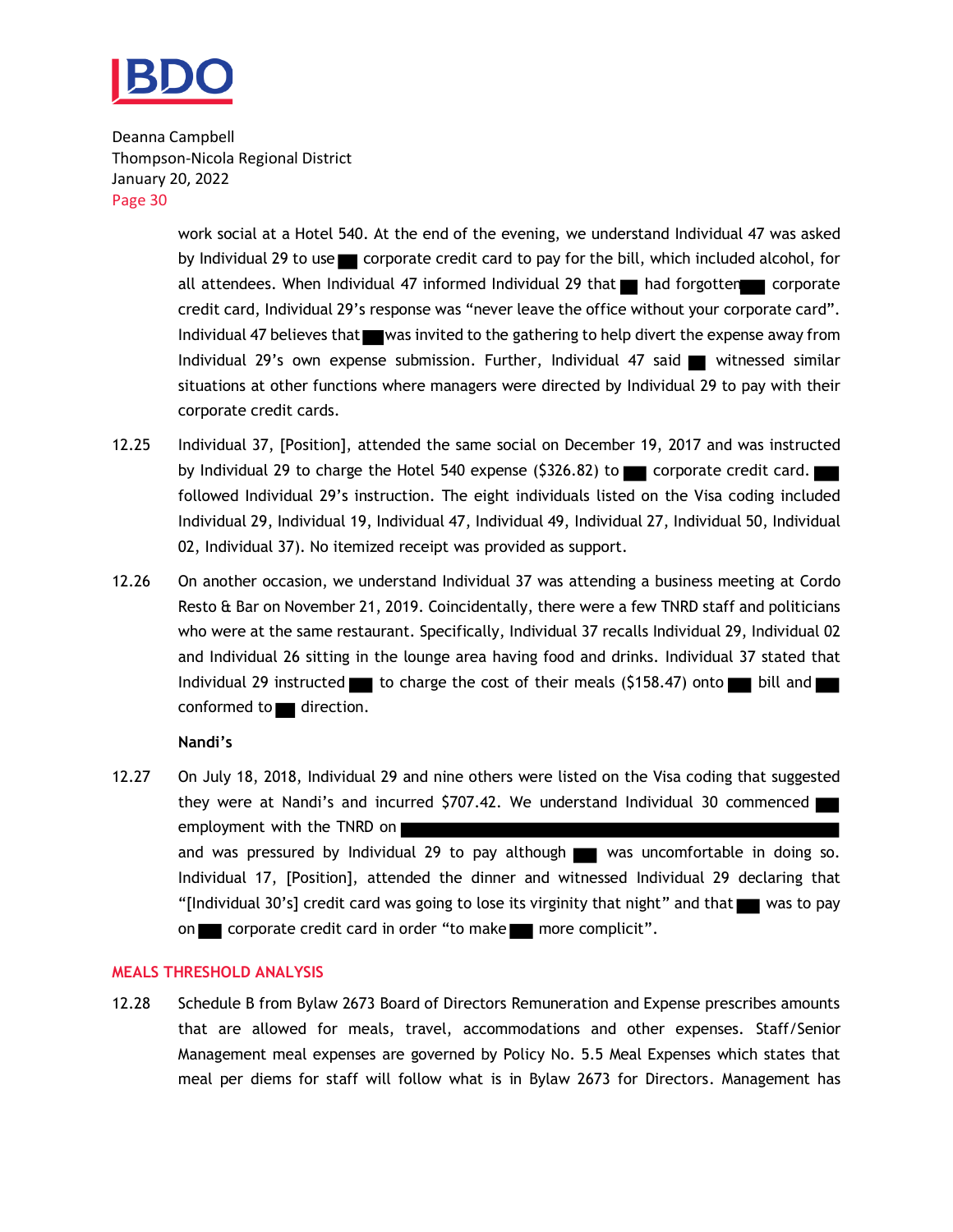

> informed us that the amounts stipulated are on a pre-tax basis so that if they are treated as a taxable benefit, then taxes would be deducted from these rates.

- 12.29 Based on our review of the expenses, it is not easily distinguishable when meal reimbursement were due to overtime or working away from the office. Also, Bylaw 2673 does not clearly indicate what time frames relate to breakfast, lunch or supper ("dinner"). Accordingly, as agreed by Management, we have assumed the following time frames for each meal for the purposes of analyzing allowable meal reimbursement thresholds (Schedule 13):
	- Breakfast: 6am-11am;
	- Lunch: 11am-2pm; and
	- Dinner: 2pm 6am.
- 12.30 We compared the number of instances when individuals expensed meal costs that exceeded the allowable threshold based on Bylaw 2673 (Schedule 13.2). Individual 29 was at the top of the list with a total of 278 occurrences during our Period of Review where  $\blacksquare$  submitted and was reimbursed an amount that was in excess of what was allowed in the bylaw. Following Individual 29 were expenses related to non-TNRD individuals, and meals where the personal column was left blank. This occurs when individual names were not listed at the back of the receipt for this information to be captured. According to Policy No. 5.5 – Meal expenses, receipts submitted must include the names of all individuals who took part in the meals as well as the business purpose of the meeting.

| <b>Ref</b>     | Individuals/Categories             | 2015         | 2016                     | 2017 | 2018 | 2019           | <b>Total</b> |
|----------------|------------------------------------|--------------|--------------------------|------|------|----------------|--------------|
| $\mathbf{1}$   | Individual 29                      | 69           | 54                       | 45   | 61   | 49             | 278          |
| 2              | Non Staff                          | 46           | 31                       | 36   | 48   | 35             | 196          |
| $\overline{3}$ | NOT YET DETERMINED                 | 39           | 27                       | 22   | 32   | 15             | 135          |
| $\overline{4}$ | Individual 26                      | 24           | 25                       | 25   | 19   | 22             | 115          |
| 5              | Individual 09                      | 34           | 23                       | 15   | 17   | 14             | 103          |
| 6              | Individual 16                      | 21           | 22                       | 19   | 25   | 16             | 103          |
| $\overline{7}$ | Individual 34                      | 13           | 14                       | 20   | 23   | 15             | 85           |
| 8              | Individual 02                      | 14           | 15                       | 12   | 16   | 6              | 63           |
| 9              | <b>Emergency Operations Center</b> | $\mathbf{1}$ | $\overline{\phantom{a}}$ | 56   | 3    | $\overline{2}$ | 62           |
| 10             | Individual 27                      | ٠            | $\overline{\phantom{a}}$ | 16   | 24   | 15             | 55           |
| <b>Total</b>   |                                    | 261          | 211                      | 266  | 268  | 189            | 1,195        |

**Table 15: Top 10 individuals/categories where meal expenses were above meals threshold, by total number of times (2015-2019)**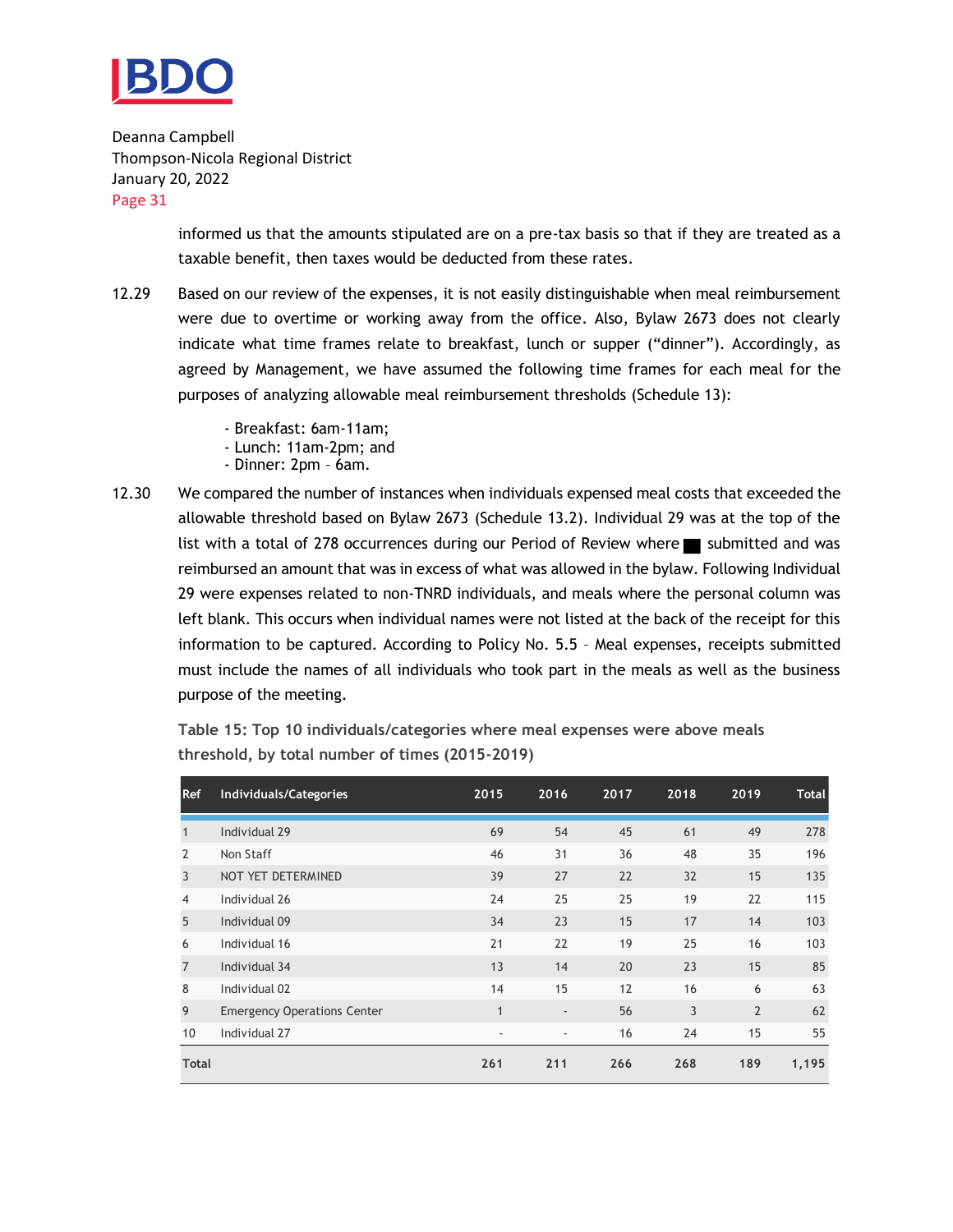

> **Note:** The roles and relationship to TNRD of many of the individuals listed have not yet been identified and are therefore classified as "NOT YET DETERMINED". We understand TNRD uses "Non Staff" to describe a person at a meeting that is not an employee or Board member of the TNRD.

- 12.31 As indicated in the table above, in addition to the 278 instances where Individual 29 appears to have exceeded the prescribed expense thresholds according to TNRD bylaw, there were 196 instances where non-TNRD individuals benefited from expenses that were also over the allowable threshold and also 135 instances in the Period of Review where an unspecified individual also benefited from this breach of the bylaw. Individual 29 is the individual with the highest frequency at 278 compared to the next identifiable individual, Individual 26 at 115.
- 12.32 We also ranked the individuals who benefited the most from a dollar value perspective, who were reimbursed amounts that were higher than the allowable amounts permitted by the bylaw (Schedule 13.3). The highest amount of \$6,793 was attributed to non-TNRD individuals, followed by \$4,347 by the EOC, and then by Individual 29 who expensed \$3,187 over the threshold limits from 2015-2019. Individual 29 is the individual with the highest amount totalling \$3,187 and followed by Individual 09, who is the individual with the second highest amount totalling \$1,906.

**Table 16: Top 10 individuals/categories where meal expenses exceeded meals threshold, by total amount (2015-2019)**

| <b>Ref</b>     | Individuals/Categories              | 2015  | 2016                     | 2017  | 2018  | 2019  | <b>Total</b> |
|----------------|-------------------------------------|-------|--------------------------|-------|-------|-------|--------------|
| $\mathbf{1}$   | Non Staff                           | 1,392 | 710                      | 698   | 1,811 | 2,183 | 6,793        |
| $\overline{2}$ | <b>Emergency Operations Center</b>  | 23    | $\overline{\phantom{a}}$ | 4,214 | 93    | 17    | 4,347        |
| $\overline{3}$ | Individual 29                       | 645   | 573                      | 519   | 584   | 867   | 3,187        |
| $\overline{4}$ | Thompson Regional Hospital District | 811   | 1,571                    | 127   | 200   | 239   | 2,949        |
| 5              | NOT YET DETERMINED                  | 409   | 1,019                    | 272   | 192   | 140   | 2,032        |
| 6              | Individual 09                       | 556   | 1,004                    | 124   | 88    | 134   | 1,906        |
| $\overline{7}$ | Individual 26                       | 168   | 255                      | 260   | 194   | 362   | 1,239        |
| 8              | Individual 03                       | 184   | 8                        | 90    | 72    | 323   | 677          |
| 9              | Individual 16                       | 100   | 158                      | 106   | 139   | 120   | 623          |
| 10             | Individual 34                       | 88    | 85                       | 186   | 133   | 134   | 626          |
| <b>Total</b>   |                                     | 4,378 | 5,381                    | 6,595 | 3,506 | 4,518 | 24,379       |

**Note:** The roles and relationship to TNRD of many of the individuals listed have not yet been identified and are therefore classified as "NOT YET DETERMINED". We understand TNRD uses "Non Staff" to describe a person at a meeting that is not an employee or Board member of the TNRD.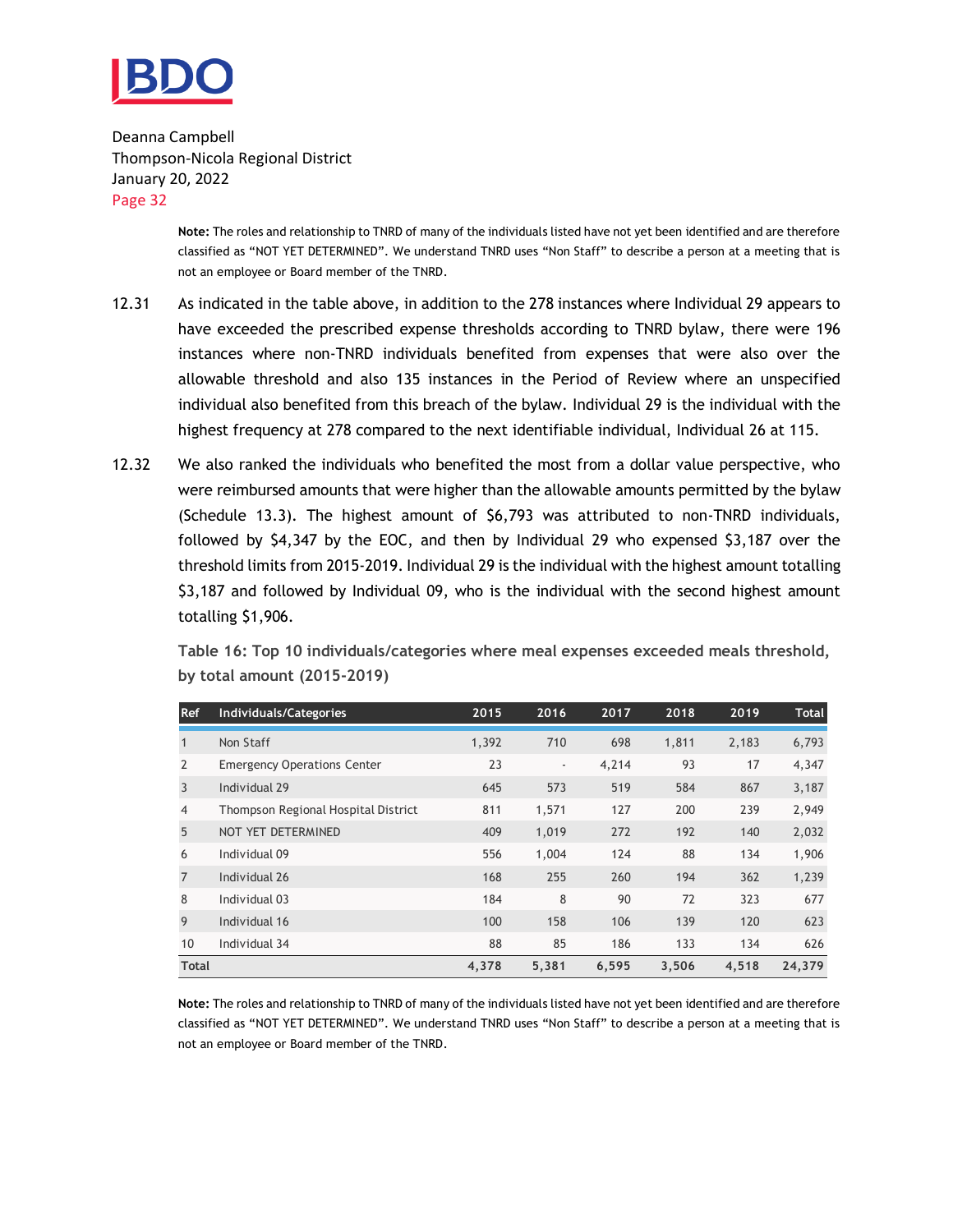

#### **BOARD EXPENSE CLAIMS**

12.33 We reviewed 66 Board expense reimbursement claims totalling \$33,496 (Schedule 14). We summarized 295 transactions from the 66 Board expense reimbursement claims. 107 of these transactions complied with the relevant bylaws. There were 15 transactions where the claimed amount increased due to increase in rates and 8 transactions where the claimed amount was reduced to the threshold allowed by the bylaws, and 26 transactions where the claimed amount was adjusted by the authorizing signatory to zero for reasons unknown. We did not observe any other instances of non-compliance with the relevant bylaws. 139 transactions were categorized as N/A, which is when there was no supporting documentation attached to the claim (Schedule 14.1).

#### **INDIVIDUAL 29'S PER DIEM CLAIMS AND EXPENSE REIMBURSEMENTS**

12.34 Supplementing our expense reimbursement review above, we also conducted a comparison of Individual 29's per diem claims and  $\blacksquare$  corporate credit card expense reimbursements. We selected a sample of over 60% of Individual 29's per diem claims to review and below is a summary of the per diem expenses Individual 29 claimed in excess.

|                                  |                | 2014      |               | 2015                                                                                       |              | 2016      |        | 2017        |        | 2018      |                | 2019      |                 | <b>Total</b> |
|----------------------------------|----------------|-----------|---------------|--------------------------------------------------------------------------------------------|--------------|-----------|--------|-------------|--------|-----------|----------------|-----------|-----------------|--------------|
|                                  | $#$ of         |           | $#$ of        |                                                                                            | $#$ of       |           | $#$ of |             | $#$ of |           | $#$ of         |           | $#$ of          |              |
| <b>Description</b>               |                |           |               | Meals Amount Meals Amount Meals Amount Meals Amount Meals Amount Meals Amount Meals Amount |              |           |        |             |        |           |                |           |                 |              |
| Breakfast (~6:00AM to 11:00AM    | $\overline{2}$ | 33        | $\sim$        | $\sim$                                                                                     | $\mathbf{2}$ | 29        |        | 6           |        | 111       |                | 30        | 10 <sup>1</sup> | 209          |
| Lunch (~11:00AM to 2:00PM)       |                | 145       | $\mathcal{P}$ | 37                                                                                         | 6            | 117       | 3      | 97          |        | 5.        | $\overline{4}$ | 137       | 23              | 538          |
| Dinner: $(-52:00PM$ to $6:00AM)$ | 18             | 687       | 16            | 1.580                                                                                      | 11           | 497       | 14     | 458         | 16     | 575       | 9              | 359       | 84              | 4.156        |
| Total                            |                | 27 \$ 865 |               | 18 \$1,617                                                                                 |              | 19 \$ 642 |        | 18 S<br>561 |        | 20 \$ 691 |                | 15 \$ 526 |                 | 117 \$4,903  |

**Table 17: Summary of per diem expenses Individual 29 claimed in excess**

#### **Inconsistent information**

- 12.35 Some of the per diem forms we reviewed contained inconsistent or irregular information. In order to calculate the number of nights allowed for on the per diem forms, we reviewed the departure and return dates.
	- (a) Individual 29 submitted a per diem form for an event Victoria/MFA Forum" that indicated travel dates from March 28, 2017 to March 31, 2017. However, according to the flight itinerary, Individual 29's return flight was scheduled to arrive in Kamloops at 19:16 on March 30, 2017.
	- (b) There are numerous instances where the number of nights claimed does not match the period of travel recorded on the per diem forms. For example, for the 2015 Union of BC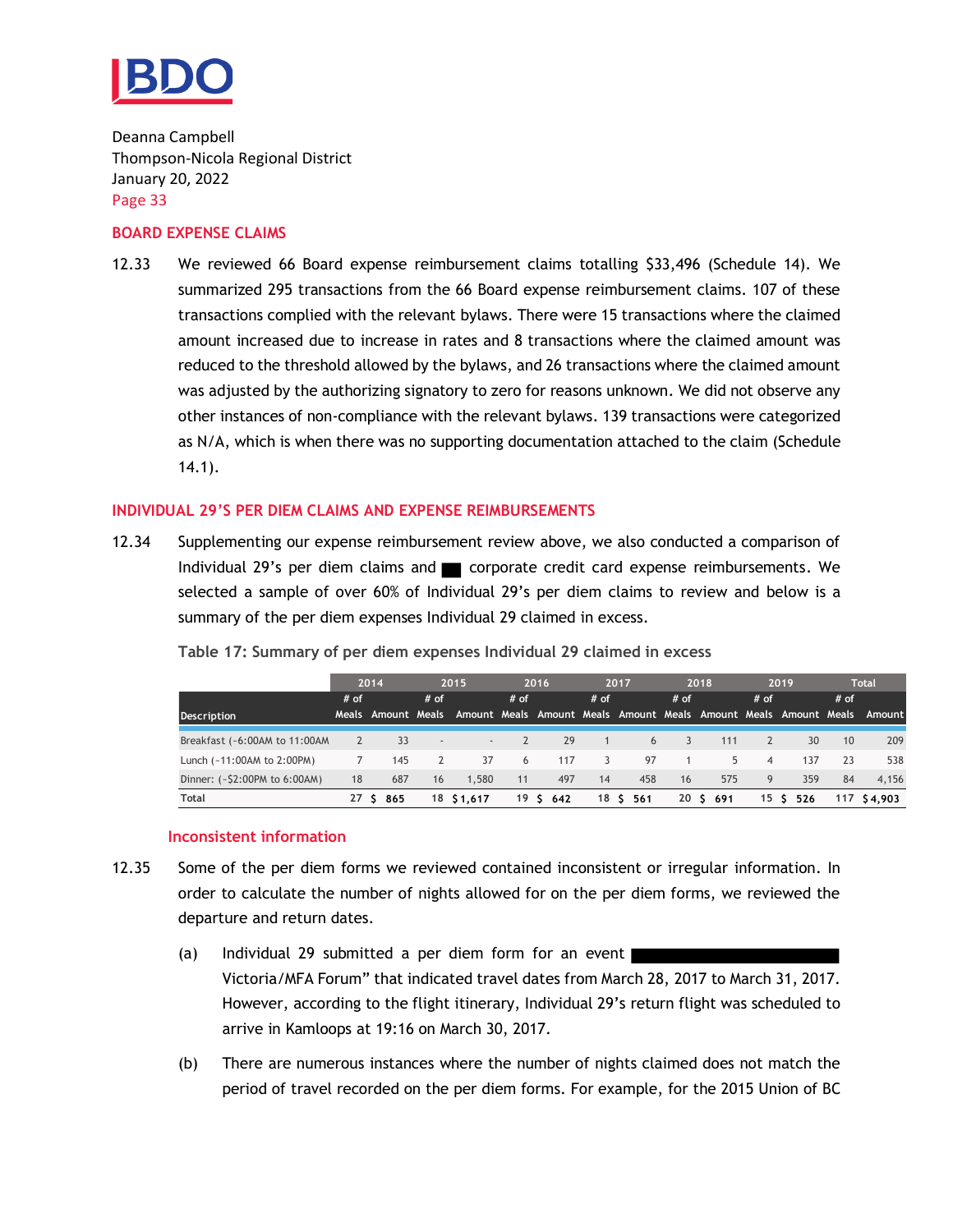

> Municipalities ("UBCM") Vancouver event, the departure date is September 20, 2015 and return date is September 25, 2015 (5 nights) but Individual 29 claimed 4 nights.

- (c) Individual 29 submitted a per diem form that was for "Strategic planning/LGLA/UBCM Fire Safety Meeting" with handwritten dates referring to January 17-19 and 22-25, 2019. The per diem form claims two nights only, however, we do not know which period the claim is for. We identified expenses charged on corporate credit for local government leadership academy ("LGLA") from January 23 to 25, 2019.
- (d) From May 29 to June 3, 2019 (5 nights), Individual 29 travelled to Quebec to attend FCM Quebec City. The hotel invoice for Individual 29's indicates that  $\blacksquare$  would arrive on May 30 and depart June 3. It appears that an extra day of per diem was claimed by Individual 29 for May 29.

#### **Splitting Expenses - Meals**

- 12.36 A TNRD staff also commented that Individual 29 instructed staff attending meals to split expense or told subordinates to pay, presumably to reduce the amount claimed by an individual or to divert the expense from own account.
- 12.37 A member of the finance department commented that, in some instances, it would be appropriate to split expenses for meals, such as if there were different members of management gathering together for an event, thus it would be appropriate for the expense to be split across finance and engineering, for example.

#### **Charging expenses to GL codes**

12.38 There is a practice of charging meal expenses to various GL codes instead of listing individuals and this makes it difficult to allocate the charge to individuals for reporting purposes. For example, all UBCM events from 2014 through 2017 did not list names for meal charges and we were unable to split them to determine if they were in excess on a per individual basis according to TNRD's policies.

#### **False listing of attendees**

- 12.39 There are a number of individuals whose names were listed as attendees on Individual 29's expenses but advise that they did not, in fact attend.
	- (a) Individual 29 submitted an expense for \$494.95 at The Noble Pig Brewhouse that was charged on **corporate credit card on December 15, 2019.** The receipt indicates that "Individual 47 plus one" attended. However, Individual 47 advised us that  $\blacksquare$  was not present.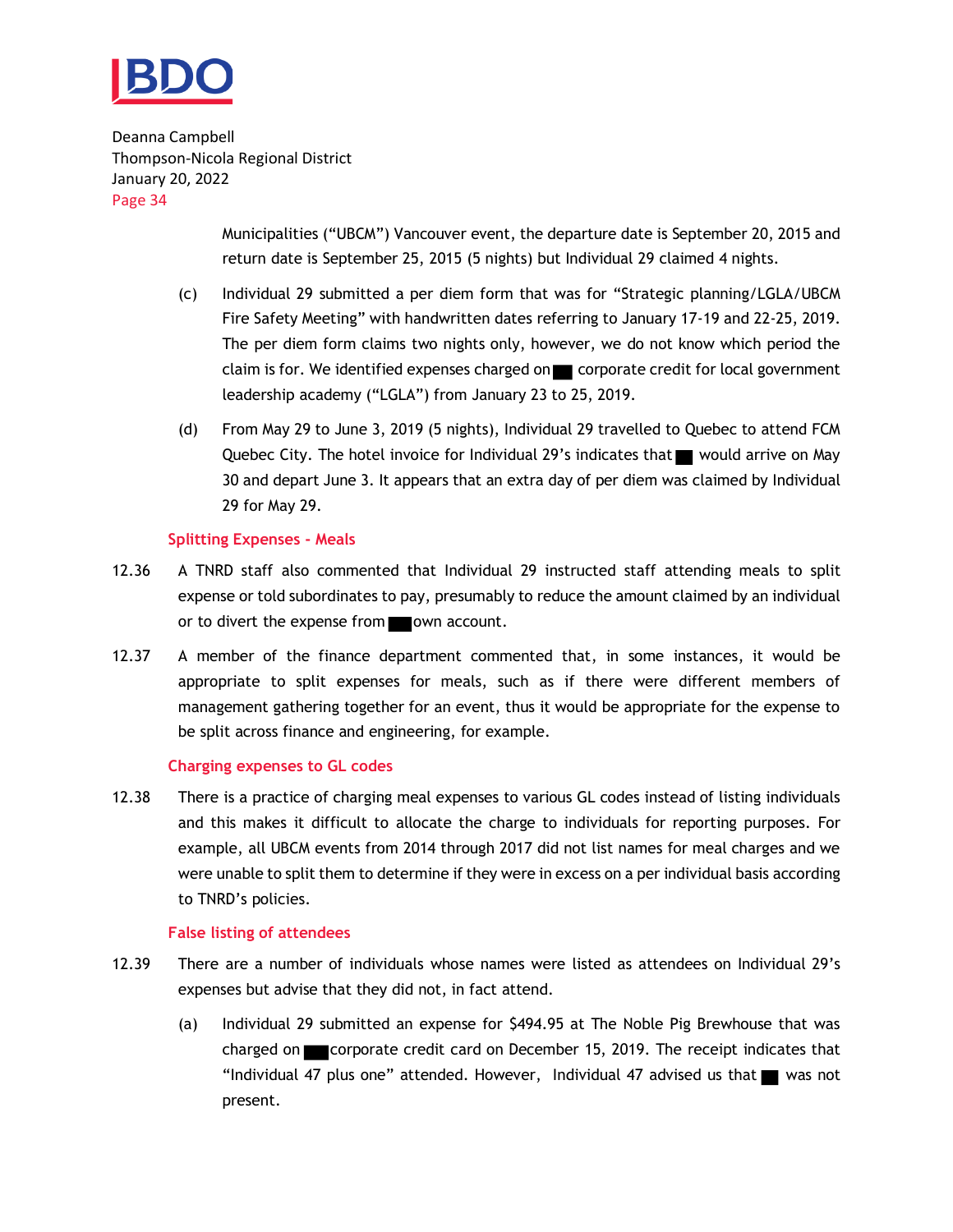

- (b) Individual 57, [Position], was listed on Individual 29's expense claimed at the Marriott Victoria Inner Harbour for a stay that was from September 20 to 25, 2019, which overlapped with the UBCM convention dates from September 22 to 27, 2019 and was held in Vancouver (based on Individual 29's per diem form). However, Individual 57 advised that had no need to be in Victoria and  $$303.44$  was apportioned to  $\blacksquare$ .
- (c) Individual 21, [Position], also said that there was one specific instance  $\blacksquare$  recalls for a Radisson Vancouver airport restaurant event on January 22, 2015. LGLA was held in Vancouver at the Radisson hotel. Individual 21 is adamant that was not in Vancouver with TNRD at any point during this date nor was **at the Radisson hotel.** Suggested that we could potentially confirm this with the existence of any flight expense, as Individual 21 says never flew to Vancouver with TNRD around this time and that no proof of registration would exist for a sall attendees would have to have registered for the event.

#### **Missing receipt**

12.40 When no itemized or payment receipt is submitted, we only have the corporate credit card transaction details, which include the date, vendor and amount. Individual 29 incurred \$234 on June 4, 2015 at the Courtyard By Marriott but we are missing information such as the time of the expense, details of the nature of the expense, and possibly the individuals relating to that expense.

#### **Meal amount allocated to Individual 29 is higher than per diem threshold**

- 12.41 There are a number of instances where the meals charged were much higher than the per diem threshold. For example:
	- (a) On April 30, 2014, \$1,283 was charged to Individual 29's corporate credit card at Salty's Beach House for 23 people. The amount allocated to Individual 29 is \$56, which is more than double of the \$24 dinner threshold. No itemized receipt was provided.
	- (b) There were two nights of multiple dinners charged by Individual 29 during the LGLA Richmond event from January 19 to 21, 2019. On the first evening, \$486 was charged at Richmond - Boathouse at around 7:03pm for 9 people (\$54/person) and at 11:18pm, \$69 was charged at the Radisson Vancouver Airport for 3 people (\$23/person). On the second evening, there were three dinner transactions. The first transaction of \$88 was charged at the Radisson Vancouver Airport for 7 people (\$13/person) at 6:48pm. Individual 29 then charged \$464 for 10 people (\$46/person) at the Richmond Red Star Seafood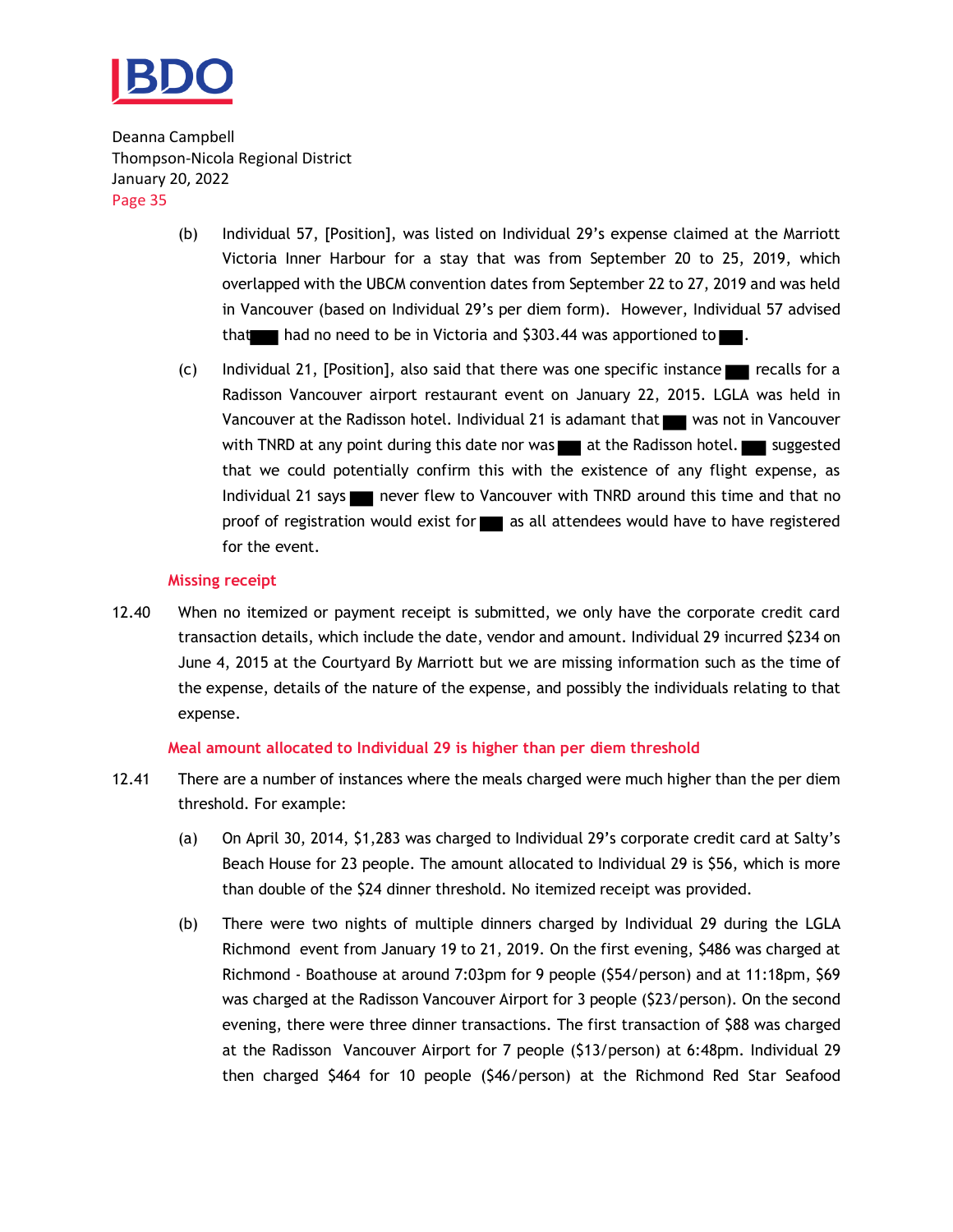

> restaurant at 8:47pm. By 10:55pm, Individual 29 charged a third dinner transaction in the amount of \$130 for 5 people (\$26/person) back at the Radisson Vancouver Airport.

#### **Reload of coffee gift cards**

- 12.42 There are a number of instances where gift card purchases or reload values are expensed at coffee shops like Tim Hortons and Starbucks by Individual 29. The back of the receipt would include a list of names, but the purchase was only for the reload of purchase of gift cards, and not the purchase of meals/drinks.
- 12.43 For example, when Individual 29 attended the FCM Ottawa event from May 31, 2017 to June 5,  $2017$ , and loaded \$50 into a Tim Card on June 2, 2017 and listed 9 names on the back of the receipt. It is unknown whether the \$50 loaded onto the Tim Card was used for specific purchases related to the FCM event or if individuals listed actually benefited from the reloaded Tim Card.
- 12.44 Another example of this occurred on May 23, 2018 at Tim Hortons where Individual 29 expensed \$75 to load Tim Card. A handwritten note on the receipt listed the expense to be charged to admin – meals, and was signed off by Individual 29.

#### **2019 Uji, Japan Delegation Trip**

- 12.45 Individual 29 visited Uji, Japan, the sister city of Kamloops, from October 2 to 11, 2019. We understand that October 2, 2019 was a travel day and  $\blacksquare$  arrived in Tokyo on October 3, 2019. We further understand that the period October 3 to October 8, 2019 was considered personal time. The official visit commenced on the morning of October 9 and ended on the afternoon of October 11, 2019. During the official visit, we understand the host provides accommodations and meals. By the evening of October 11, 2019, Individual 29 flew out of Osaka and returned to Vancouver on the morning of the same day.
- 12.46 On the per diem forms, Individual 29 claimed 5 nights of accommodation for reimbursement, where October 2 and 9 to 11, 2019 would only be 4 nights and this includes the period when was hosted and was provided accommodation and meals. Individual 29 also claimed two dinners during the personal time period, one on October 3, 2019 for \$847 (11 people) and another one on October 7, 2019 for \$201 (6 people).

#### **Meals with unspecified non-TNRD individuals**

12.47 We understand that a post-Japan dinner was organized and food was ordered from Nandi's on December 10, 2019. Individual 29 listed Individual 03, Individual 51, Individual 52 and "8 non TNRD folks" on the back of the receipt. We understand that the non-TNRD individuals in attendance were individuals from the Japan trip. Individual 29 expensed \$357.08 and did not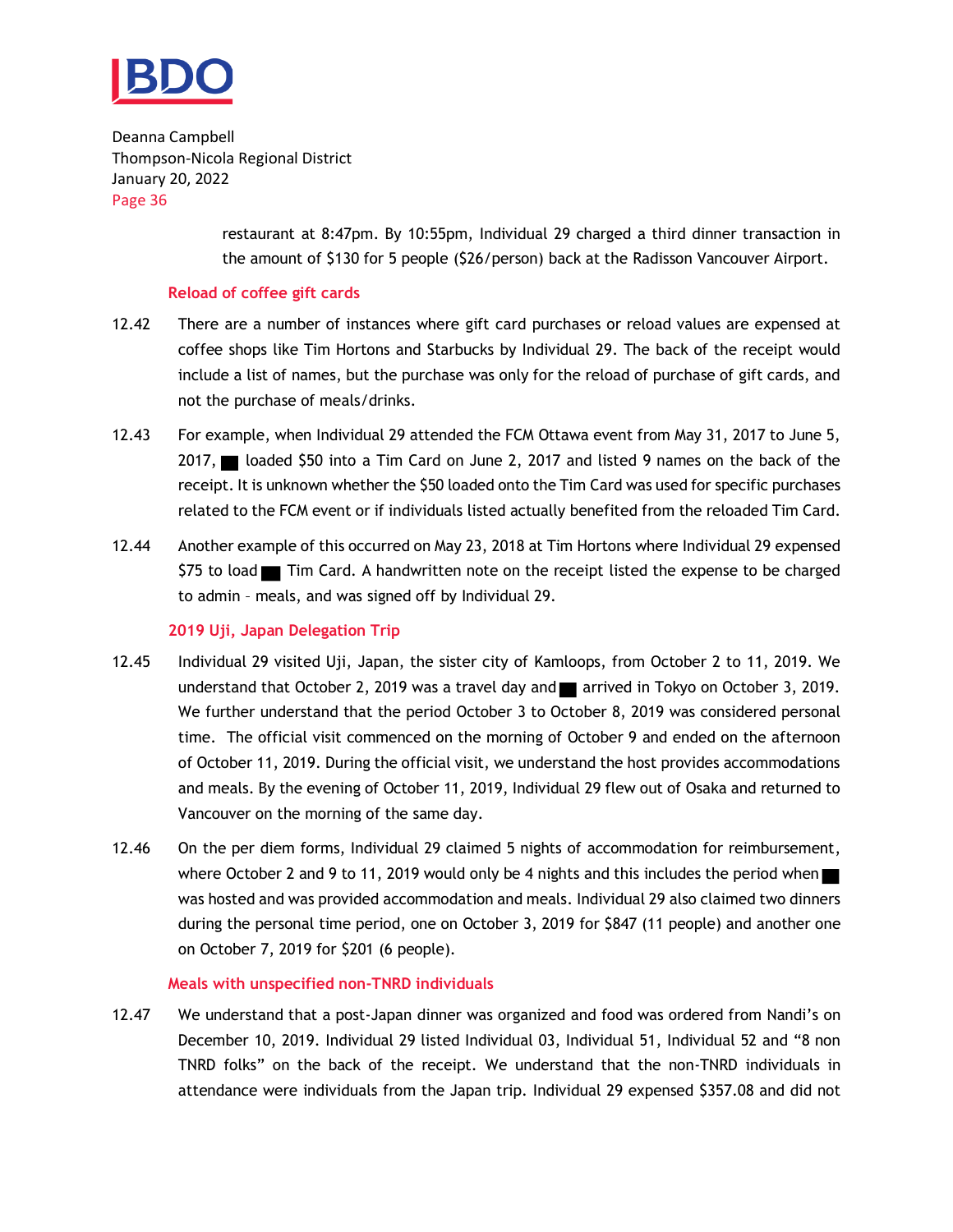

> provide an itemized receipt as support. Further, Individual 29 noted instructions to charge the one-half of the meal cost to Legislative General and the other one-half to Admin General.

#### **PERSONAL EXPENSES PAID BY TNRD**

#### **Telus expenses**

- 12.48 Concerns were raised by TNRD Management regarding the personal home use of Telus services by Individual 29, which was paid for by TNRD, through the expenses claims of Individual 33, [Position]. We reviewed expense claim forms and supporting documentation from Individual 33 from 2014 to 2019. During our review, we noted that the addresses on these Telus invoices were not the address of TNRD but were instead the addresses of three employees: Individual 53, [Position], Individual 33, and Individual 29. Furthermore, there were several instances when there no receipts or supporting documentation provided for the corporate credit card charges. Management noted that finance server backups were periodically performed at Individual 29's home prior to the switch to cloud servers.
- 12.49 We summarized TNRD's Telus expenses during the Period of Review on Schedule 22. We identified the following observations related to Telus expenses:
	- (a) The account for Individual 53 was closed on February 17, 2015. Management stated that internet services were provided to Individual 53 to perform TNRD Library website program maintenance on the weekends while working from home.
	- (b) From January 2014 to around March 2016, Individual 29 only had Telus internet services and it was paid by the TNRD. Closer to March 2016, monthly internet services cost around \$80-\$100/month. We understand the reasoning for this expense being eligible for reimbursement was because the back up of the TNRD server was located in  $\blacksquare$  home. We understand that sometime in 2016, TNRD moved to the cloud for its servers and a physical back up was no longer required at Individual 29's home. However, from April 2016 to December 2019, Individual 29's internet, TV and phone services were provided by Telus and the invoice was continued to be charged on Individual 33's corporate credit card. The TNRD appeared to continue to pay up to \$93/month from April 2016 to December 2019, even though the internet portion of the bill decreased. During 2014 to 2019, 71 Telus charges were noted for Individual 29 totalling \$5,899.24. There were 47 Telus charges submitted without any corresponding receipts, totalling \$4,144.07. During this period, the expense claims were typically approved by Individual 16; however we noted four instances where Individual 29 approved own Telus expenses.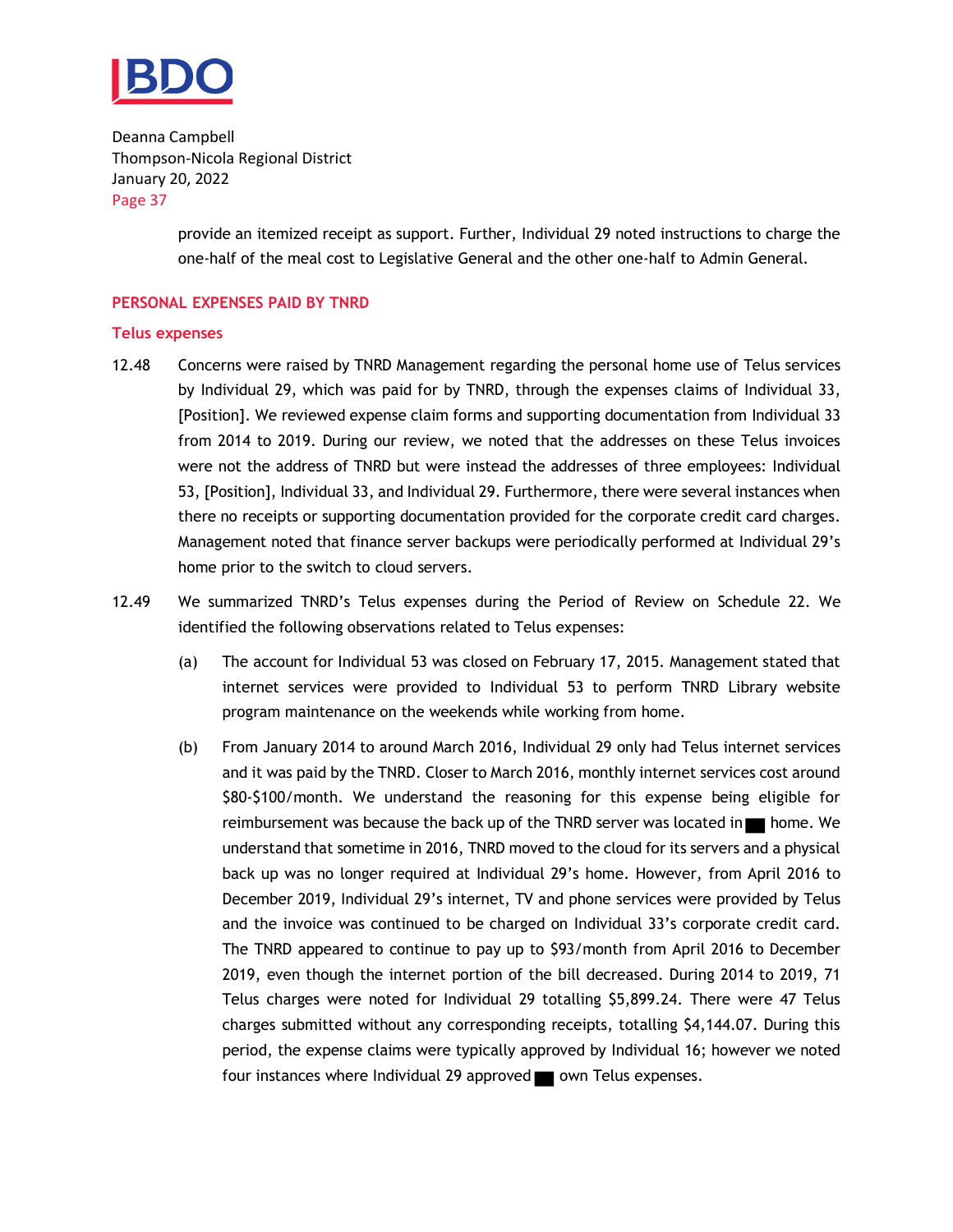

- (c) In addition, there were 70 Telus home internet charges for Individual 33 totalling \$5,326.90 from 2014 to 2019 and 14 charges for Individual 53 totalling \$629 from 2014 to 2015. The total Telus expenses paid by TNRD without receipts or supporting documents included one payment of \$67.20 for Individual 33 and four payments totalling \$210.56 for Individual 53.
- 12.50 Upon interviewing the [Position] at TNRD, the individual commented that it was unclear why Individual 29's Telus expenses were paid for by TNRD and that it was not clear why there would be server backup equipment at Individual 29's house related to TNRD. However, was advised not to question it. Furthermore, through Individual 29's instruction, TNRD also paid the Telus mobile bill for a [position] from Vendor 06. This was unusual that a non-TNRD employee would have their phone expenses reimbursed. Prior to Individual 29's departure, TNRD's [position] was aware of the vendor's cell phone expenses were paid for by TNRD, but when inquiring with Individual 29 and Individual 16, no response was given as to why an exception was provided. When the vendor was interviewed about the cellphone expenses, stated that having a cellphone was one of the conditions for TNRD hiring , so that they could contact when they needed work to be done.

#### **OTHER CONCERNS/ALLEGATIONS:**

#### **Fitbit and CAO bonus**

- 12.51 One of the concerns that TNRD raised was a Fitbit purchased from London Drugs that appeared to be personal in nature. There was another concern that there was a CAO bonus provided along with Kamloops Blazer season tickets and donations to a religious organization.
- 12.52 Based on our review of these expenses, we confirmed that Individual 26 purchased a Fitbit Alta and Fitbit Alta band from London Drugs on May 6, 2016 totalling \$235.63. On the corporate credit card statement, a handwritten note indicates that the reason for the expense is a recognition gift for Individual 29 per Board's direction and that a resolution is provided to the Director of Finance. The expense reimbursement was approved by Individual 16.
- 12.53 We obtained a copy of the Board closed meeting minutes dated April 28, 2016. The following motion was moved by Individual 59, seconded by Individual 73 and was ultimately carried:

"THAT at the discretion of  $\blacksquare$ . Individual 29,  $\blacksquare$  Individual 29 be provided a one-time \$2000 bonus, seasons tickets to the Kamloops Blazers, or a donation to the charity of choice with the opportunity to receive a tax deductible receipt from that charity in recognition for outstanding work in 2015 as [Position]."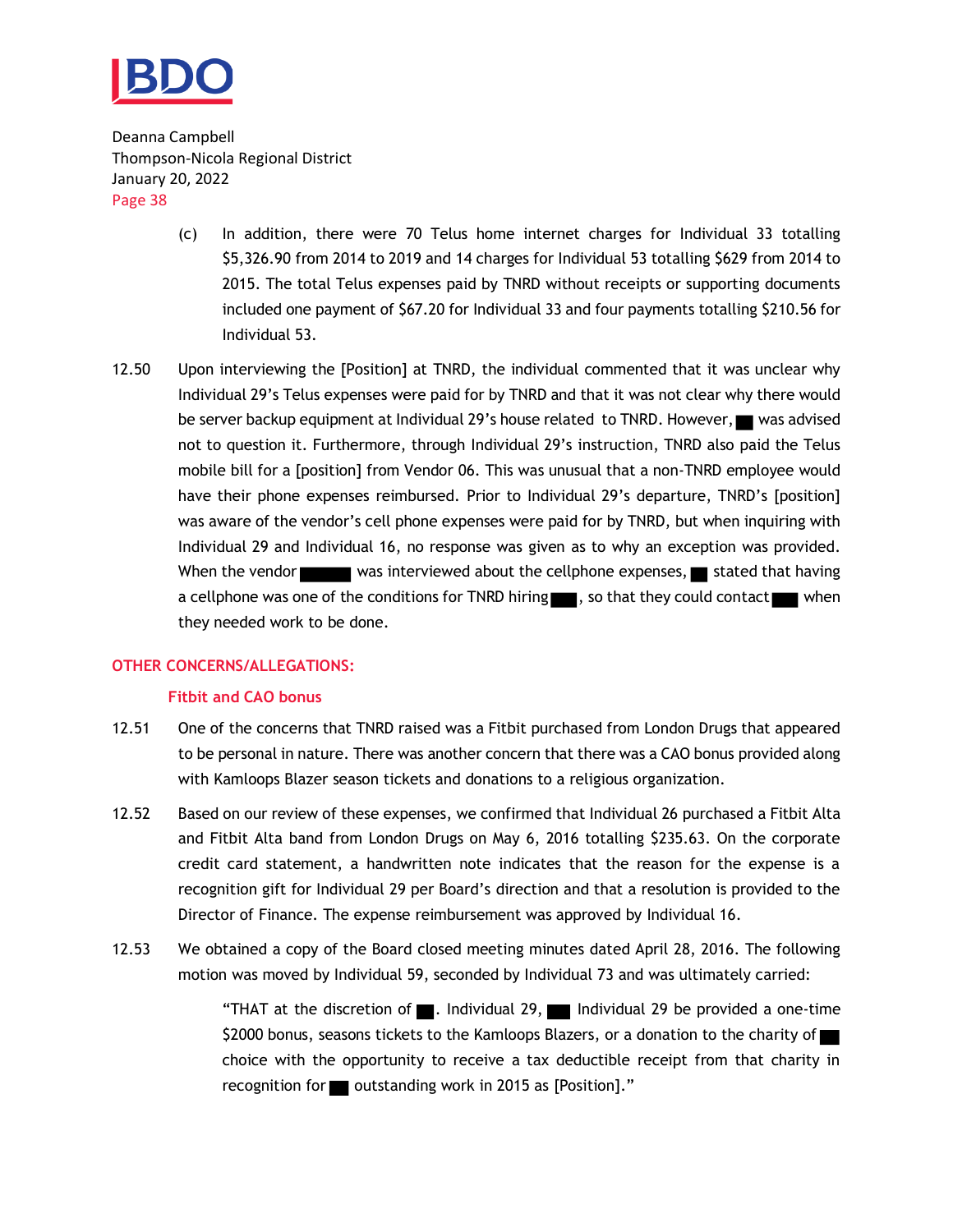

- 12.54 The motion that was carried does not appear to specify a Fitbit purchase. Management further explained to us that "with the money, Individual 29 then requested this Fitbit, also ordered some jackets for senior management with a portion and then  $\blacksquare$  asked for a donation." Management shared with us supporting documents that indicated that a \$300 sponsorship donation was made to the Sikh Cultural Society by TNRD on behalf of Individual 29 on May 13, 2016.
- 12.55 With respect to the jackets ordered for senior management, we reviewed the underlying supporting documents that TNRD provided us and we were satisfied that the documentation was complete and duly authorized.
- 12.56 The \$235.63 Fitbit, \$300 donation and \$1,649.76 jackets for management total \$2,185.39, which is \$185.39 over the approved \$2,000 bonus for Individual 29 from the Board resolution. TNRD explained that it is possible that some jackets were purchased for outside workers but was included into the same order for convenience.
- 12.57 Policy No. 7.6 Special Occasion Gifts to Staff and Directors explains the practice of gifts for staff and directors. It outlines a number of occasions recognized for gifts/cards that are up to \$80 in value. Examples are for death of an immediate family member, staff or director's marriage, child born to a staff or director, staff member retirement and staff or director suffering significant illness or injury. The policy does not include gifts that are for performance recognition. However, an exception appears to exist in this instance by way of the Board resolution. Policy No. 7.1 Employee Recognition appears to include recognition of exceptional performance, as well as career milestones such as service, retirement and individual or departmental awards.

#### **Gift cards**

- 12.58 A former staff at TNRD raised the concern of coffee shop gift cards that were regularly provided to Individual 29's family and friends, as well as "significant re-loads" for coffee shop, restaurants and alcohol gift cards. In addition to this, they were concerned that there is a pattern of coffee being purchased daily from coffee shops.
- 12.59 Schedule 16 summarizes the transactions where a gift card was purchased or reloaded. Based on our review of sampled expenses, there are 62 gift card transactions from 27 unique vendors totalling \$6,442. The expense documentation does not specify the beneficiary or recipient of the gift cards. Based on the expense reimbursement submissions, supporting documents and email reviewed, we are not now in a position to independently determine whether these gift cards were gifted to family and friends.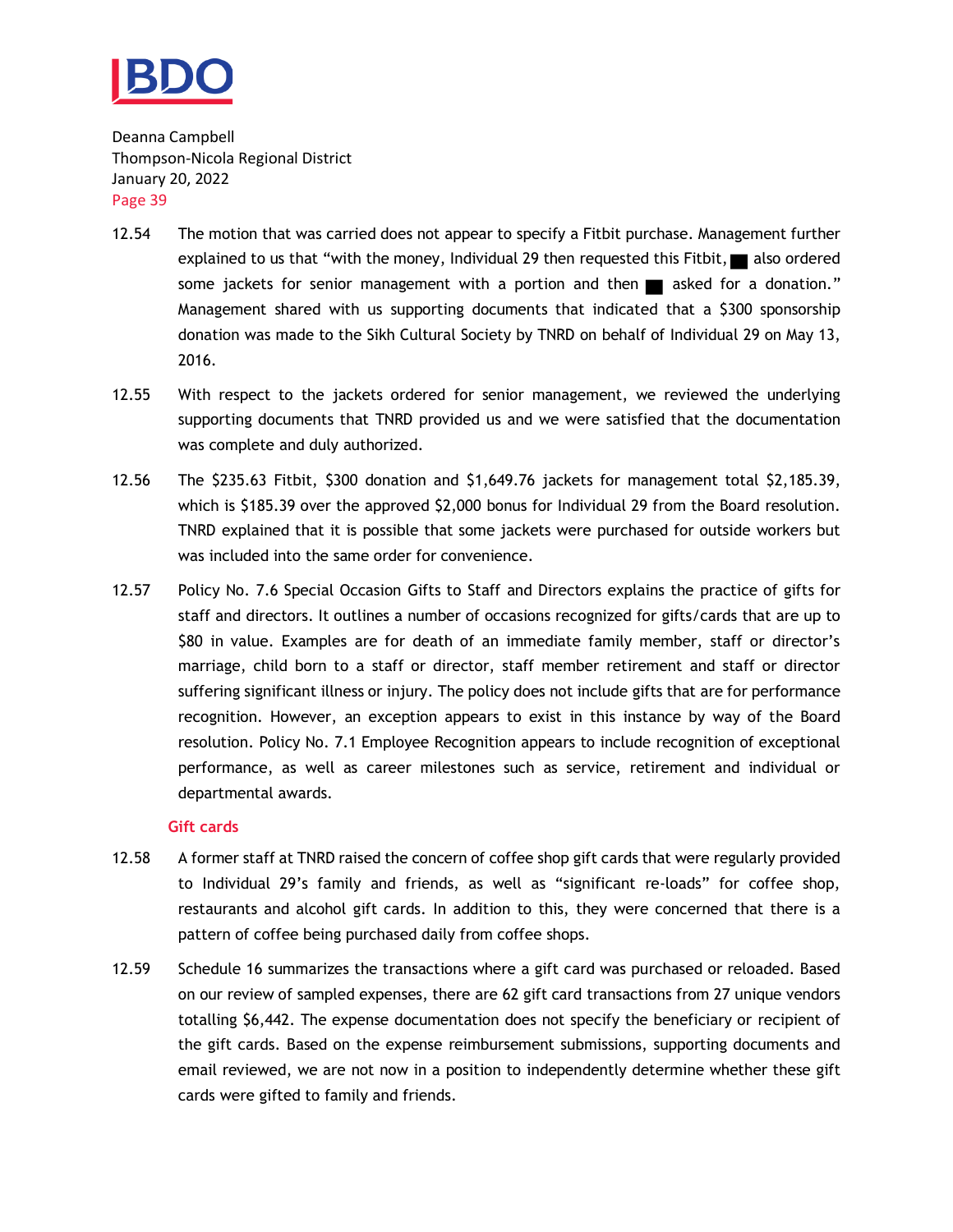

12.60 We analyzed the top 10 vendors with gift card transactions, by total amount (2015-2019) at the bottom of Schedule 16.1. The highest cumulative amount spent on gift cards/reloads during the Period of Review is \$1,574 over 23 transactions at Tim Hortons. The other top four vendors where gift cards were purchased or reloaded were at Tourism Sun Peaks (1 transaction), Chapters (1 transaction), BC Liquor Stores (3 transactions) and Starbucks (7 transactions). The amounts for the remaining four vendors ranged from \$650-750 during the total Period of Review. Table 18 and Table 19 summarizes the top 5 vendors with gift card transactions, by total amount and by total number of transactions (2015-2019).

**Table 18: Top 5 vendors with gift card transactions, by total amount (2015-2019)**

| Ref            | Vendors                 | 2015                     | 2016                     | 2017                     | 2018                     | 2019           | <b>Total</b> |
|----------------|-------------------------|--------------------------|--------------------------|--------------------------|--------------------------|----------------|--------------|
|                | <b>Tim Hortons</b>      | $\overline{\phantom{a}}$ | 20                       | 349                      | 660                      | 545            | 1,574        |
| 2              | Tourism Sun Peaks       | $\overline{\phantom{a}}$ | $\overline{\phantom{a}}$ | 750                      | $\overline{\phantom{a}}$ | $\blacksquare$ | 750          |
| 3              | Chapters                | $\overline{\phantom{a}}$ | $\overline{\phantom{a}}$ | 675                      | $\overline{\phantom{a}}$ | $\blacksquare$ | 675          |
| $\overline{4}$ | <b>BC Liquor Stores</b> | $\sim$                   | $\overline{\phantom{a}}$ | 300                      | 375                      | $\blacksquare$ | 675          |
| 5              | <b>Starbucks</b>        | $\overline{\phantom{a}}$ | $\overline{\phantom{a}}$ | $\overline{\phantom{a}}$ | $\overline{\phantom{a}}$ | 650            | 650          |
| <b>Total</b>   |                         | $\overline{\phantom{a}}$ | 20                       | 2.074                    | 1,035                    | 1,195          | 4,324        |

**Table 19: Top 5 vendors with gift card transactions, by total number of transactions (2015-2019)**

| <b>Ref</b>   | Vendors '                    | 2015                     | 2016                     | 2017                     | 2018                     | 2019                     | <b>Total</b> |
|--------------|------------------------------|--------------------------|--------------------------|--------------------------|--------------------------|--------------------------|--------------|
|              | <b>Tim Hortons</b>           | $\overline{\phantom{a}}$ | 1                        | 6                        | 9                        | 7                        | 23           |
|              | <b>Starbucks</b>             | $\overline{\phantom{a}}$ | $\overline{\phantom{a}}$ | $\overline{\phantom{a}}$ | $\overline{\phantom{a}}$ |                          |              |
| 3            | <b>BC Liquor Stores</b>      | $\sim$                   | $\overline{\phantom{a}}$ |                          | $\overline{2}$           | $\overline{\phantom{a}}$ |              |
| 4            | <b>Brownstone Restaurant</b> | $\sim$                   | $\mathcal{P}$            | $\sim$                   | $\overline{\phantom{a}}$ |                          |              |
| 5            | Amplified                    | $\sim$                   | $\overline{\phantom{a}}$ | $\overline{\phantom{a}}$ | $\overline{\phantom{a}}$ | 3                        |              |
| <b>Total</b> |                              | $\overline{\phantom{a}}$ | 3                        |                          | 11                       | 18                       | 39           |

#### **Gift cards – BC Liquor Stores**

- (a) \$300 on Dec 10, 2017: The expense reimbursement for Individual 29's purchase of BC Liquor Store gift cards was approved by Individual 16. The handwritten note indicated "Charge: General: Admin, Planning, Library, Building". The expense was charged to:
	- (i) 10-2-120000-6400 General;
	- (ii) 10-2-725000-6400 General;
	- (iii) 10-2-610000-6400 General; and
	- (iv) 10-2-590100-6400 General.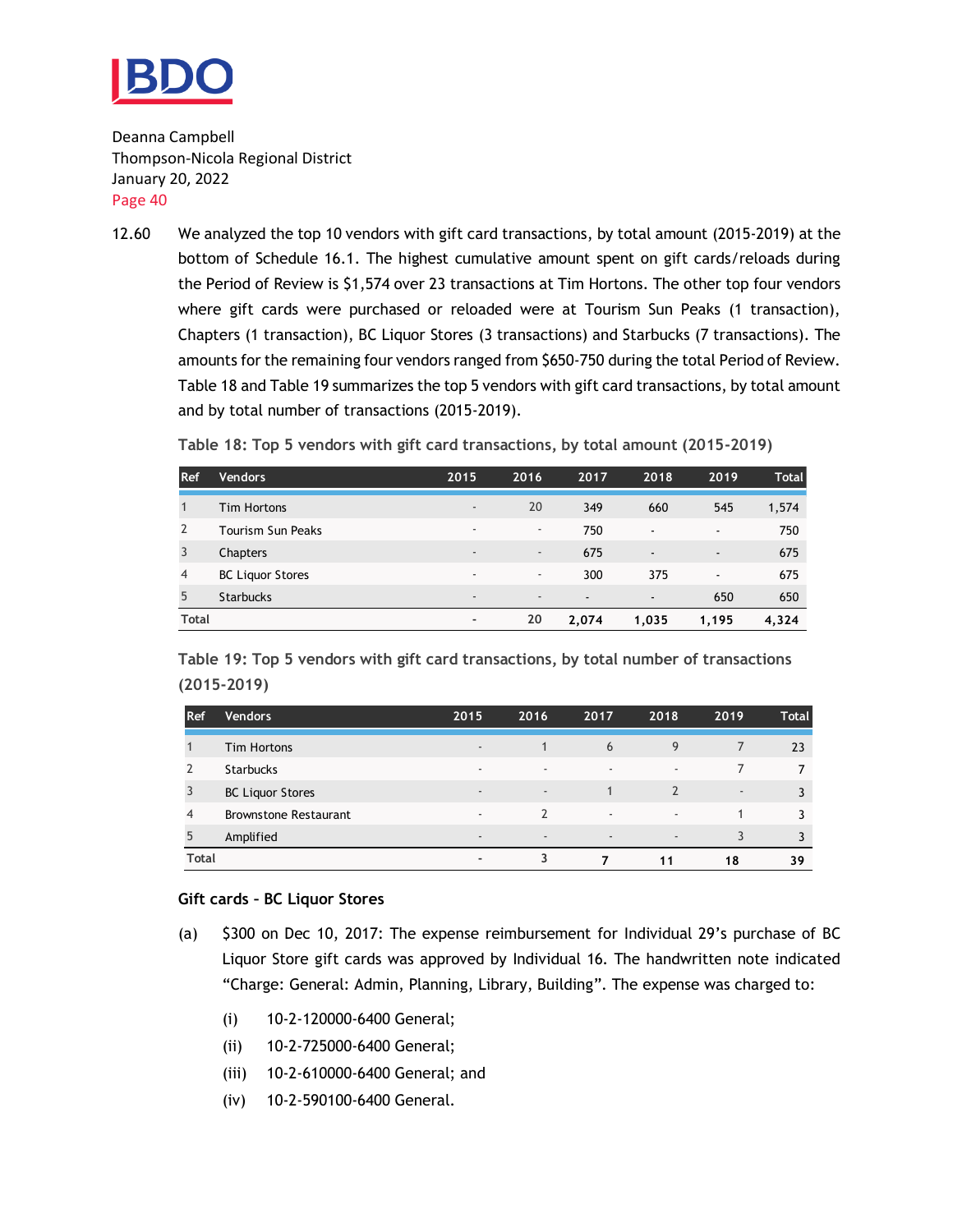

- (b) \$100 On Jan 27, 2018: The expense reimbursement for Individual 29's purchase of BC Liquor Store gift cards was approved by Individual 16. The handwritten note indicated "Charge general admin". This expense was charged to 10-2-120000-6400 General.
- (c) \$275 on Dec 16, 2018: The expense reimbursement for Individual 29's purchase of BC Liquor Store gift cards was approved by Individual 16. This expense was charged to 10-2- 120000-6400 General.

#### **Gift cards – Husky gas station**

- 12.61 There was a concern raised by TNRD that gift cards were purchased at Husky gas stations for over \$1,000. We conducted a targeted search for Husky and identified that Individual 16 submitted an expense reimbursement claim for \$1,250 incurred at Sahali Husky on June 8, 2016. No itemized or legible receipt was attached and Individual 29 approved the expense. The code that this expense was charged to was 10-3-270120-0300 AR: Gas Cards.
- 12.62 TNRD provided us with Individual 16's explanation that there was a shortage of gas (due to the Fort McMurray fires in 2016 and unplanned outages in Edmonton) at the gas stations where the company Suncor gas cards were used. As a temporary measure, Husky gas cards were purchased to allow TNRD field staff to continue their jobs. During the 2017 wildfires, there was a request to donate the cards to the EOC for evacuees, however there are no documentation for the donation other than a journal voucher to show the recording of the expense. We have reviewed and are satisfied with the explanation and documentation that has been provided.

#### **Gift cards – Restaurants and other**

12.63 With respect to concerns raised about gift cards purchased for restaurants, and other vendors. We reviewed vendors and restaurants where gift cards were purchased, such as Earls, Michaels, White Spot, and Boston Pizza. Of the 62 gift card transactions, 27 transactions were above the \$80 limit as stipulated in Policy No. 7.6 Special occasion gifts to staff and directors. Most handwritten notes indicated a department to charge and some indicated they were for staff recognition or appreciation. We are not aware of a Policy or Bylaw that prohibits the purchase of gift cards. Hence, the purchase of gift cards does not in itself indicate apparent misconduct. However, it is common practice to document the recipient of gift cards so as to mitigate the potential for abuse.

#### **Gift cards – Coffee shops**

12.64 Of the 28 unique vendors, we identified Starbucks and Tim Hortons as coffee shop vendors where gift cards were purchased. Based on our review of the sampled individuals, Individual 29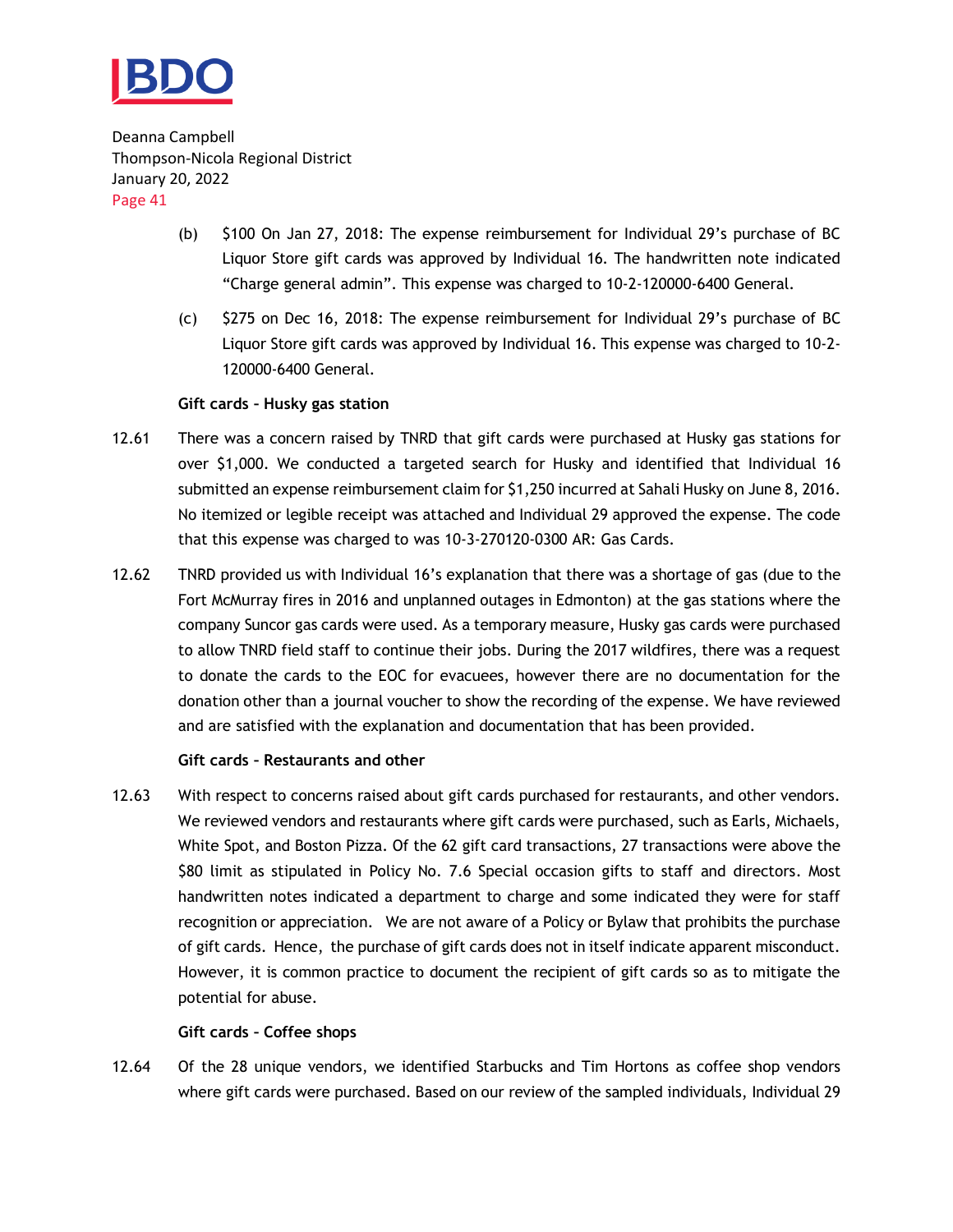

> and Individual 28, [Position], were the only two individuals who purchased gift cards at coffee shops and there was a total of 30 transactions totalling \$2,224. Of the 30 transactions, there are three transaction where the handwritten notes referenced individuals (Schedule 16):

- (a) Individual 28's expense reimbursement claim on November 3, 2017: "Gift card coffee for retirement".
- (b) Individual 29's expense reimbursement claim on February 2, 2017: "Individual 72, Individual 61, Individual 73, Individual 29".
- (c) Individual 29's expense reimbursement claim on June 2, 2017: "Individual 58, Individual 59, Individual 60, Individual 61, Individual 62, Individual 52, Individual 64, Individual 29, Individual 65".
- 12.65 Our observations are based on the scope of our review. We are aware of numerous other examples of expense policy breaches.

#### **Coffee/Tea analysis**

- 12.66 We understand that the personal column of the Visa coding files relate to the individual who benefited from an expense and that this reflected the handwritten notes of names indicated at the back of a receipt. Based on our review of the sampled expenses, we reviewed the invoice descriptions for coffee/tea and separated these transactions out (Schedule 17).
- 12.67 The highest number of instances is when the personal column was blank or "NO ASSIGNED INDIVIDUALS" at 86 followed by Individual 29, who benefited 51 times from 2015-2019. Non-TNRD staff members benefited from coffee/tea 39 times in our Period of Review.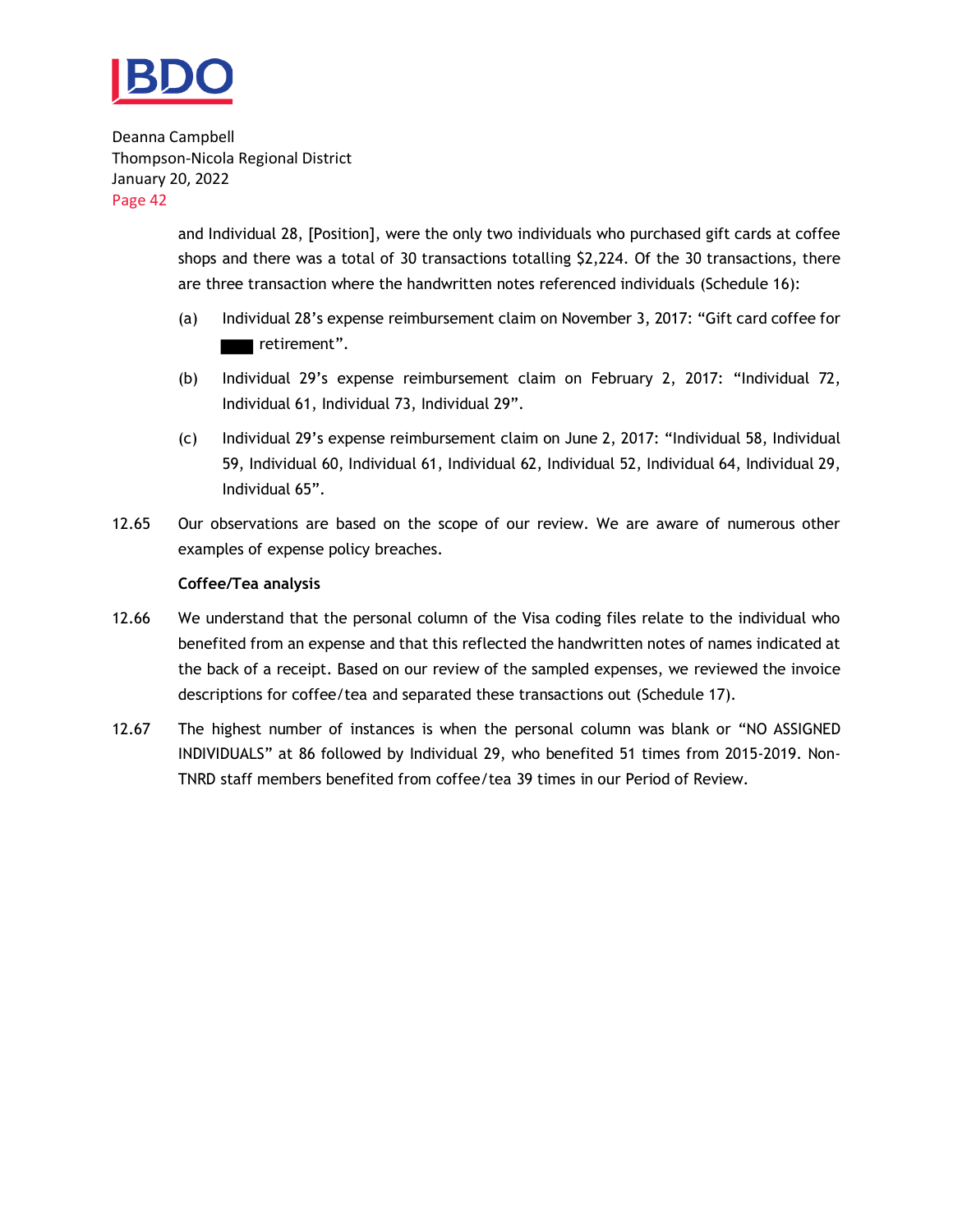

> **Table 20: Top 10 individuals/categories who benefited from coffee/tea purchases, by total number of times (2015-2019)**

| Ref            | Individuals/Categories             | 2015                     | 2016           | 2017           | 2018           | 2019           | Total |
|----------------|------------------------------------|--------------------------|----------------|----------------|----------------|----------------|-------|
| Т.             | NO ASSIGNED INDIVIDUAL             | $\overline{4}$           | 8              | 21             | 32             | 21             | 86    |
| $\overline{2}$ | Individual 29                      | 12                       | 6              | 25             | $\overline{4}$ | $\overline{4}$ | 51    |
| 3              | Non Staff                          | 11                       | $\overline{4}$ | 10             | $\overline{7}$ | 7              | 39    |
| 4              | Individual 09                      | 9                        | $\overline{7}$ | $\overline{7}$ | 6              | $\overline{2}$ | 31    |
| 5              | NOT YET DETERMINED                 | 12                       | $\overline{4}$ | 5              | 3              | $\overline{4}$ | 28    |
| 6              | Individual 26                      | 6                        | 3              | 9              | $\overline{2}$ | 5              | 25    |
| 7              | Individual 28                      | $\overline{\phantom{a}}$ | $\overline{4}$ | $\overline{7}$ | 5              | 9              | 25    |
| 8              | <b>Emergency Operations Center</b> | ٠                        | ٠              | 19             | 3              | $\overline{2}$ | 24    |
| 9              | Individual 34                      | 6                        | $\overline{4}$ | 6              | $\overline{4}$ | $\overline{4}$ | 24    |
| 10             | Individual 36                      | $\overline{4}$           | $\overline{2}$ | 11             | ٠              | ٠              | 17    |
| <b>Total</b>   |                                    | 60                       | 34             | 99             | 34             | 37             | 264   |

#### **Gifts/Miscellaneous**

12.68 Schedule 18 summarizes a listing of 370 expenses totalling \$93,995 that we have categorized as gifts or miscellaneous based on our sampled review. 48 of the 370 expenses totalling \$4,178 is not supported by an itemized or legible receipt. Examples of items purchased include: laptops, shelves, mats, organizers, computer speakers, card game kits, cordless phone, Board games and Apple products (e.g., iPads).

#### **Backpacks**

- 12.69 There was a concern raised regarding purchases of backpacks for personal/family use. We searched the term "backpack" under this category and identified three expenses which had itemized receipts (Schedule 18):
	- (a) \$80.24 on Sep 16, 2018: Individual 29 expensed the purchase of a Swiss M. Purpose RFID backpack from Bentley. The handwritten note indicated to "Charge admin supplies" and the expense was charged to code 10-2-120000-3131 Furn & Equip under \$1000. Individual 16 approved the expense.
	- (b) \$64.18 on Jun 14, 2019: Individual 28 expensed the purchase of "2 toddler backpack 12" elephant school bags from Amazon.ca. There was no handwritten note and the expense was charged to code 10-2-725000-6100 Programming. Individual 16 approved the expense.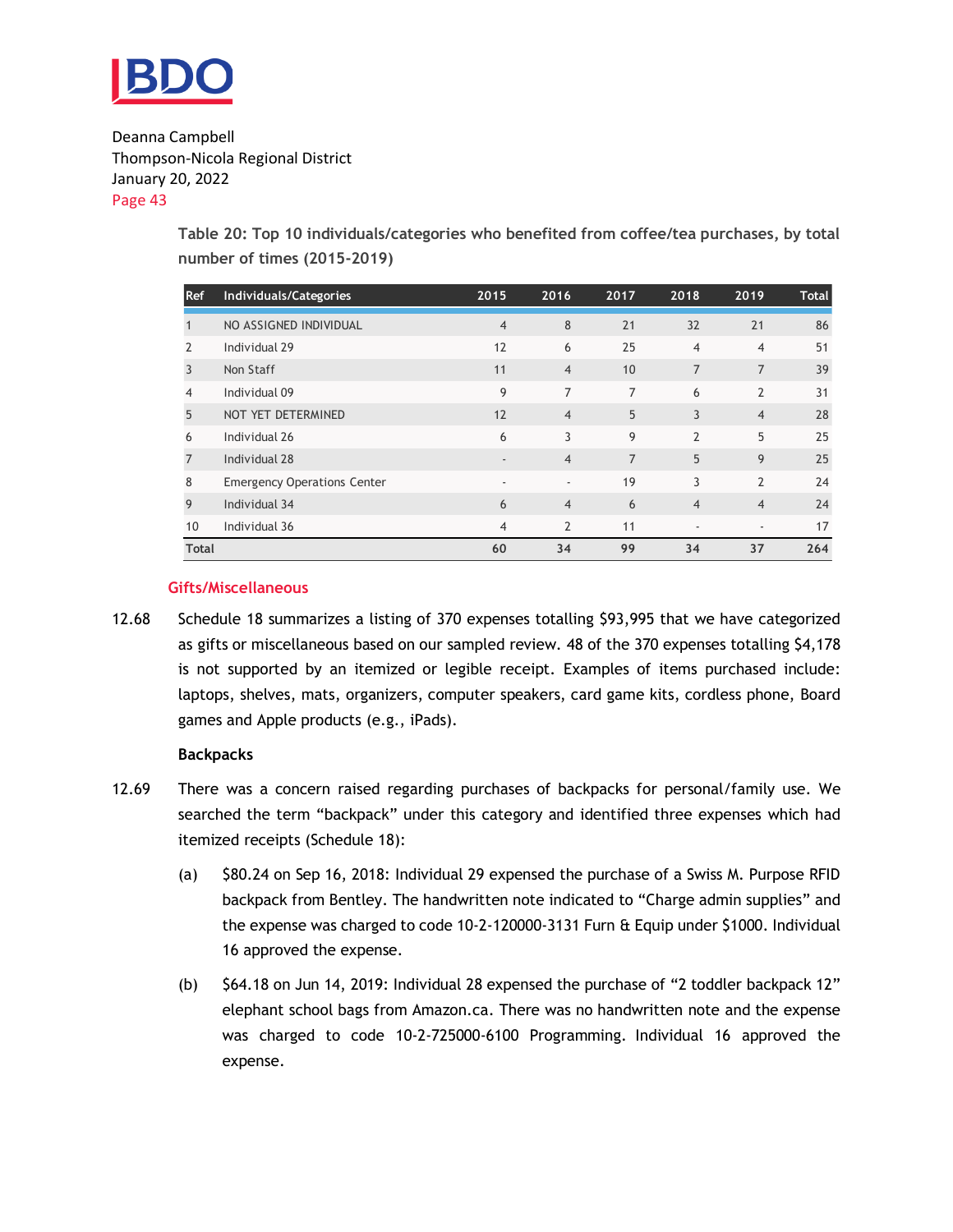

- (c) \$90.94 on Aug 27, 2019: Individual 29 expensed the purchase of a Swiss Gear basic backpack from Bentley. The handwritten note indicated "Admin-general" and the expense was charged to code 10-2-120000-6400 General. Individual 16 approved the expense.
- 12.70 The supporting documents provided do not provide adequate reasons for these purchases. When we inquired with TNRD Management about these expenses, they were unable to confirm the purpose for Individual 29's purchases, but it was explained to us that Individual 28 likely purchased the backpacks for an educational initiative as part of a Library program.

#### **Retirement gifts**

12.71 There are 17 expense transactions including the term "retire" in the notation column, totalling \$8,302 (Schedule 18). Only one of the expenses did not reference an individual's name, and that expense appeared to be for a gift bag, card and wrapping tissue for \$18.

#### **Retirement gifts: Apple products**

- 12.72 There are five expense transactions with the term "Apple" in the item (invoice/receipt description) column totalling \$3,528 (Schedule 18). These Apple products given as retirement gifts all have itemized receipts attached.
- 12.73 We inquired TNRD about these expenses and they informed us that there are no Board resolutions related to these expenses as the process is dictated by the policies. The details of the transactions are as follows:
	- (a) Individual 29:
		- (i) Individual 29 expensed an Apple iPad Pro purchase from Best Buy on October 19, 2017 for \$970 (after tax). The handwritten note indicates that the expense was a "Retirement gift for Individual 66 - ipad pro". TNRD explained that Individual 66 was hired on July 1, 1984 and retired on November 30, 2017 (33 years of service). Policy 7.1 Employee recognition provides for \$25/year for a retirement gift, which means Individual 66 is eligible for a retirement gift value of \$825. The difference between the gift cost and retirement gift value is \$145 (\$970-\$825) and was paid back to TNRD on November 6, 2017.
		- (ii) Individual 29 expensed an Apple iPad purchase from Best Buy on October 26, 2017 for \$675. The handwritten note indicates that the expense was a "Retirement gift for Individual 67 (library)". TNRD explained that Individual 67 had 29 years of service, which means is eligible for a retirement gift value of \$725 (\$25/year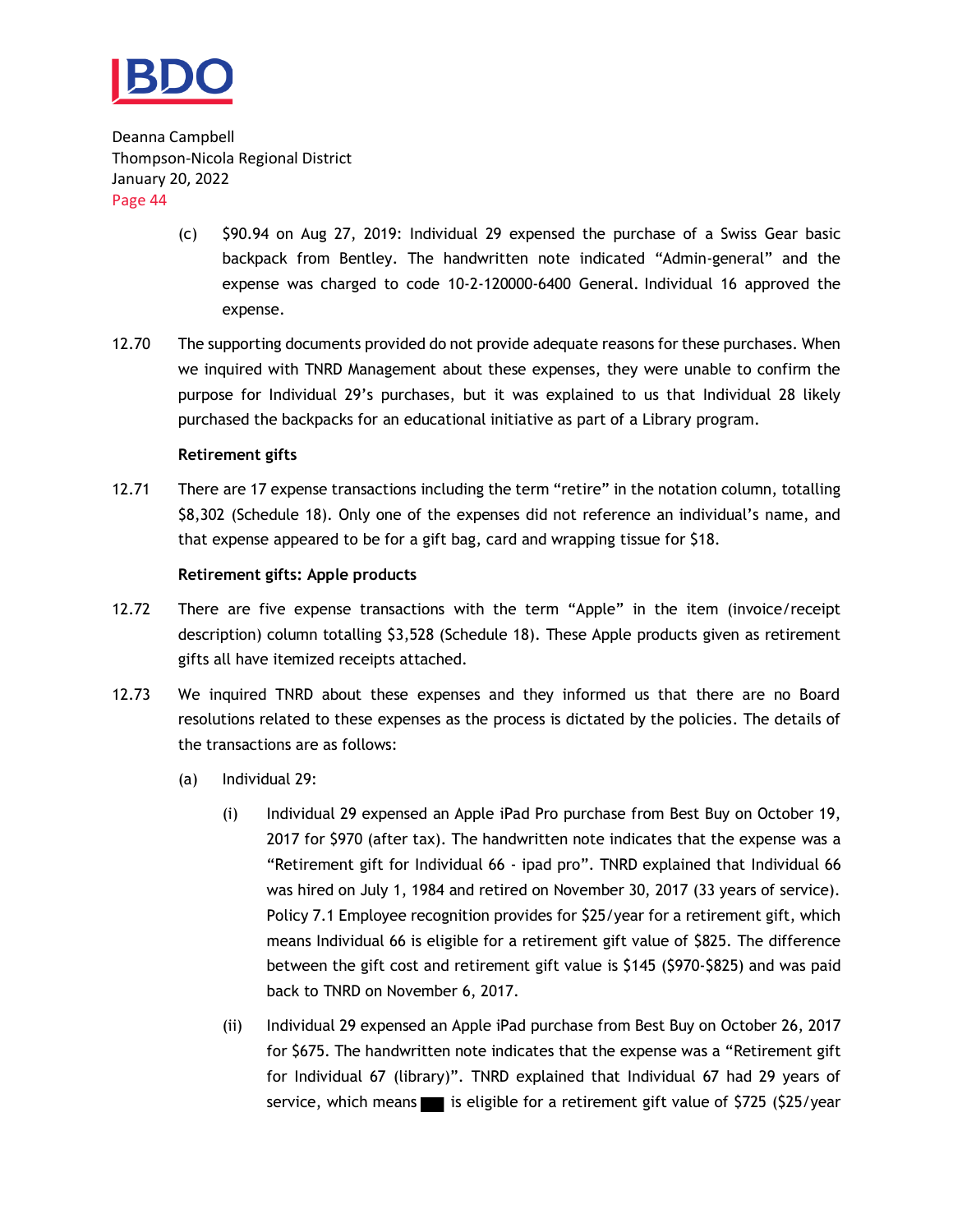

> x 29 years). As the cost of the Apple iPad \$707 (after tax) is less than the eligible amount, no repayment was required from Individual 67.

- (iii) Individual 29 expensed an Apple iPad purchase from Costco on November 16, 2018 for \$568. The handwritten note indicates that the expense was a "Retirement gift for Individual 68. owes \$95 back to us". Management did not advise of the number of years of service Individual 68 contributed to TNRD; however, the handwritten notes indicate that a \$95 repayment was owed to TNRD and we verified that this payment was collected by TNRD.
- (b) Individual 34
	- (i) Individual 34 expensed an Apple iPad Air 2 purchased from Best Buy on November 25, 2016 for \$590. The handwritten note indicates that the expense was a "Individual 69's Corp. retirement gift". TNRD explained that Individual 69 had 24 years of service, which means is eligible for a retirement gift value of \$600 (\$25/year x 24 years). The cost of the Apple iPad Air 2 was \$617 (after tax) and is higher than the eligible amount. A \$17 payment was required from Individual 69 but it appears that TNRD compared the cost to policy limits on a before tax basis and therefore did not deem a repayment to be required.
- (c) Individual 54, [Position]
	- (i) Individual 54 expensed two Apple iPad mini 2 purchased from Best Buy on November 25, 2016 for \$768. The handwritten note indicates that the expense was for "…contests the Library will run for initiatives associated with the Strategic Plan implementation. Please code to 6400 Individual 54". TNRD's explanation was:
		- (1) "Board approval would not be required for this. Individual 54 was in charge of creating the first library strategic plan, toured all the communities and gathered the public data to assist with the compilation so this would have been considered a justified department expense for **the set of** job activities. Finance does not have record of who won or what the requirements were for the winning."
	- (ii) The policy and bylaw surrounding gifts or prizes does not require the disclosure of who the gifts/prizes are for. If a purchase was for a contest, it would not be possible to know who would win the prize at the time of purchase.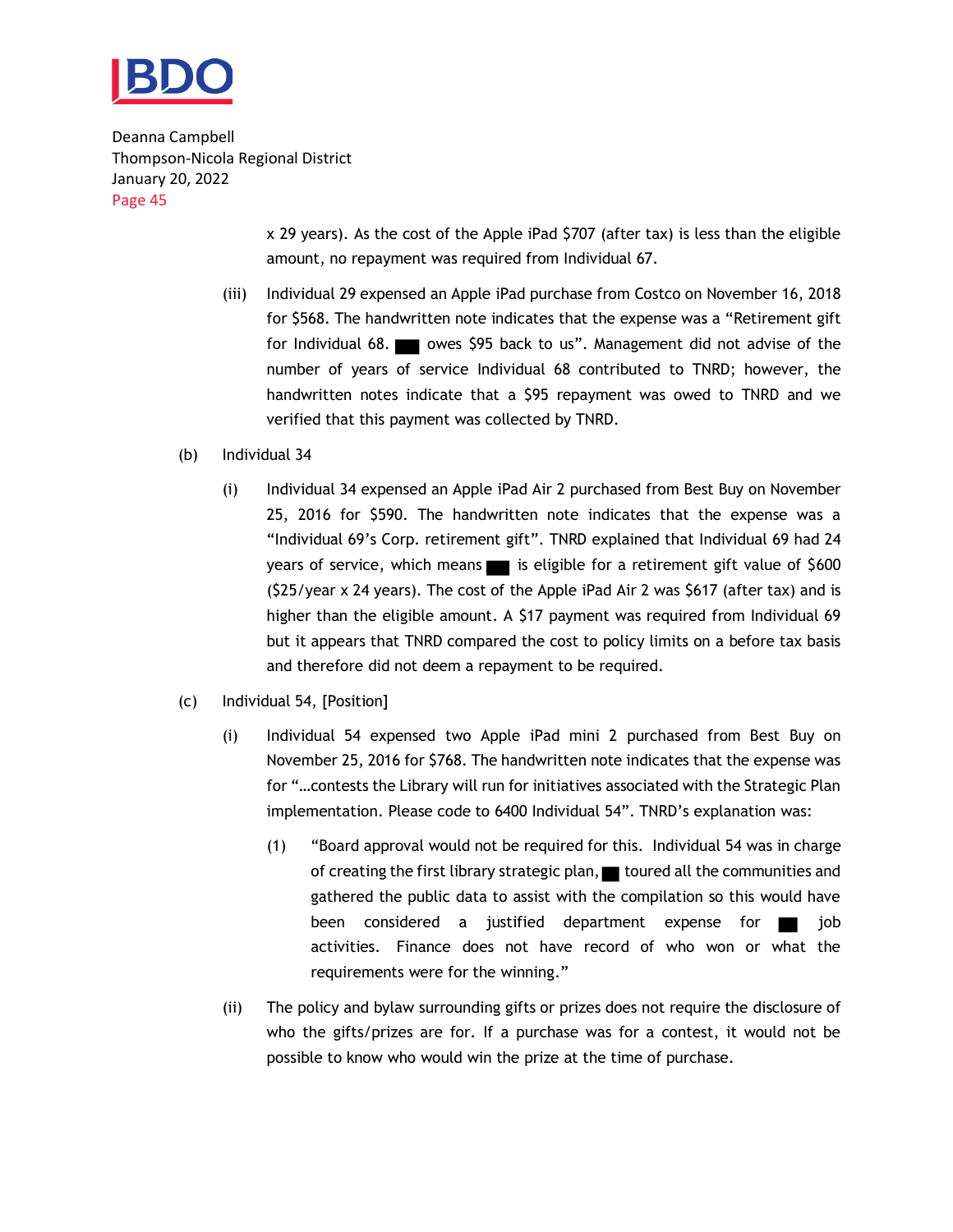

#### **Jewelry**

- 12.74 There is a concern raised regarding jewelry purchased (\$1,100) from Ann Louise Jewellers in Vancouver with no receipt or justification.
- 12.75 We summarized expenses that we have categorized as Gifts or Jewelry on Schedule 18. We identified two significant transactions related to jewelry, of which the second transaction appears to relate to the concern based on the similar amounts:
	- (a) Individual 29 purchased "18K white gold chain, 14k .29 diamond" from Doug's Karateristics on Oct 17, 2018 for \$890. The handwritten notes indicate the expense is for "Years of service Board gift for Individual 71, we owes back \$221.80". This expense was split into two transactions, \$668 and \$222, both charged to the same 10-2-120000-6400 General code. TNRD calculates the years of service for Individual 71 to be 28 years, instead of the 31 years used to calculate the \$775 for the eligible gift. The after-tax cost of the gift was \$997 and we were provided with confirmation of the repayment of \$222 to TNRD.
	- (b) Individual 29 made a purchase from Ann Louise Jewellers on Nov 5, 2018 in the amount of \$1,069, but there was no itemized receipt provided. The expense was split into two transactions, \$600 was charged to 10-2-120000-6400 General and \$469 was charged to 10-3-270120-0100 A/R: Other (Projects Etc). TNRD explained that the gift was for [Position], Individual 42, who had 24 years of service. TNRD's Policy No. 1.1.10 Directors Service Recognition stipulates that the individual Directors who leave their position following their service period will be recognized with a gift based on \$25/year as a member of the Board. Based on the policy, Individual 42 is eligible for a gift valued at \$600. We received the underlying supporting document and confirmed that \$469 was repaid to TNRD by Individual 42 and that the gift was delivered to  $\blacksquare$  at the November 8, 2018 Board meeting.

#### **Alcohol**

12.76 Schedule 19 summarizes expenses that contained alcohol during the Period of Review. Based on our review, there were 18 alcohol expenses totalling \$3,602 from 2015-2019. The largest component of this total is an expense from Monte Creek Ranch on April 12, 2018 submitted by Individual 29 totalling \$2,664. The description of the purchase was "90 Hands up white, 15 frontec gris, 15 riesling, 120 hands up red" and was charged to 10-2-250310-4237 Grant: ESS Volunteer Appreciation. There were no approval/authorization signatures obtained.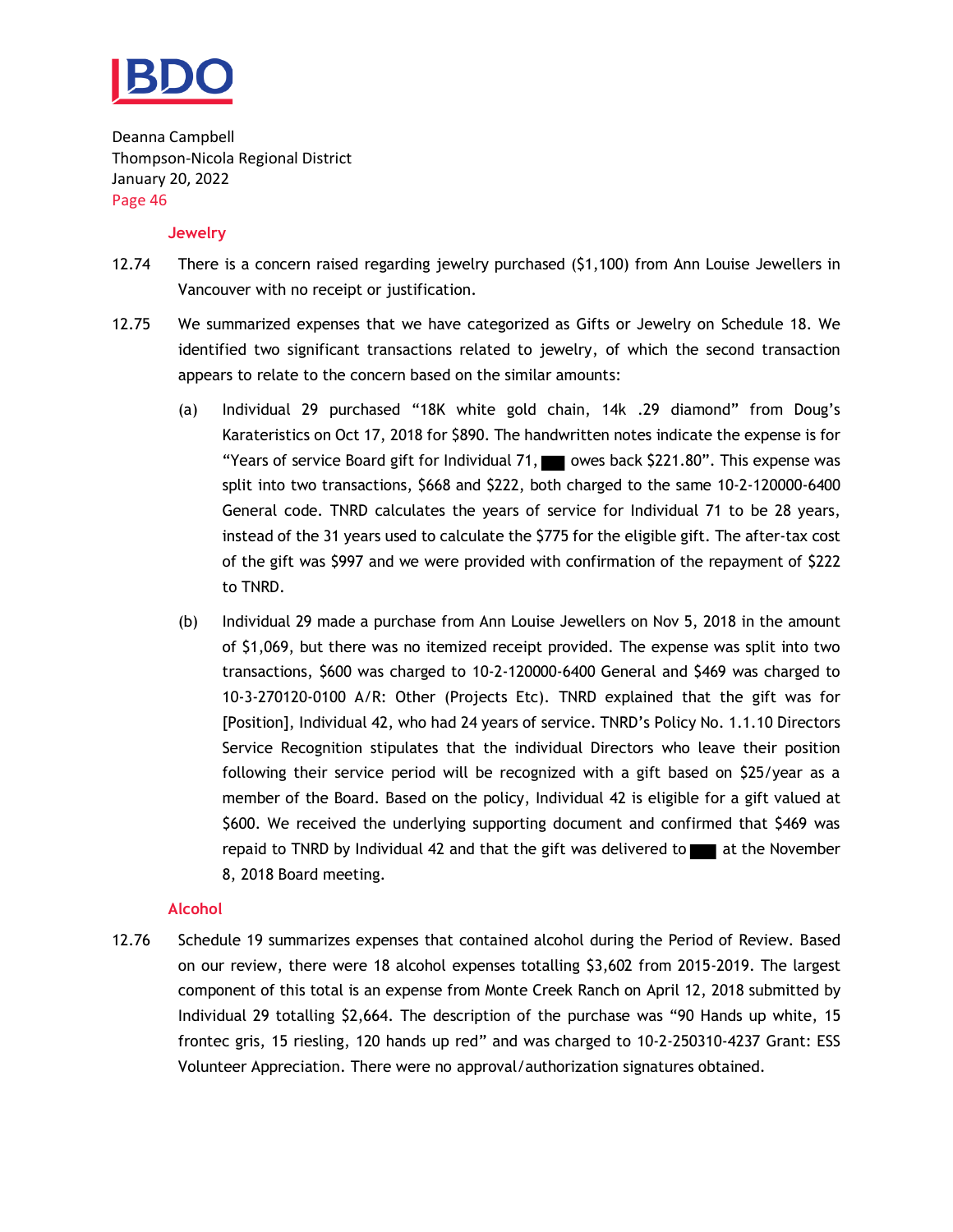

12.77 We understand that prior to 2019, there was no policy related to alcohol at TNRD-hosted event. However, a hospitality policy was introduced on October 29, 2019 and was amended in 2020 and in 2021 subsequently. We did not identify any transactions in our sample review that contained alcohol after this policy was introduced (Schedule 19).

#### **IndoCanLinks**

- 12.78 We understand that IndoCanLinks is a non-TNRD related organization that hosts an annual golf tournament to raise money for local education and health charities. We note that the domainrelated costs of \$73.51 and \$128.11 were expensed by Individual 33, [Position] at TNRD in 2015 and 2018, respectively. We understand that this non-TNRD related expense was being reimbursed prior to 2015; however, due to the Period of Review being from 2015 to 2019, we have not reviewed the amounts prior to 2015. In addition, Individual 29's personal address is used as IndoCanLinks' business address.
- 12.79 Albeit these non-TNRD related expenses were being submitted and reimbursed by Individual 33, we identified receipt records showing that Individual 29 repaid TNRD for these non-TNRD related expenses. Policy No. 5.3 – Corporate Credit Cards indicates that corporate credit cards are to be used for appropriate travel and business expenses only. Individual 33 using corporate credit card for a non-business expense is directly in breach of this policy. The document clearly states that personal use of the corporate credit card is absolutely prohibited.

#### **Carpet at Vendor 01**

- 12.80 A TNRD employee observed that the pattern of the carpet inside Vendor 01's side room is the same as carpet installed at the top floor at TNRD. A concern was that the excess carpet from TNRD was shared or gifted to Vendor 01. However, TNRD does not have sufficient records to facilitate an investigation of this issue. In particular, the purchase records are no longer available and an inventory or reconciliation of the materials purchased and used were not maintained.
- 12.81 We emailed some follow-up questions to Individual 06. With respect to Individual 29, we asked if was ever a partner, shareholder, or received any sort of profits/commissions from Individual 06 and  $\blacksquare$  responded no. We also asked if the flooring was redone recently and Individual 06 said no upgrades were done and that would have been the landlord's responsibility.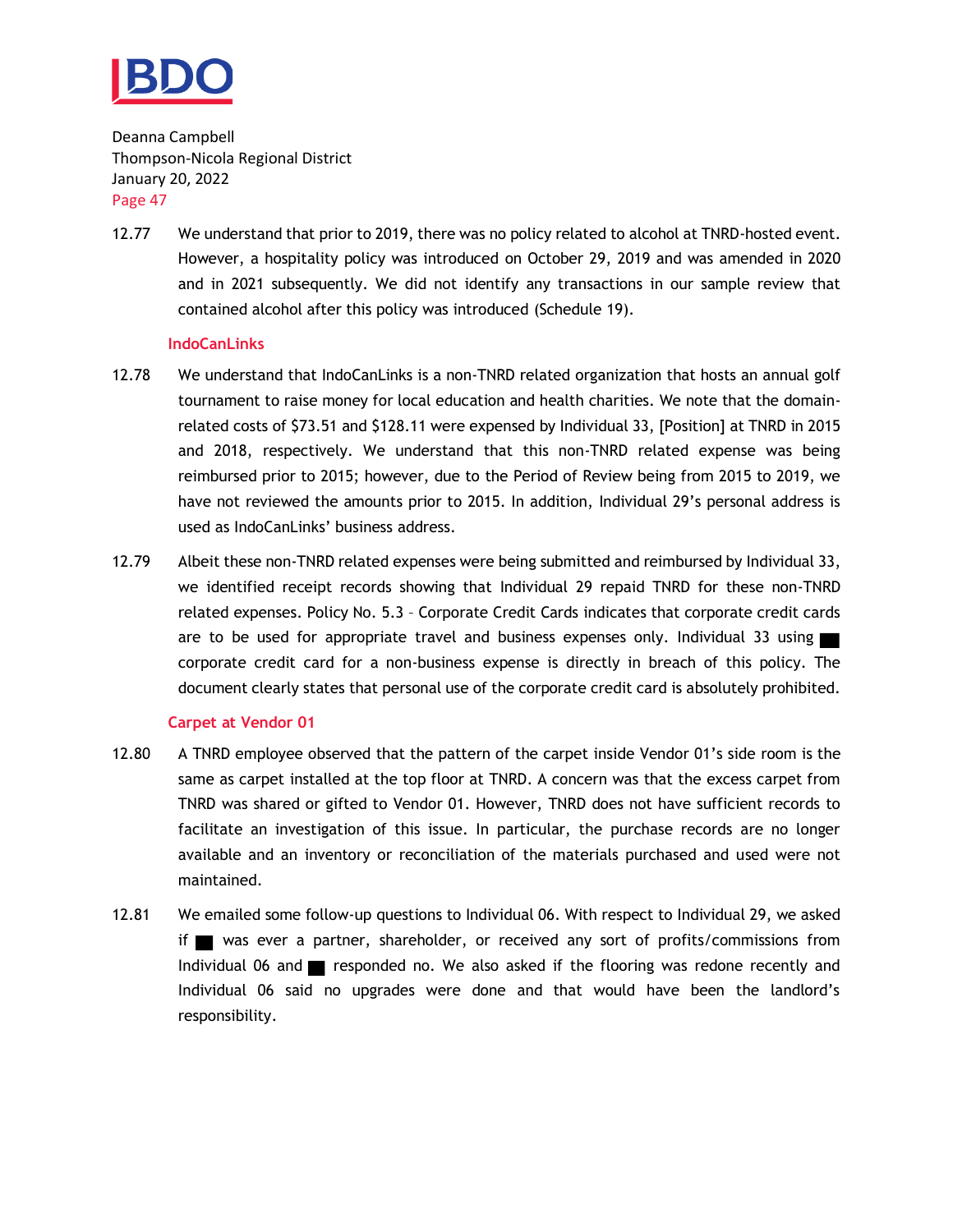

## <span id="page-49-0"></span>**13. PROCUREMENT AND VENDOR REVIEW**

#### **BACKGROUND TO THE ALLEGATIONS**

- 13.1 As a result of our enquiries with regard to the Management and Board expenses review, TNRD management shared with us their concerns over issues/allegations with regard to procurement activities that they would like us to be addressed in our forensic review.
- 13.2 We conducted a review of the general ledger and expenditure records to determine the larger vendors utilised by TNRD, in the Period of Review.
- 13.3 We were further advised during our interviews of concerns over issues/allegations with regard to procurement activities in respect of certain vendors.

#### **VENDORS**

#### **Vendor 01**

- 13.4 Vendor 01 is an establishment in central Kamloops, British Columbia that is frequented by TNRD and it's management and employees. Vendor 01 has therefore been flagged as a vendor of interest, due to frequency and amount spent at Vendor 01 specifically by Individual 29 and we have proceeded to analyse and investigate expenses relating to Vendor 01.
- 13.5 Upon review of TNRD's expenses relating to Vendor 01, it was noted that payments have been made to Vendor 01 for goods and services, both from their Accounts Payable, and paid out through TNRD's corporate VISA, relating to management and Board expenses. Our analysis has consisted of reviewing the supporting documents for Vendor 01 for the years 2017 and 2018. The supporting documents, consisting of invoices/credit card receipts and purchase orders (relating to accounts payable purchases), and payment listings for the years 2017 and 2018.
- 13.6 Based on a review of the supporting documents provided, we noted several payments to Vendor 01 relating to a number of occasions and events.
- 13.7 We have continued to analyze Vendor 01's expenses covered under Individual 29's per diem, and further commentary on some of Vendor 01's expenses under the Event 01 listed below, where Vendor 01 was one of the selected vendors for the event.
- 13.8 In our interview with Individual 06, commented that the relationship between and Individual 29 is entirely of a business nature, with no special arrangements made.

From a contact perspective,  $\blacksquare$  corresponds with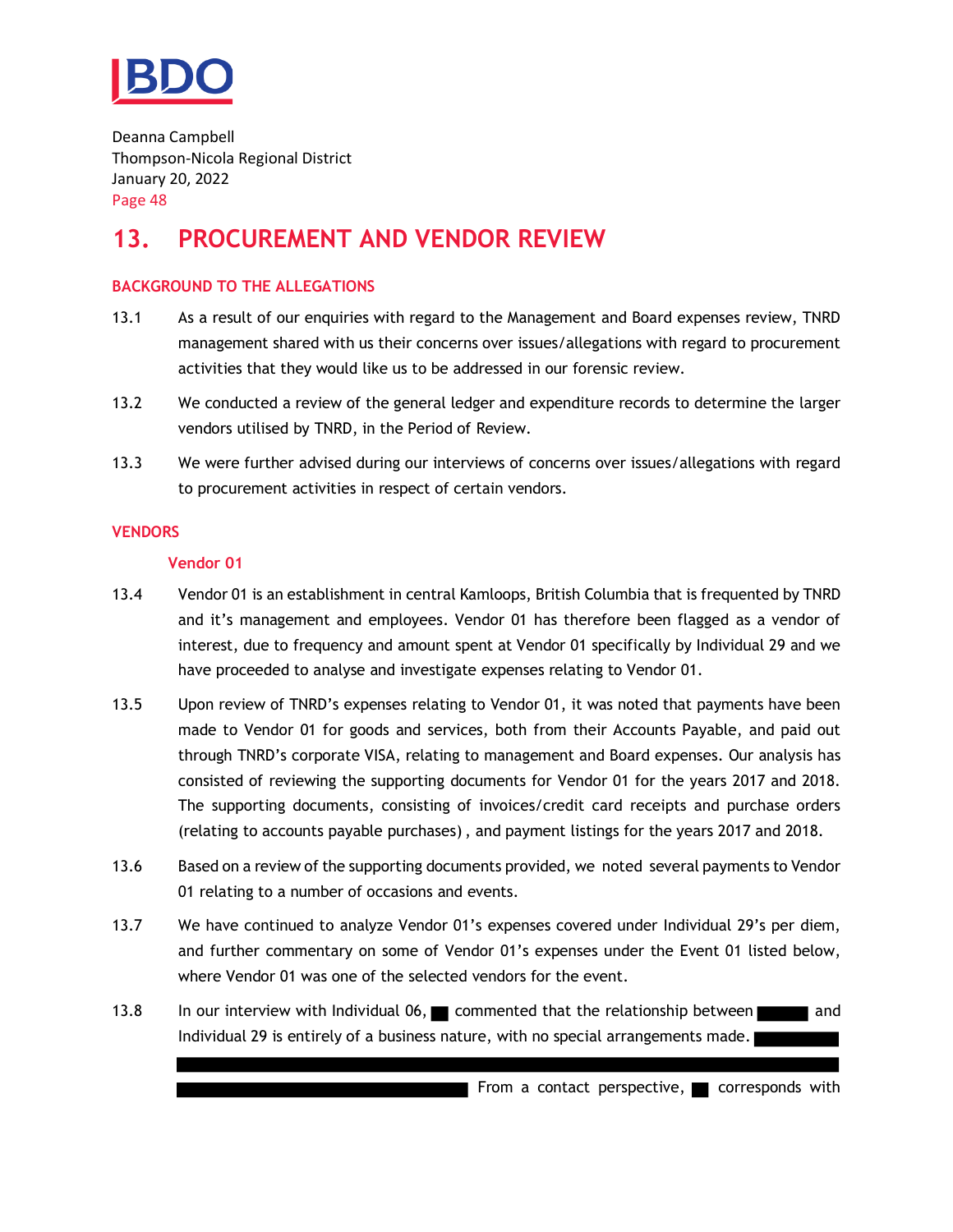

> various employees at TNRD, and says that Individual 29 never made direct orders to Vendor 01. Outside of work, said there was an instance of giving Individual 29 the authorization to sign off on Vendor 01's payroll in 2018 when  $\blacksquare$  was away for a period of 2.5 months. Individual 06 is of the perspective that business and friendship can be separate, and claims that Individual 29 did not favour Vendor 01 in any way as a vendor.

13.9 After our interview with Individual 06, we learned that there are a number of individuals who dined at, or had food catered by, Vendor 01 with Individual 29. These individuals either witnessed Individual 06 suggest that alcohol can be categorized as a non-alcohol item (such as appetizers) or know alcohol was served but never saw a receipt that had alcohol itemized. We asked Individual 06 whether a has offered or in actuality served alcohol while categorizing/billing the item as a non-alcohol item to the TNRD or Individual 29. As of the date of this report, we have not received a response from Individual 06.

#### **Vendor 02**

- 13.10 Vendor 02 provides professional services to TNRD, and have signed several multi-year contracts to do so since 2001. It is noted that TNRD's public procurement process for vendors would occur at the expiration of each contract if the total amount of the contract exceeds \$75,000 (net of taxes).
- 13.11 TNRD delegation bylaw #2664 states under Sole Source Contracts that contracts greater than \$75,000 per year require Board approval after following TNRD's procurement policy and a public procurement process (tender or request for proposal) for non-construction services greater than \$75,000.
- 13.12 BDO noted that the amounts paid to Vendor 02 for the years 2015 to 2019 are as follows (before taxes):
	- 2015: \$74,194 2016: \$69,054 2017: \$73,810 2018: \$75,913 2019: \$76,698
- 13.13 In order to investigate TNRD's adherence to this bylaw, testing has been done to confirm whether or not TNRD has breached their policy to have a public procurement process. Since 2001, no such public procurement process has occurred since the origin of the contract agreement.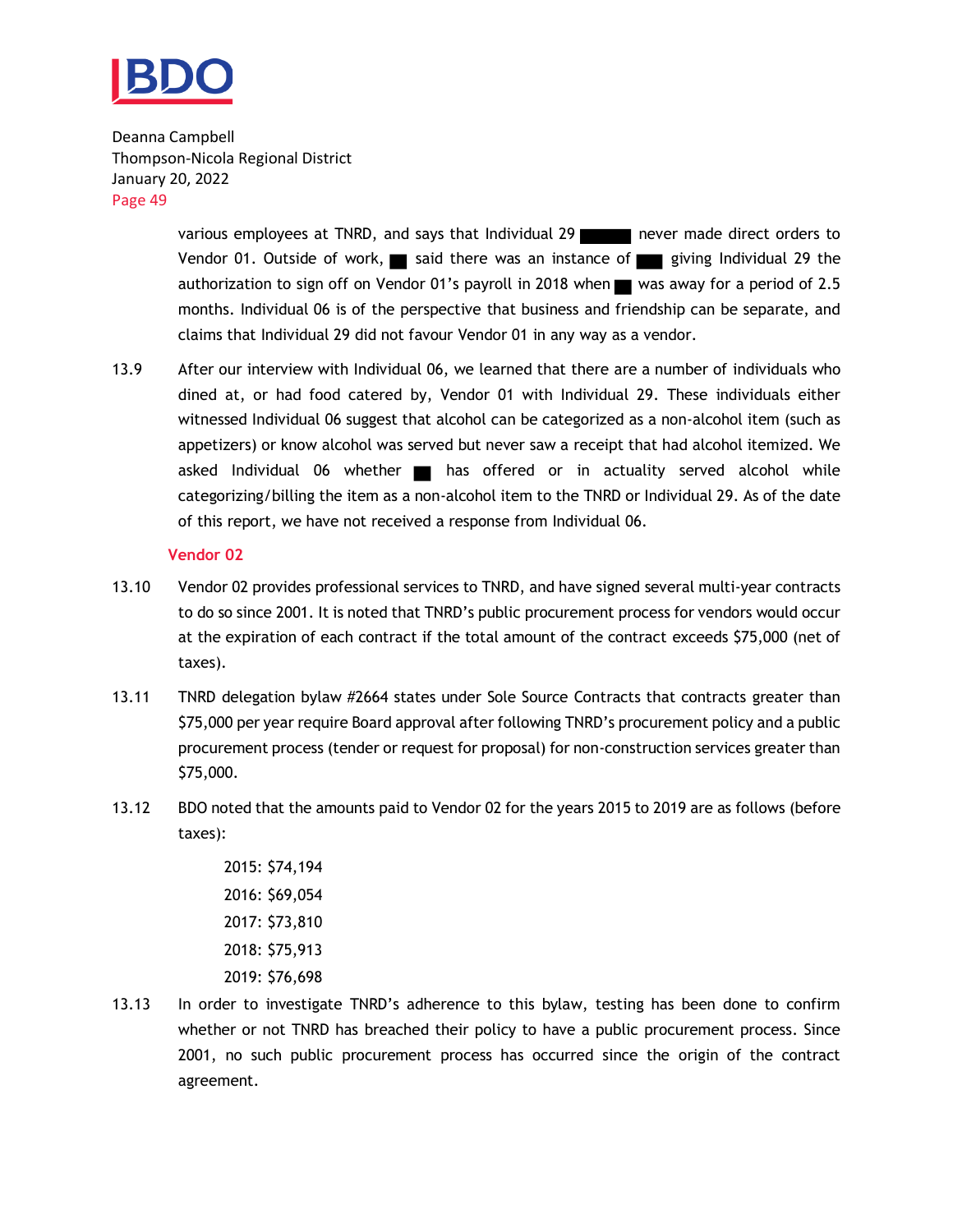

- 13.14 We examined two years that were above and below the \$75,000 limit, to see what were the differentiating costs which resulted in the increase from year to year. We selected years 2016 and 2017 for sampling initially. In 2016, \$69,054 was expensed, and in 2017, \$73,810 was expensed. The difference between the two years is approximately \$4,750, which we reviewed and compared between the two years to assess what is the cause of the difference, and whether these are reasonable business expenses which have been agreed upon in the signed contract. We understand additional purchase orders were raised for services as a result of the wildfires.
- 13.15 The following is a summary of the contracts that were requested, our commentary is as follows for the historical contracts of Vendor 02:
	- 2001 to 2014: Outside the scope of our analysis, therefore these contracts were not reviewed.
	- 2015 July 2016: No contracts were provided during this time frame by TNRD for our review. Based on discussions with TNRD, there is a gap in their contract records for this time period, due to either no contract being in place, or the contract being lost and not saved within their recordkeeping system. As the scope of our analysis is to review contracts that were above and below the tendering process limit of \$75,000, we were able to complete our analysis without this contract by reviewing the years of 2017 and 2019 for our expenses.
	- August 2016 July 2019: The agreement covers the period of 36 months from August 2016 to July 2019, based on the amounts stipulated within Schedule C of this contract.
	- August 2019 July 2020: For the latest agreement that we reviewed, this agreement covers a period of 12 months from August 2019 to July 2020.
- 13.16 As noted above, for our sampling purposes, our sampling approach was to compare the agreed and signed off contract amount with the amounts that were listed on each monthly invoice. This testing method allowed us to examine whether there were any significant discrepancies between the invoice amount and the contract amount, and any one-off costs or discounts. As listed above, while we initially selected the months of 2016 and 2017 for testing, we did not have 2016's contract available for comparison purposes, and were unsure whether TNRD's policy stipulated that the \$75,000 should be before or after taxes, which was confirmed to be before taxes after we began our testing. Therefore, we decided to examine 2019's expensed amount of \$76,698 in further detail.
- 13.17 Our sampling results are as follows: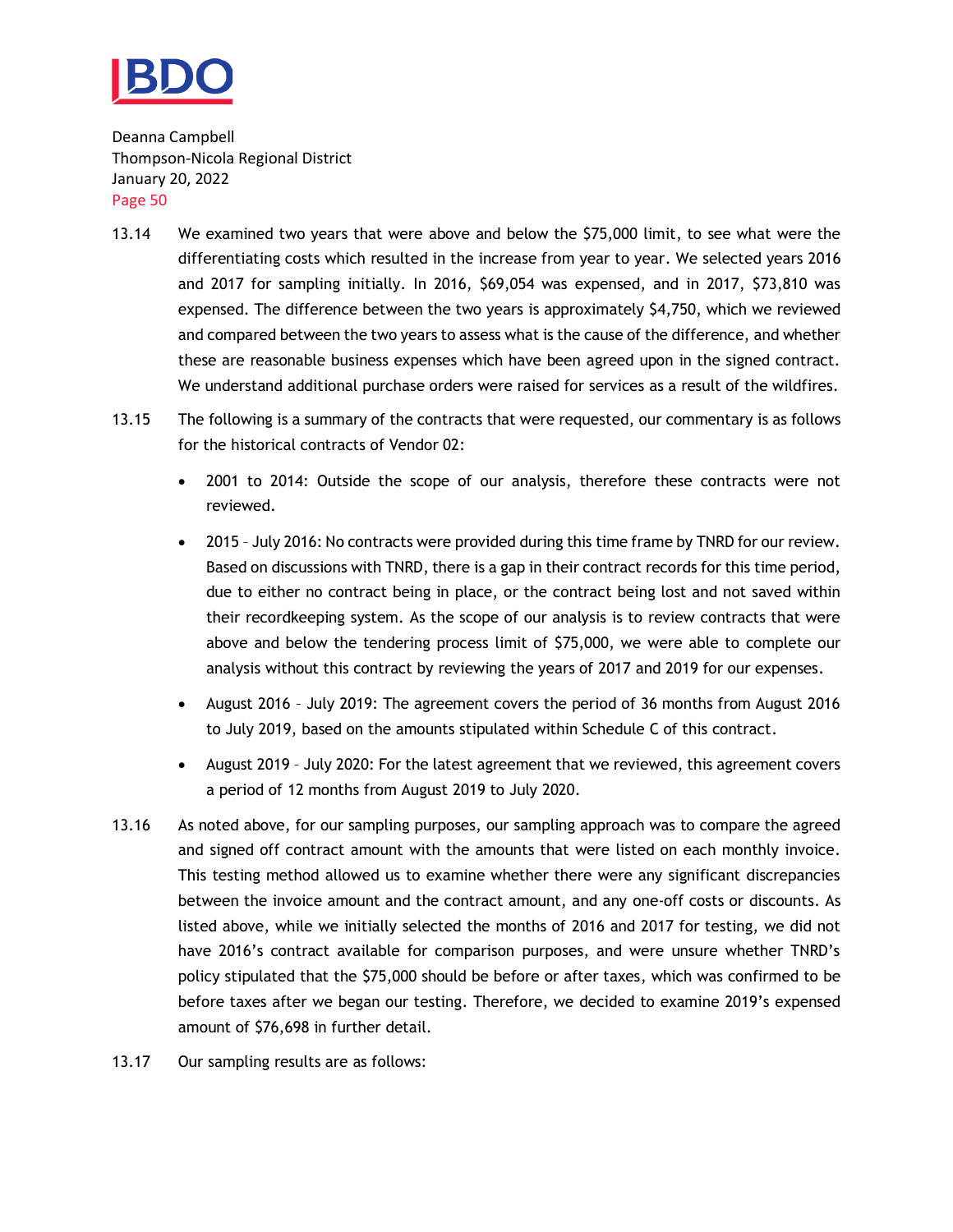

- 2016: As mentioned, for the year of 2016, we were not in a position to compare this against the contract, because as listed above, for the period of January – August 2016, no contract record was available.
- 2017: For the year of 2017, there were no differences noted between the contract amount and the invoice amount. Additional fees on top of the contract amounts included variable costs for services, and a one-off cost in August 2017, for which the additional invoice was reviewed and approved appropriately.
- 2019: For the year of 2019, there were also no differences between the fixed amounts on the contract versus what was expensed out on the invoices. However, we did note that for several months, there were additional fees of \$900 listed as extra services/calls which were not part of the initial contract. Upon investigation/discussion with the client, we found that the fees related to one-off costs for a newer project that was completed in 2018, which were verbally agreed upon.
- 13.18 BDO also reviewed a series of incident reports and complaints from TNRD on internal communications and email correspondence between TNRD and Vendor 02 about the poor service.
- 13.19 In 2017, there was one document noted where comments were compiled together by a staff person at TNRD on several issues noted with the quality of their services.
- 13.20 In 2019, further complaints were communicated by several employees to management and to Vendor 02 as well.
- 13.21 Furthermore, in 2020, there were additional complaints with specific examples of poor service.
- 13.22 We conducted a few interviews with employees and Board members on their thought of Vendor 02 as a vendor. A small number of employees said they didn't notice any issues with Vendor 02 while the majority were vocal that Vendor 02 didn't do a good job during their time of service at TNRD. Employees also commented that they were aware that Vendor 02 has been TNRD's supplier of these services for multiple years (since 2001), and was never tendered out. A board member commented that they thought that Individual 29 was close to the [Position] of Vendor 02, Individual 38, and employees noted Individual 29 refused considering any other services besides Vendor 02. Individual 07 says that after discussing some employee concerns with Vendor 02, thought they corrected some of the issues, but did comment that the newer vendor had better service.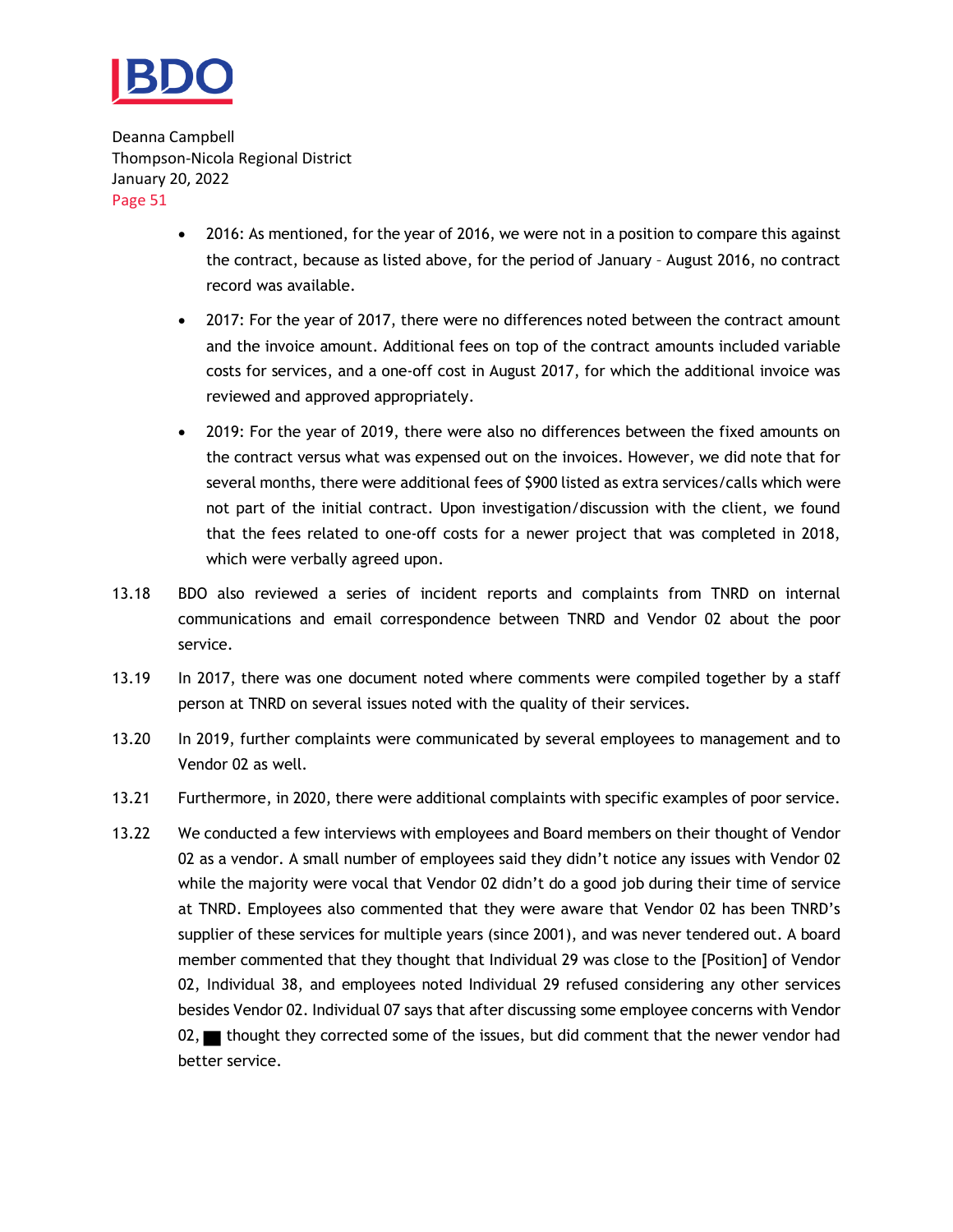

#### **Vendor 03**

- 13.23 Vendor 03 was used by TNRD for various works and projects during the Period of Review, the largest of which was Project 01.
- 13.24 Vendor 03 was owned by Individual 05 and Individual 41 who were also [Positions] of Vendor 03. Individual 05 commented that TNRD is one of Vendor 03's bigger clients.
- 13.25 The concern with Vendor 03 was that additional fees were added on to the original agreed upon contract prices as a result a personal relationship between Individual 29 and the [Positions] of Vendor 03.
- 13.26 Our review led us to examine the expenses for the period of 2015 2019 for Vendor 03, as follows:

2015: \$850 2016: \$10,017 2017: \$118,547 2018: \$1,049,694 2019: \$86,152

- 13.27 We reviewed the Vendor 03 expenditure in 2018 due to it being the largest amount, most notably for Project 01.
- 13.28 Referring to the tendering process, as per TNRD's Bylaw No.2664, 2018, specifically for construction tendering, it states that for projects over \$250,000, the Board of Directors have the authority to approve these projects, and the Board and Corporate Officer have the authority to execute documents connected with these projects. To confirm the Board approval, BDO was provided with the March 23, 2017 Board Meeting Minutes, where it was confirmed that \$600,000 was approved by the Board for Project 01. In addition, TNRD also communicated that an additional \$350,000 was approved as part of an informational report to the Board in a separate document, leading to a total of \$950,000 that was approved for this project.
- 13.29 For the signed contract No. 2018-085, relating to Project 01, we noted that it was signed and approved accordingly by Individual 42, and Individual 09. The signed contract amount was approximately \$865,846 before tax, which is within the \$950,000 Board approved limit.
- 13.30 A listing of the expenses coded as part of Project 01 was provided by TNRD, to which we noted that the total amount expensed across 2018 and 2019 was a total of approximately \$1,089,232. Firstly, we reviewed the payments made during the year for 2018, in the sum of \$1,049,694. We vouched the invoices for these expenses, confirming their amounts, that there were no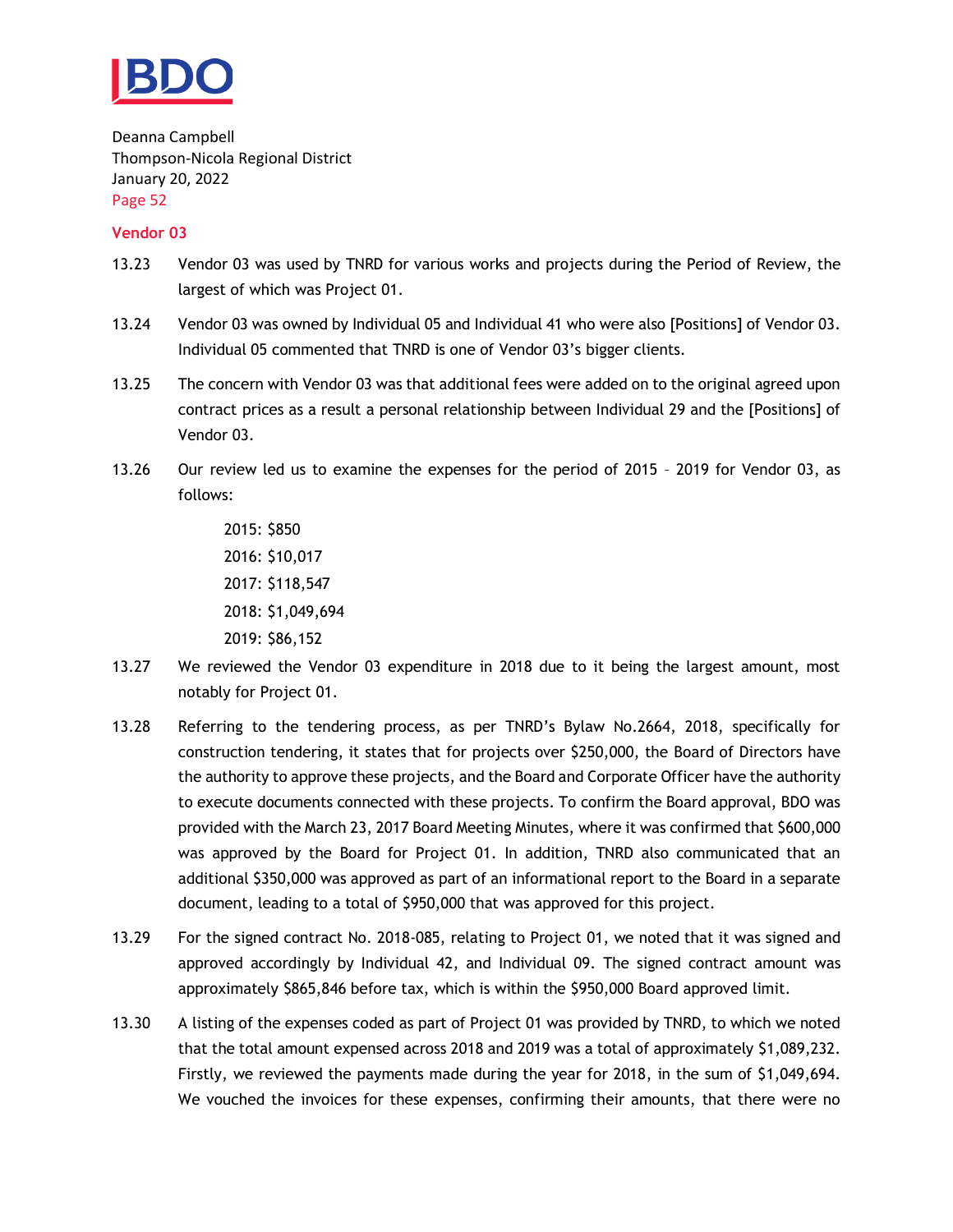

> unusual or non-related construction expenses in terms of their descriptions, and that the documentation listed these projects as being related to Project 01.

- 13.31 The amounts we reviewed for the project's invoices matched the amounts listed for TNRD's general ledger code for Project 01, with a difference of negative \$2,329 noted. As a result, the amount of expenses we confirmed as part of our vouching for the project was \$1,086,903 compared to the \$1,089,232. For non-Project 01 related costs, two unusual expenses we noted which were coded to Project 01 included a \$6,000 grand opening meal for Project 01 from Nandi's Flavours of India, as well as a \$636 meal at Romeo's Kitchen, for which no receipt was available to be reviewed.
- 13.32 Summarizing the above, the budgeted amount which was approved by the Board initially was \$950,000, the signed off contract amount by TNRD and Vendor 03 for Project 01 was approximately \$865,846, while the total amount expensed as part of this project which we confirmed was \$1,086,903. Comparing the difference between the amounts expensed to both the agreed contract amount as well as the Board approved amount, the amount expensed of \$1,086,903 is a difference of \$221,057 compared to the signed contract amount of \$865,846, which is a percentage difference of approximately 25.53%. Comparing the difference between the amount expensed of \$1,086,903 to the Board approved amount of \$950,000, there is a difference of \$136,903, and a percentage difference of approximately 14.41%. Based on discussions with TNRD, while there is a cost overrun present for this project, additional approval is not required from the Board for any cost overruns.

#### Project 02

- 13.33 For the Vendor 03, we have also reviewed another project which was completed in 2017, Project 02. Our analysis consisted of comparing the budgeted amount of the project as agreed upon by the Board to the amounts expensed, as well as comparing the purchase order amounts to their corresponding invoices.
- 13.34 Documents that were provided for our review included the Board meeting minutes where the project was approved, a listing of all of the expenses coded to the project, as well as their corresponding purchase orders and invoices.
- 13.35 For the Board meeting minutes that were provided by TNRD, we noted that \$65,000 was initially approved for the project in September 2015's Board meeting, which was amended to \$250,000 in February 2017's Board meeting, and then finally amended to a maximum limit of \$310,000 during the September 2017 Board meeting. The total amount paid out for the project was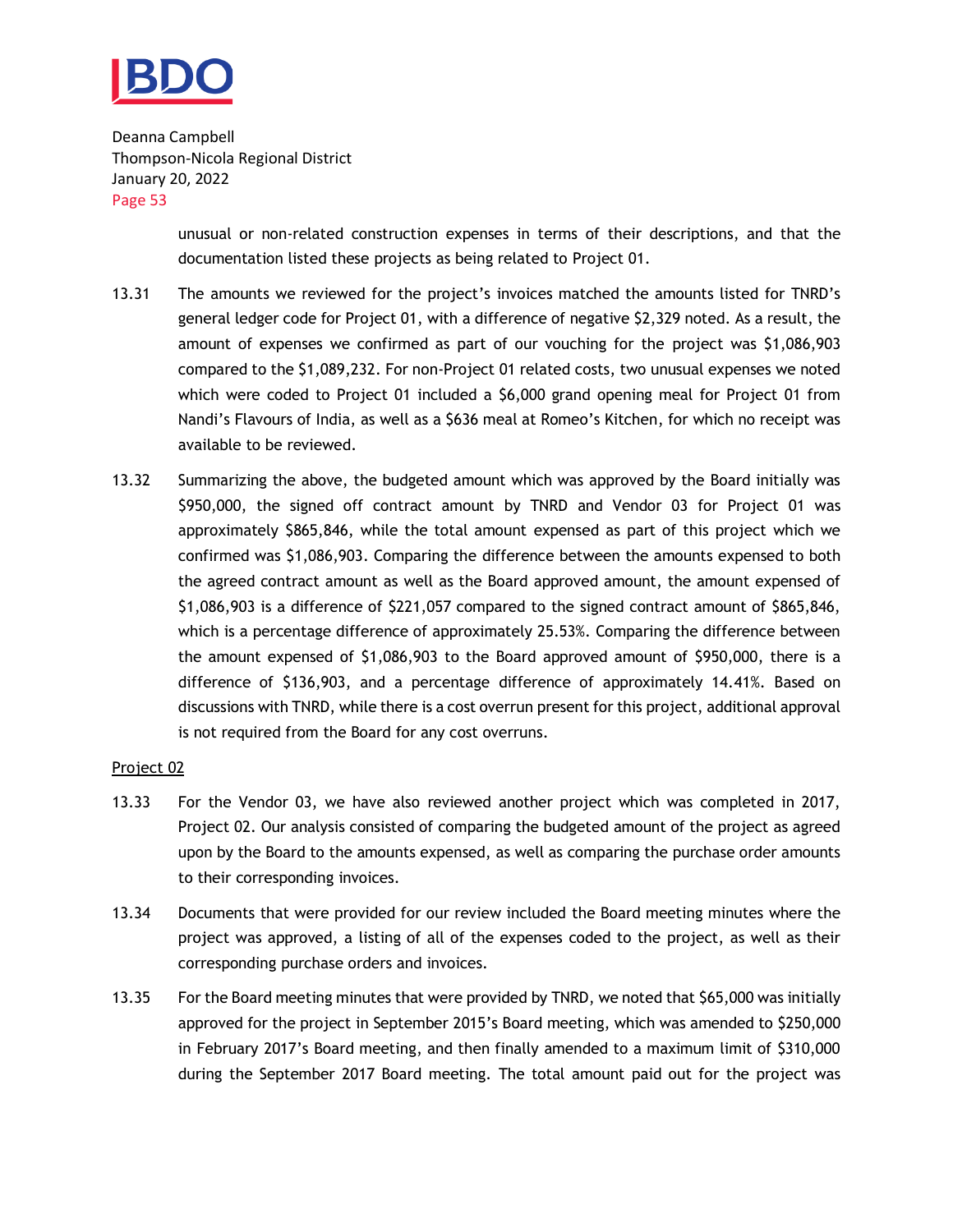

> approximately \$289,000 as per the TNRD's internal expense listing of the project payments, which is within this Board limit of \$310,000.

13.36 We compared the amounts of the purchase orders against the invoices, and there were no differences. We also compared the dates of the purchase orders to the invoices, and all of the purchase orders were dated prior to their corresponding invoices. Lastly, we compared the amounts in the invoices for the project to the amounts that were paid out as per their corresponding cheques, to which no differences were noted.

#### Individual 05's vacation home

- 13.37 As part of our review of Individual 29's emails during our employment at TNRD, we became aware that Individual 29 stayed at Individual 05's vacation home for a week for free. We reviewed an email from Individual 05 to Individual 29 which was sent on August 9th, 2018, before Individual 29 stayed at Individual 05's vacation home, with photographs of a home, the surrounding area, along with instructions for taking care of the home and attractions within the local area. We reviewed a receipt of Individual 29's airfare, to which in flew on September 22, 2018, and flew back on September 29, 2018. We understand that between these dates Individual 29 stayed at Individual 05's vacation home.
- 13.38 During our interview with Individual 05, commented that Individual 29 found out about vacation home through Individual 36, [Position], and that they don't have much of a personal relationship. Individual 29 then inquired with Individual 05 as to whether  $\Box$  could rent the vacation home, but Individual 05 said that didn't rent home, but was welcome to stay there for free. Individual 29 then agreed and Individual 05 says stayed with a relative at Individual 05's vacation home for a week. We understand that Individual 29 did not pay any form of compensation in exchange for stay at Individual 05's vacation home.
- 13.39 The senior leadership and board of TNRD should be cognizant of the ethical risks of requesting and receiving a significant personal benefit from a vendor to TNRD.

#### **Vendor 04**

13.40 Vendor 04 has been providing professional services to the TNRD since at least 1999. There is a 5 year cycle of Board Approval required for renewing the term. In 2016 Vendor 04 went through a renewal process and were re-appointed. We understand that there are concerns surrounding the timing and awarding of this re-appointment and the employment of Individual 29's relative, Individual 23, as an employee with Vendor 04 in Kamloops in 2015. We see from Individual 23's LinkedIn profile that they were employed at Vendor 04 as a [Position]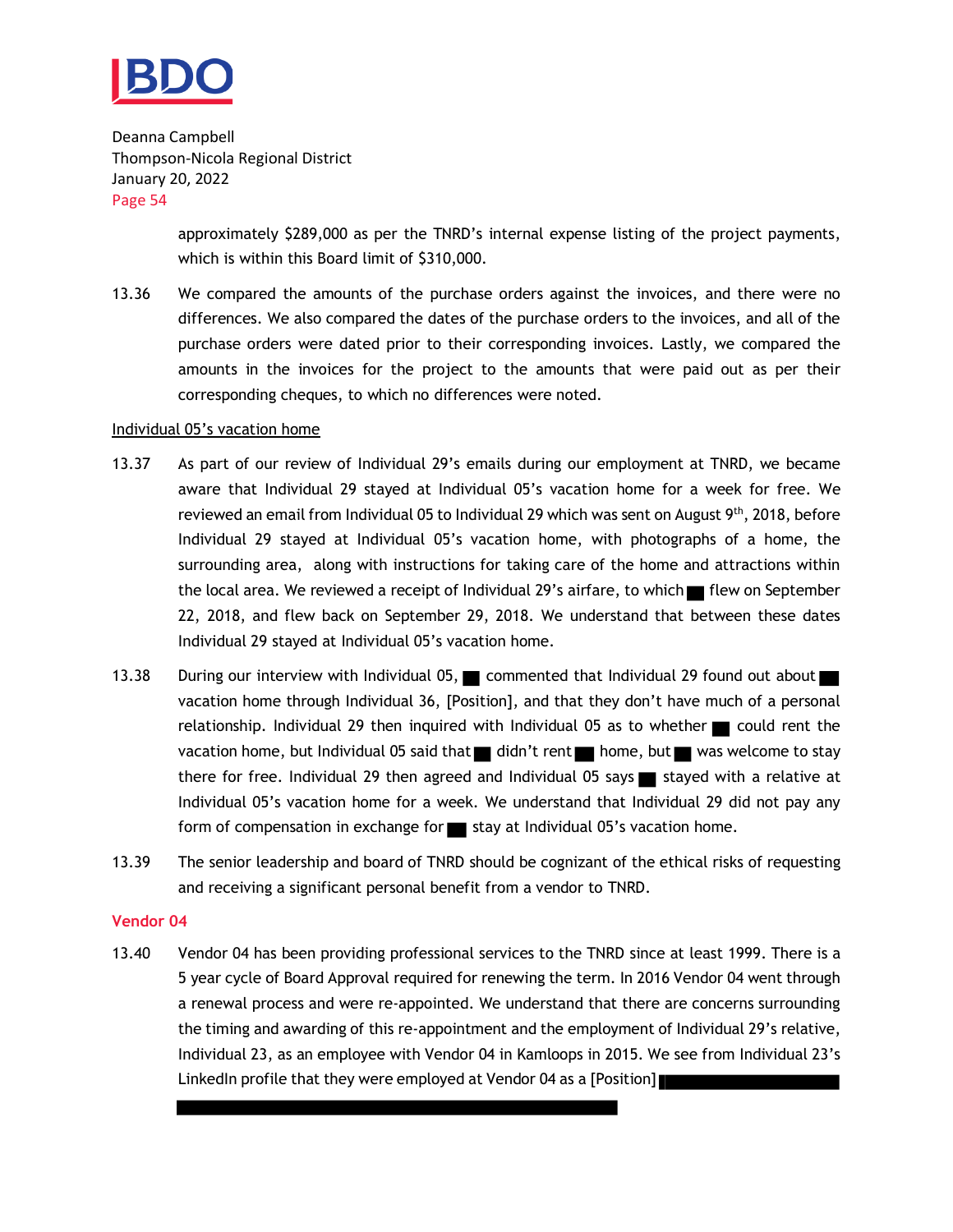

- 13.41 We carried out an interview with Individual 12 the [Position] at Vendor 04, Kamloops on November 29, 2021 and asked about and Vendor 04's relationship with Individual 29, both during the process of the provision of services and also at the time of renewal. Individual 12 explained that relationship with Individual 29 was limited during the provision of services as main point of contact is with the [Position], Individual 16. went on to explain that was not involved in the renewal in 2016 so  $\blacksquare$  could not comment on relationships with Individual 29 at that time.
- 13.42 We asked Individual 12 about the Vendor 04's recruitment of the relative of Individual 29 around the time of the last renewal for that client. We also inquired about Vendor 04 on policies regarding potential conflicts of interest regarding such recruitment and such employees being able to be members of teams providing these services. Individual 12 explained that Vendor 04 has a policy covering restrictions of relatives of clients from being members of the team providing the services but was not aware of internal rules or policies surrounding the recruitment of relatives of clients.
- 13.43 We asked Individual 12 if  $\blacksquare$  knew the date that Individual 29's relative commenced employment with Vendor 04.  $\blacksquare$  said that  $\blacksquare$  could not recall. We asked  $\blacksquare$  to supply us with a copy of Individual 29's relatives application form or letter applying for the position.  $\square$  said that would do so. To the date of this report we have not received the requested document from Vendor 04, due to privacy obligations.

#### **Vendor 05**

13.44 As part of our expense review, we noted that there was an unusual expense labelled as Attic Insulation upgrade for \$6,195 in 2010 from Vendor 05. What is unusual about this expense is that there is no attic space at TNRD. We were unable to uncover much further information on this expense as employees did not remember this particular expense that occurred over a decade ago, and no supporting documentation appears to be available in respect of this expense. Based on our interviews with employees, we understand that Individual 29 had a large renovation done at  $\blacksquare$  house around this time. The employees suggested that there may be a connection associated with this expense, though we are not in a position to verify these concerns.

#### **Vendor 06**

13.45 Individual 13 is a self-contracted employer who was hired by TNRD over the past few years on a contractual basis to assist with tasks such as changing filters, renovations with buildings, etc. Employees thought it was unusual for Individual 13 (a self-contracted employer) to have a TNRD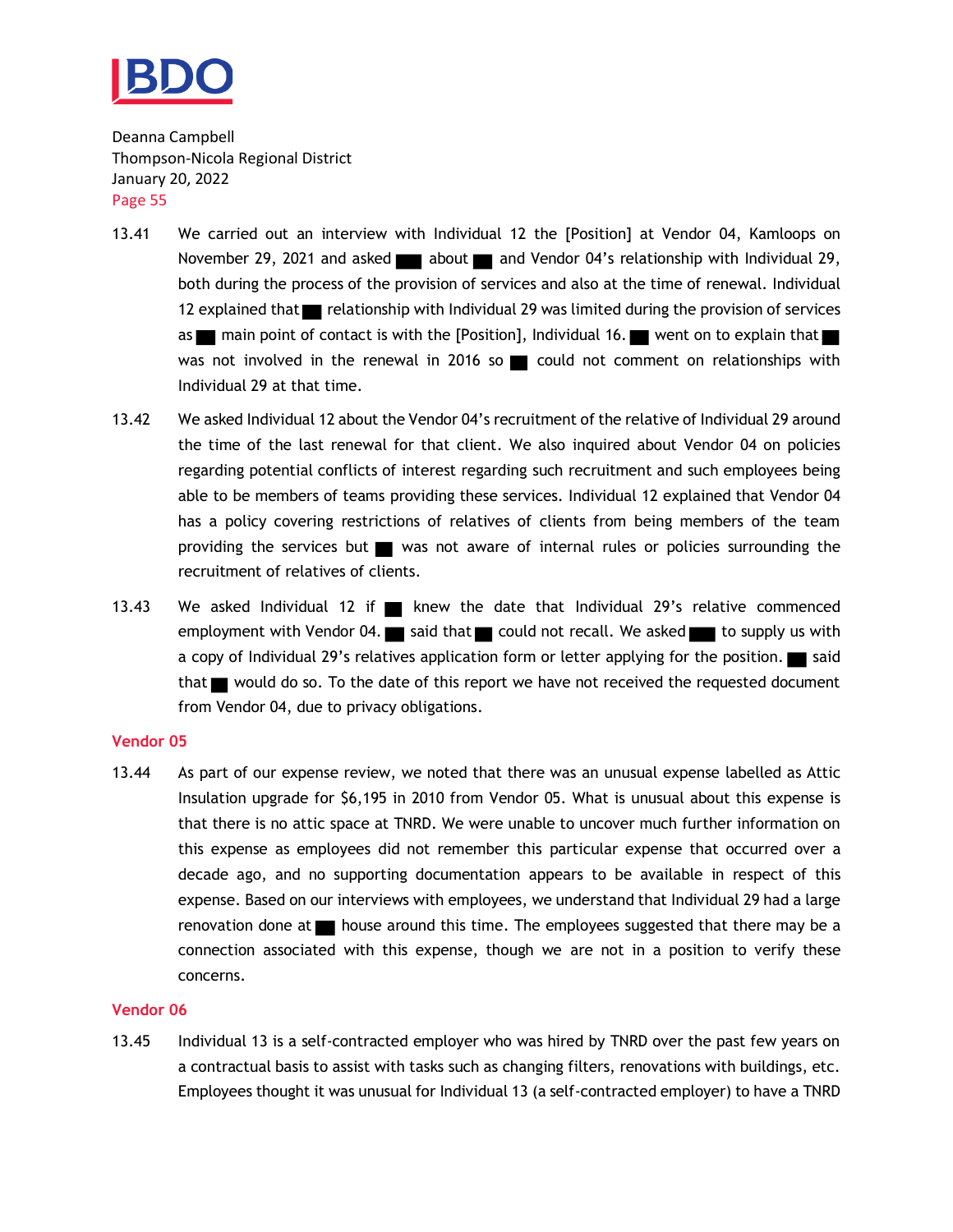

> corporate cell phone, as this was not a common occurrence. Individual 13 advised that  $\blacksquare$  cell phone is paid for by TNRD so that they could call  $\Box$  at any time when they needed help. An employee in the IT department commented on the situation, that "When Individual 29, tells you to get a phone, you just do it." The same employee then commented that while there was no official policy in place, Individual 13's phone bill was on the consolidated billing account, so the employee also commented that managers would have known that Individual 13's phone plan was on there, but no one questioned it. When Individual 13 was interviewed, said that interacted mostly with Individual 36 for maintenance, and claims that does not have much of a relationship or worked directly with Individual 29 for TNRD. However, Individual 13 commented that indid do home renovations on Individual 29's home, but the supplies for these renovations were provided by Individual 29 and not bought by TNRD. We understand a TNRD staff has witnessed Individual 13 using TNRD vehicles for transporting supplies to work on Individual 29's home.

## <span id="page-57-0"></span>**14. OTHER**

#### **EVENT 01**

- 14.1 An additional area of interest in which TNRD expressed concern was Event 01.
- 14.2 For Event 01, TNRD hosted a volunteer dinner on behalf of a funding body. The funding body provided monetary support to community organizations such as TNRD. TNRD's portion of the funding was used to provide financial assistance for this volunteer dinner.
- 14.3 In order to apply for this grant, TNRD had to fill in an application form, in addition to a budget template. These documents were sent to the funding body in order to apply to host the event, and be reimbursed for funds connected with the event.
- 14.4 The information that was provided by TNRD for review included this budget template that was filled out with budgeted and actual expenses for Event 01, the amounts that were coded to the G/L which were expensed as part of Event 01, and the supporting documentation for these expenses.
- 14.5 We thus examined the expenses incurred as part of this event as to whether they actually were Event 01 related expenses, or if there were any unusual items included within the total cost of the evening.
- 14.6 To do this, we reviewed the supporting documentation that was provided by TNRD. The total amount that was expensed as part of the GL for Event 01 was \$118,298.38, with the breakdown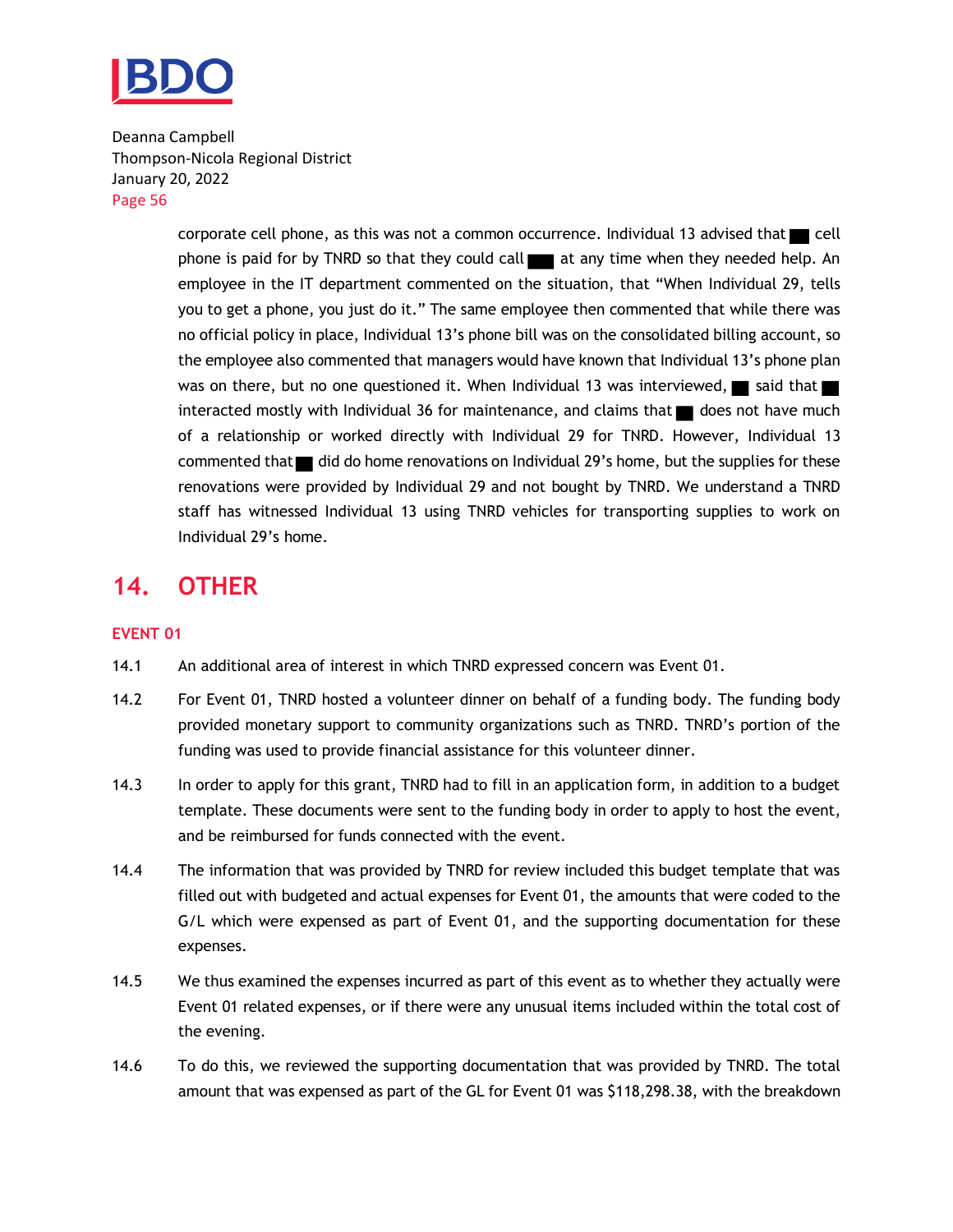

> of eligible vs. non-eligible expenses to be reimbursed as the following, (as communicated by Individual 17, [Position] at TNRD), approximately \$101,449 as eligible expenses, and approximately \$16,849 as non-eligible expenses .

- 14.7 For the purposes of our testing and efficiency, we compared expenses \$1,000 and greater to the supporting invoices that were received. Overall, the majority of these expenses were broken down into different categories by TNRD, with the bulk of them relating to catering, facility rentals, AV/Production and entertainment, and some other categories.
- 14.8 Two categories of expenses were of interest based on our review.
- 14.9 The first relates to a significant amount of fees that were paid to Vendor 01 for the rental of jugs, glasses, plates, and utensils, as well as table cloths, napkins, and other items used for Event 01. The total amount expensed for these items was about \$6,963, which was the sum of \$4,586, and \$2,378. Throughout our interviews, we came to learn that Vendor 01 rented these items from another vendor, and then rented these out back to TNRD with a mark-up.
- 14.10 As we are aware of the close relationship between Individual 06 and Individual 29, there was concern that Vendor 01 may have used an inappropriate mark-up when renting these items back to TNRD. However, our analysis of the prices charged by Vendor 01 and the posted prices from the other vendor indicates that little or no profit markup appears to have been charged by Vendor 01.
- 14.11 The second area of interest was connected with the meal expenses for Event 01. Based on our review, there were a total of three vendors used for the meals.
- 14.12 All three of the expenses amounts listed to be exactly \$9,750.00. Based on the descriptions of the invoices/receipts (no itemized invoices were provided for all three vendors, with two vendors only providing receipts as documentation rather than invoices), each of the three charges related to meals for 650 guests.
- 14.13 In addition, one vendor house back-up that was provided had no signoffs for authorization, unlike the other two receipts which were signed off and approved by both Individual 16 and Individual 29.
- 14.14 On its face, it appeared unusual for there to be orders for three different restaurants for the same event, as each individual invoice for the three vendors listed 650 orders or guests for the dinner. Thus, appeared as if food was being ordered for 650 guests multiplied by three vendors, so food for 1950 people.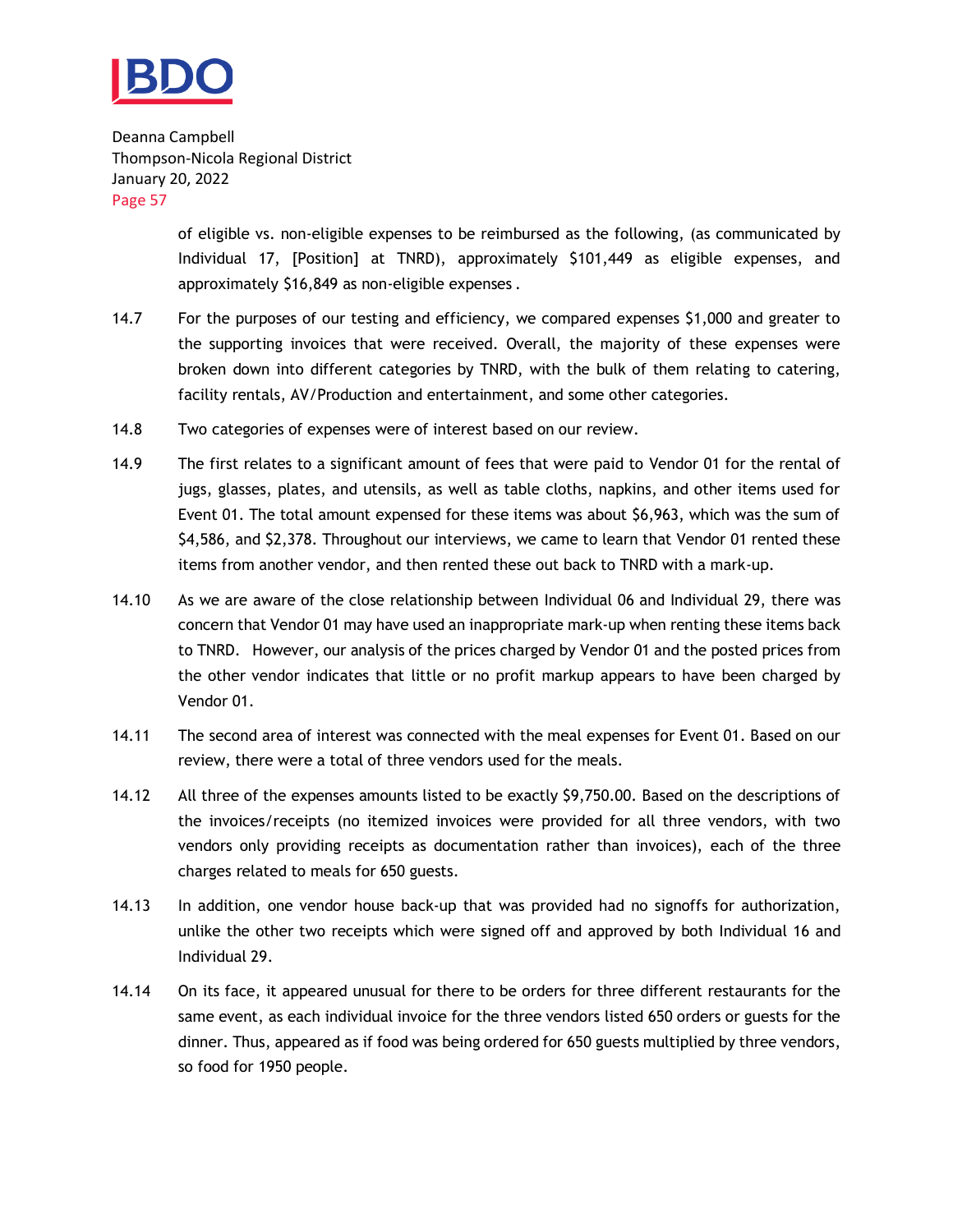

14.15 Based on our interviews with Individual 06 and other employees at TNRD, we noted that the reason behind ordering from three vendors was that the event was noted to be a large group of people (around 650 attendees), with the venue being a hockey arena. The meals in question were not 650 individual dinners provided by each of the three vendors, but rather, a buffet style of various foods provided by each vendor, to serve the 650 people.

#### **CONDUCTING PERSONAL MATTERS DURING REGULAR WORK HOURS**



#### **IndoCanLinks / Rotary Club of Kamloops**

14.19 In our review of Individual 29's emails, we observed a high volume of emails relating to Individual 29's involvement in non-TNRD related matters. Referencing the same TNRD Computer and Portable Device Usage Policy, section 1.11 references the use of company computers or portable devices for private enterprise is not permitted. From 2015 to 2019, emails relating to IndoCanLinks and Rotary Club of Kamloops dramatically increased. Emails relating to these organizations usually surround planning for events, soliciting sponsors/donations, and setting up meetings (frequently at Nandi's).

**Table 21: Number of Individual 29's emails based on our search parameters relating to IndoCanLinks or Rotary Club of Kamloops (2015-2019)**

| <b>Ref</b> | Organization            | 2015 | 2016 | 2017 | 2018 | 2019 | Total |
|------------|-------------------------|------|------|------|------|------|-------|
|            | <b>IndoCanLinks</b>     | 10   |      |      | 90   | 605  | 744   |
|            | Rotary Club of Kamloops | 14   |      | 40   |      | 408  | 560   |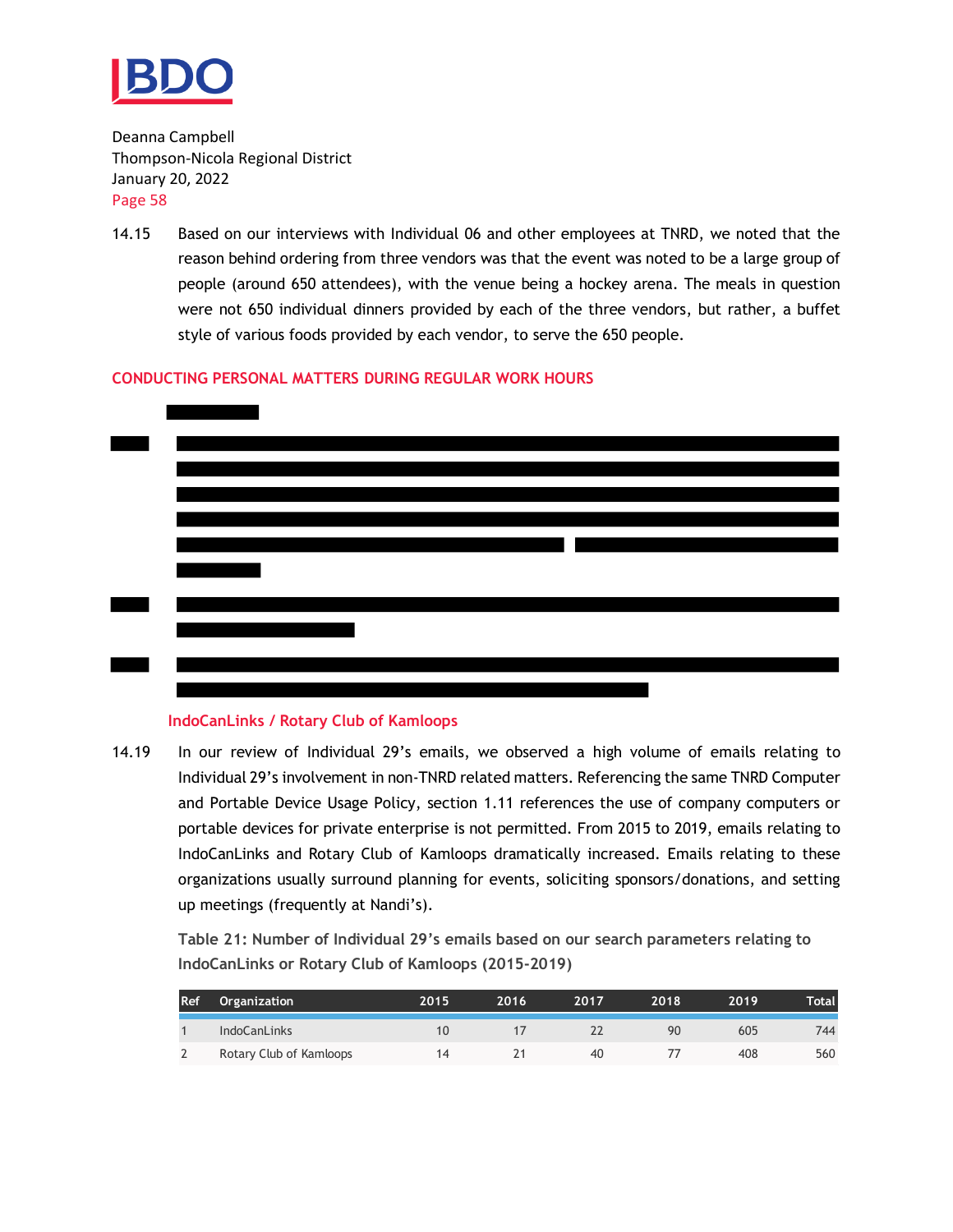

14.20 From 2015 through 2019, there were 530 emails exchanged from 8:30am to 5:30pm that were related to IndoCanLinks (based on our keyword search).

**Individual 29 directing staff to conduct non-TNRD related work**

- 14.21 Based on our interviews, multiple TNRD staff were either directly instructed by Individual 29 to conduct non-TNRD related work or witnessed it. Some examples include:
	- (a) Helping Individual 29 deliver a TV to home using a TNRD truck during work hours;
	- (b) Individual 29 would direct assistant to conduct personal errands, such as dry cleaning, for during regular office hours; and
	- (c) A TNRD staff was instructed by Individual 29 to work on non-TNRD related work during regular office hours, such as organizations IndoCanLinks, Rotary Club of Kamloops, and/or Kamloops Ribfest.
	- (d) A TNRD staff commented that they witnessed Individual 29 making requests to Individual 36 to obtain donations/sponsorship for IndoCanLinks by soliciting TNRD vendors. While we were unable to witness this, we identified an email where Individual 29 copied Individual 36 in  $\blacksquare$  correspondence and asked a vendor to sponsor a hole for IndoCanLinks golf tournament. Individual 36 separately emailed the vendor indicating, "It would be awesome if you could help Individual 29 out on this one.  $\blacksquare$  is the one who okay's all of the P.O.'s I issue, so it would look great on your companies part."

#### **CONFLICT OF INTEREST / RELATIONSHIPS**

#### **Disclosures**

14.22 Individual 29 was required to complete an annual Statement of Disclosure that discloses financial interests and is limited to only. We understand that the Province of British Columbia complies with generally accepted accounting principles in the Public Sector Accounting Handbook. These standards require disclosure of material transactions between related parties that occur at a value other than fair value. This standard applies to Individual 29 and close family members. To date, we have received a copy of the Declaration of Related Party Transactions Involving Key Management Personnel, signed by Individual 29 on July 8, 2019.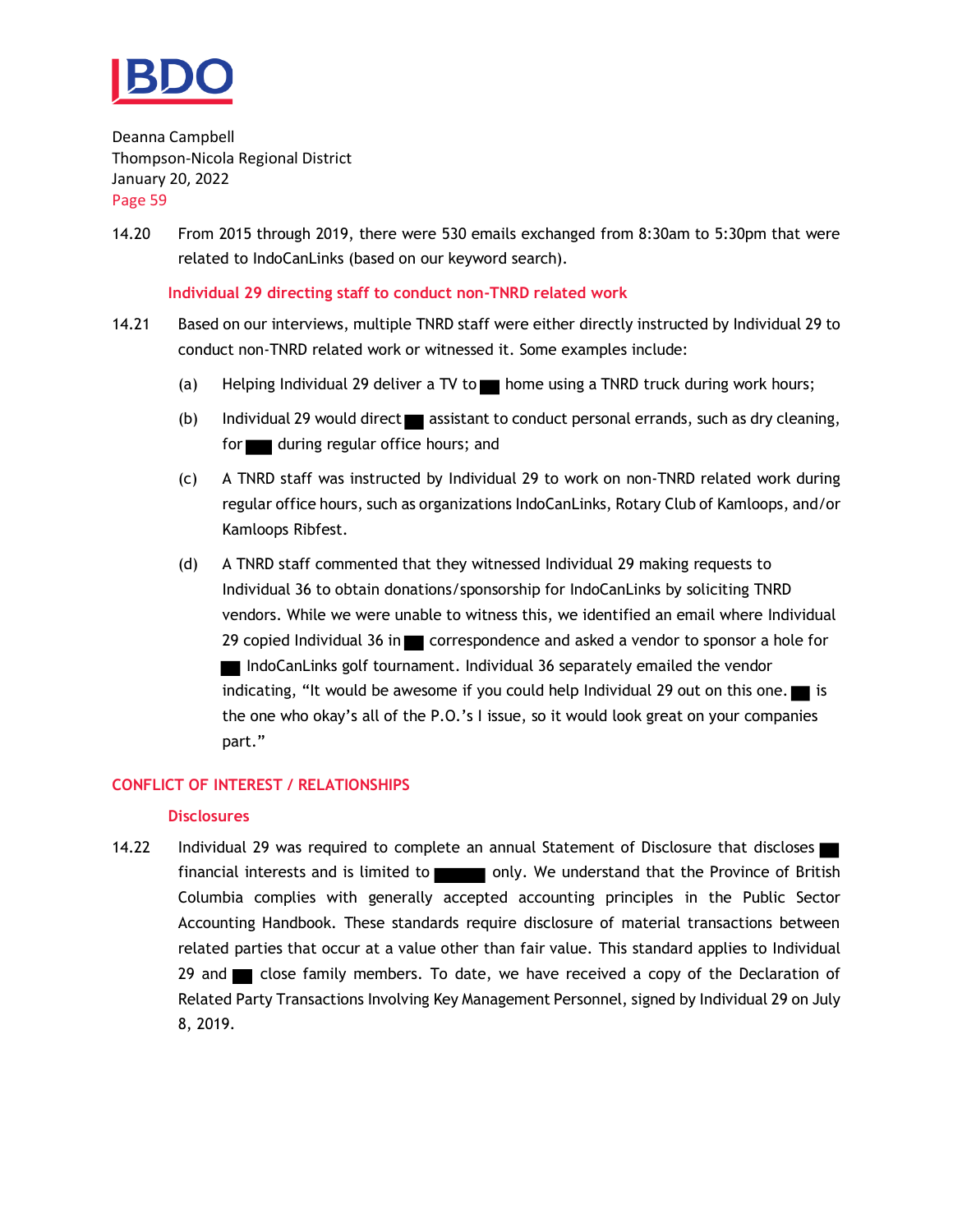

#### **Individual 29's relationships**

- 14.23 In capacity as [Position], we understand Individual 29 had a strong relationship with the Board and with key members of senior management (notably, Individual 16, Individual 26 and Individual 09). Outside of TNRD, we understand Individual 29 served on the organizing committee for IndoCanLinks, is the [Position] at TRU, sits as a [Position] for the Municipal Insurance Association of BC and was involved as part of [Position] for the Rotary Club of Kamloops (Appendix D).
- 14.24 In Appendix D, we have mapped out some of the known relationships and connections of Individual 29. We have highlighted some of these relationships below:
	- (a) Individual 09 worked closely with Individual 29 at TNRD and is involved with the Rotary Club of Kamloops.
	- (b) Individual 06 is a close friend of Individual 29 and is involved with both the Rotary Club of Kamloops and IndoCanLinks. There are numerous events and meetings organized by TNRD, IndoCanLinks or the Rotary Club of Kamloops that were hosted at Nandi's. Several employees have expressed their concern surrounding the frequency of visits or catered meals by TNRD. Based on our analysis, we also note that Nandi's is the most frequented food vendor for TNRD (by amount), and Individual 29 frequented and expensed the most at Nandi's from TNRD. We reviewed emails between Individual 06 and Individual 29 that contained information regarding IndoCanLinks and Rotary Club of Kamloops, to Individual 06 sharing a copy of state agreement and a meeting invitation titled as "Nandi payroll advance".
	- (c) Individual 55 is the [Position] at Thompson Rivers University ("TRU"), where Individual 29 is the [Position]. Individual 55 is also part of the same IndoCanLinks organizing committee.
	- (d) We understand Individual 56 is Individual 55's partner. Individual 56, Individual 29, and a relative, Individual 46, purchased a rental property with the address
	- (e) Individual 10 is the [Position] of Vendor 06. We understand that Individual 10 and Individual 29 have worked together since Individual 29 was a [Position], prior to joining TNRD in 1999. Vendor 06 is a vendor of TNRD for professional services.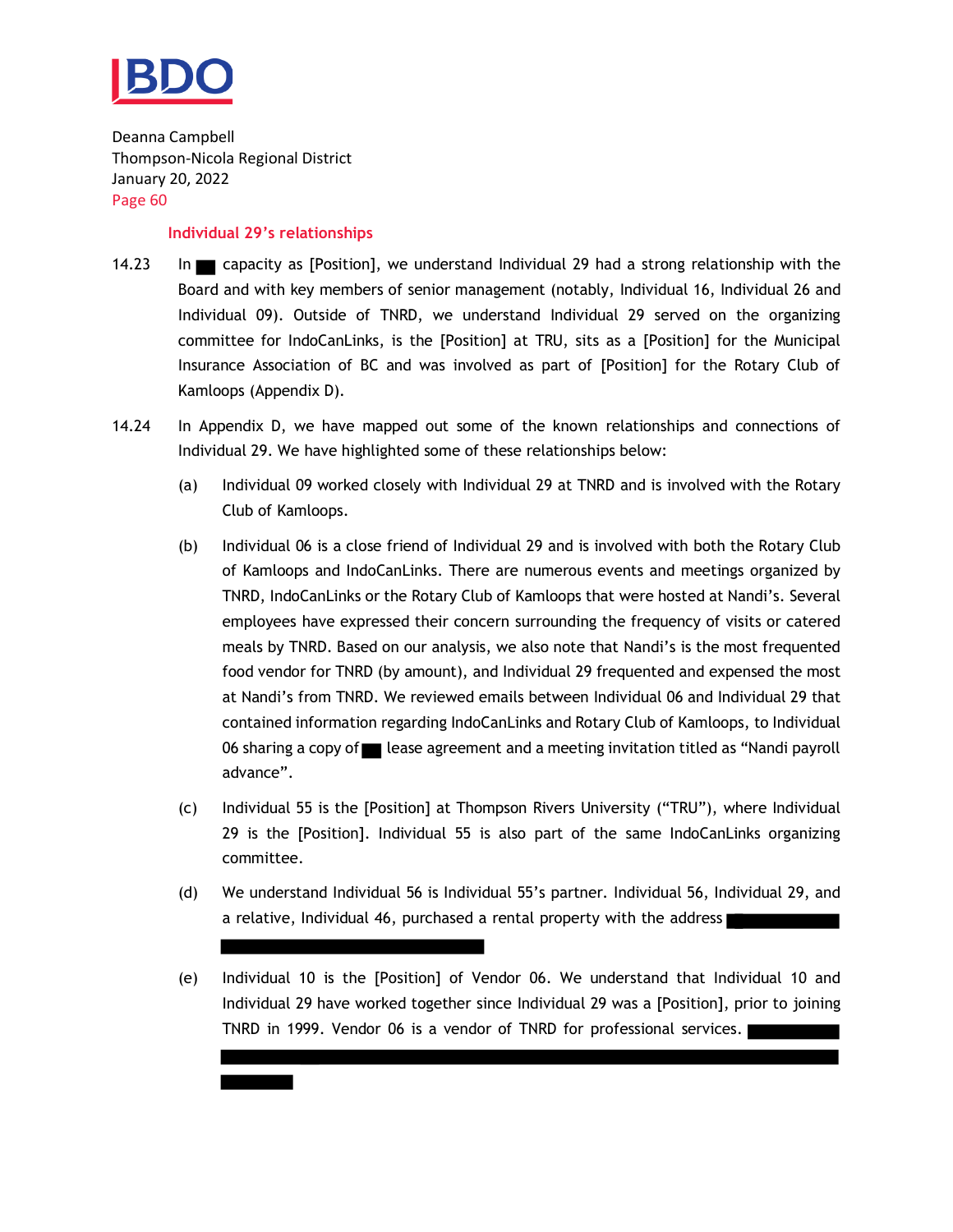

- (f) We identified an unexecuted shareholders' agreement between Individual 46, Individual 56, Individual 10 and Company 05 relating to the shareholders being the beneficial ownership of Company 05, which in turn holds a company providing the same professional services as Vendor 06. Vendor 06 was the other entity listed on the agreement. When we asked Individual 10 whether  $\blacksquare$  has a business relationship with Individual 46, was conducting any business, or owned anything with **. Individual 10 responded that** Vendor 06 has nothing to do with that." In addition, when asked about Individual 46's relationship with Vendor 06, Individual 10 responded, "nothing, that a customer. As the [Position]'s relative, a conflict of interest would arise in owning a company or be a shareholder with any vendors of TNRD, such as with Individual 10 at Vendor 06.
- (g) On November 7, 2011, Individual 29, on behalf of the Board, invited Individual 10 and partner to the Inaugural Board of Directors Meeting and Reception on December 8, 2011. We understand that the purpose of the meeting is for the election of the Chair and Vice Chair of the Board and is meant for elected officials and potentially their family. Based on our correspondence with Management, it is unclear why Individual 10 would be invited to this event.
- (h) Individual 29's relative, Individual 23,

We understand that Individual 29 also worked at Vendor 04 and that Vendor 04 has been providing services to the TNRD for over several decades.

(i) There is a Daybreak Rotary Raffle at an event called Ribfest, and Individual 46 and Individual 48 won groceries for a year in

Please contact us if you would like to discuss the content contained within this Report.

Yours very truly,

S. Padgett

Jervis Rodrigues, CPA, CA, CFE, CIRP, LIT Simon Padgett, CPA, CGA, FCCA (UK), CFE, MBA Partner - Advisory Services Leader Director Forensic Disputes and Investigations<br>BDO Canada LLP BDO Canada LLP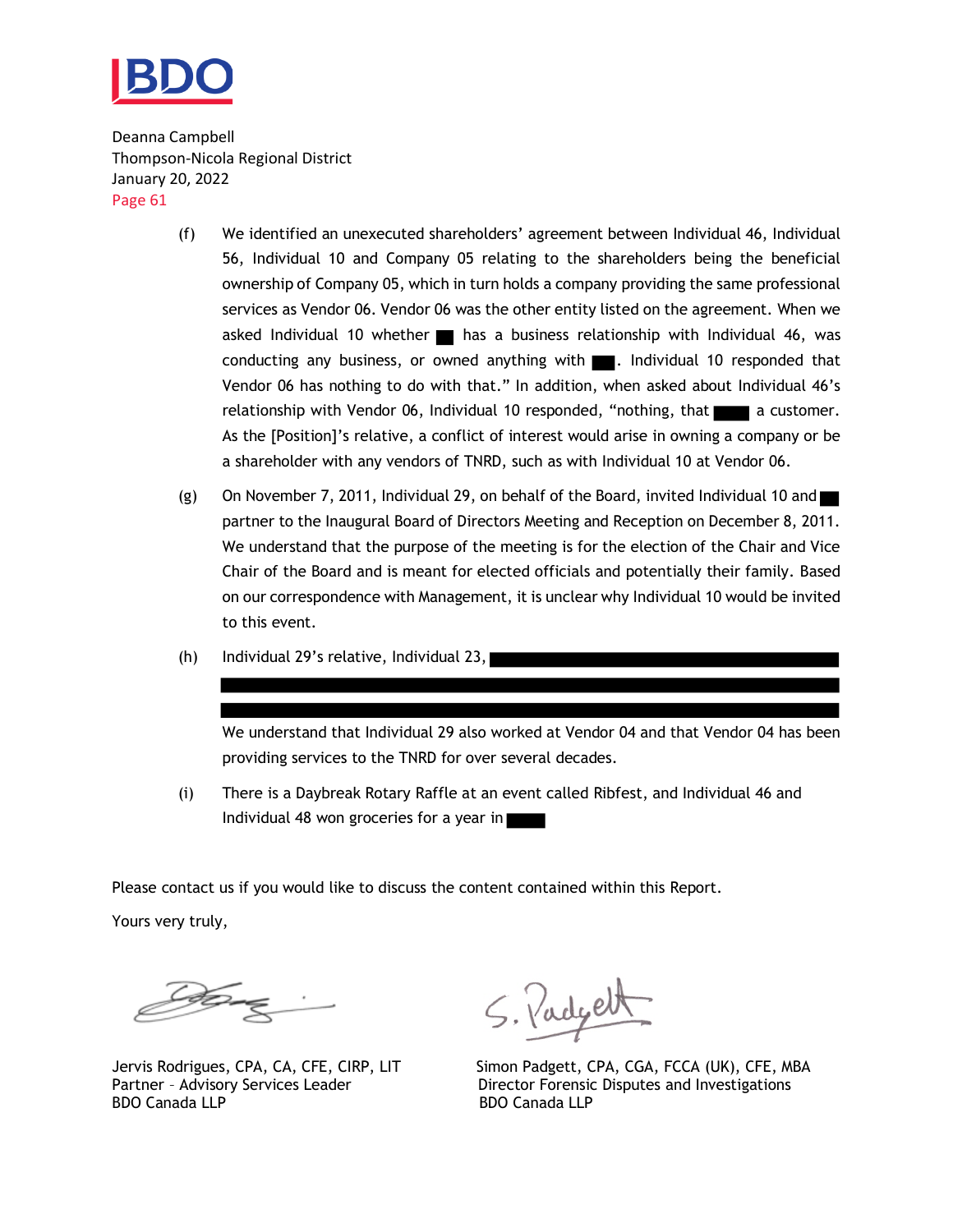# <span id="page-63-0"></span>**APPENDIX A – SEARCH TERMS AND CRITERIA FOR EMAIL/DOCUMENT REVIEW**

Using keyword filters, we processed the population for documents of interest. After conducting the keyword searches and applying the below-specified criteria, 12,377 records were identified for manual examination.

| Ref.                    | <b>Search Terms</b>    |
|-------------------------|------------------------|
| 1                       |                        |
| $\overline{c}$          |                        |
| $\overline{3}$          |                        |
| $\overline{\mathbf{4}}$ | Individual 47          |
| 5                       | Individual 19          |
| 6                       | Apartment              |
| 7                       | <b>Backpacks</b>       |
| 8                       | Individual 21          |
| 9                       |                        |
| 10                      | <b>Bitcoin</b>         |
| 11                      | <b>Bribe</b>           |
| 12                      | <b>Building Permit</b> |
| 13                      | Car                    |
| 14                      | Individual 09          |
| 15                      | Cash                   |
| 16                      | Casino                 |
| 17                      | Crypto                 |
| 18                      | Individual 11          |
| 19                      | Individual 26          |
| 20                      | Deck                   |
| 21                      | Dishwasher             |
| 22                      | Individual 08          |
| 23                      | Individual 16          |
| 24                      |                        |
| 25                      | <b>Excel kitchens</b>  |
| 26                      | Favour                 |
| 27                      | Fitbit                 |
| 28                      | Fraud                  |
| 29                      | Fund                   |
| 30                      | Funds                  |
| 31                      | Garage                 |
| 32                      | Individual 74          |
| 33                      |                        |
| 34                      | Gift cards             |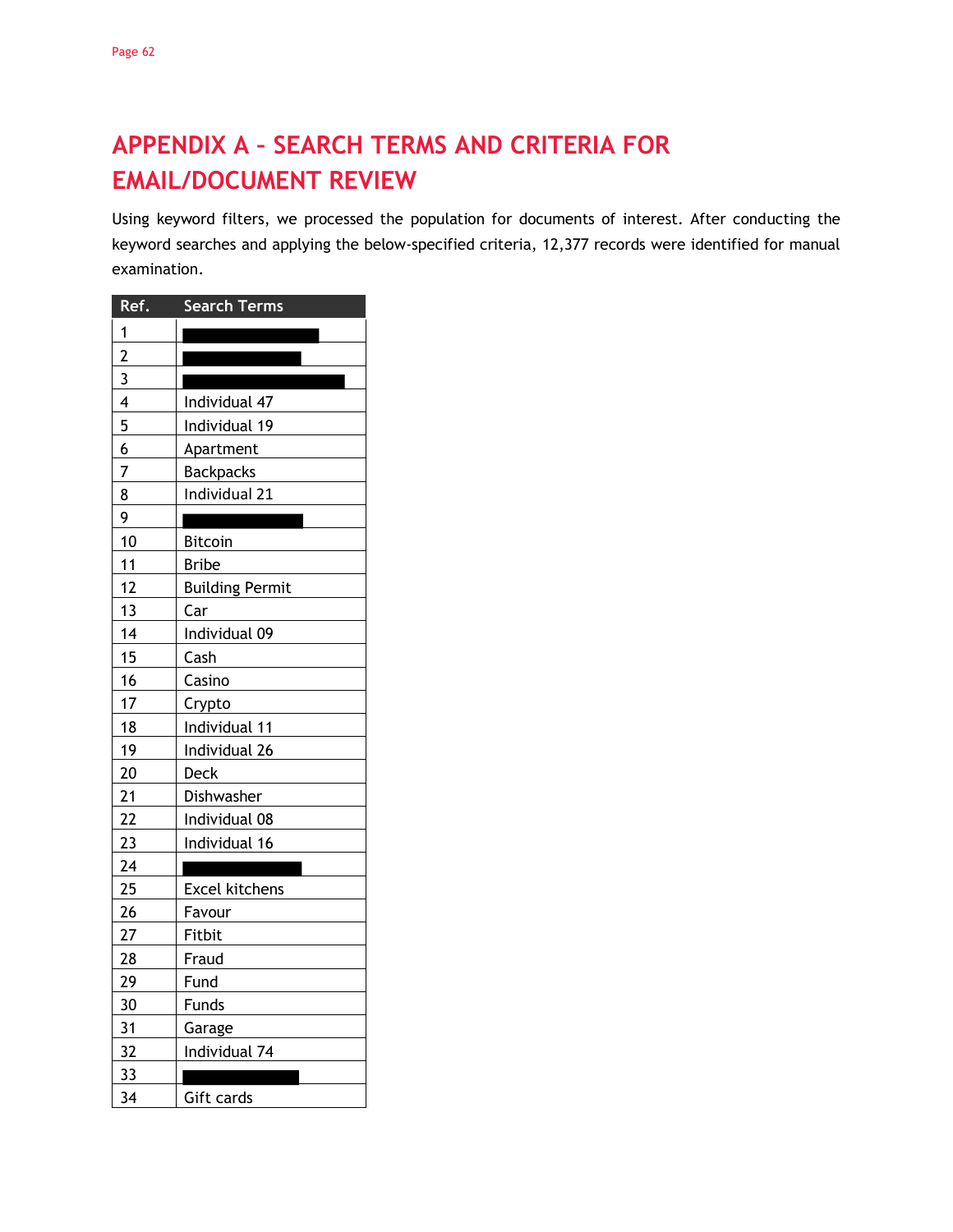| Ref. | <b>Search Terms</b>  |
|------|----------------------|
| 35   | Goldie               |
| 36   | Golf tournament      |
| 37   | Greed                |
| 38   | Greedy               |
| 39   | Holiday              |
| 40   | Home Renovations     |
| 41   | Individual 07        |
| 42   | IndoCanLinks         |
| 43   | Individual 27        |
| 44   | Jewelry              |
| 45   | Individual 28        |
| 46   | Kamcraft             |
| 47   |                      |
| 48   | <b>Kick back</b>     |
| 49   | Kick-back            |
| 50   | Kitchen              |
| 51   | Kitchen cabinets     |
| 52   | <b>KPMG</b>          |
| 53   | Individual 01        |
| 54   | Individual 46        |
| 55   |                      |
| 56   |                      |
| 57   | <b>Mission flats</b> |
| 58   | Individual 70        |
| 59   | Mortgage             |
| 60   |                      |
| 61   | Necklace             |
| 62   | Individual 55        |
| 63   | Pay                  |
| 64   | Payments             |
| 65   | Individual 63        |
| 66   | Pool                 |
| 67   | Individual 32        |
| 68   | Individual 33        |
| 69   | <b>RBC</b> building  |
| 70   | Individual 34        |
| 71   | Rich                 |
| 72   | Individual 02        |
| 73   | Scam                 |
| 74   |                      |
| 75   |                      |
| 76   |                      |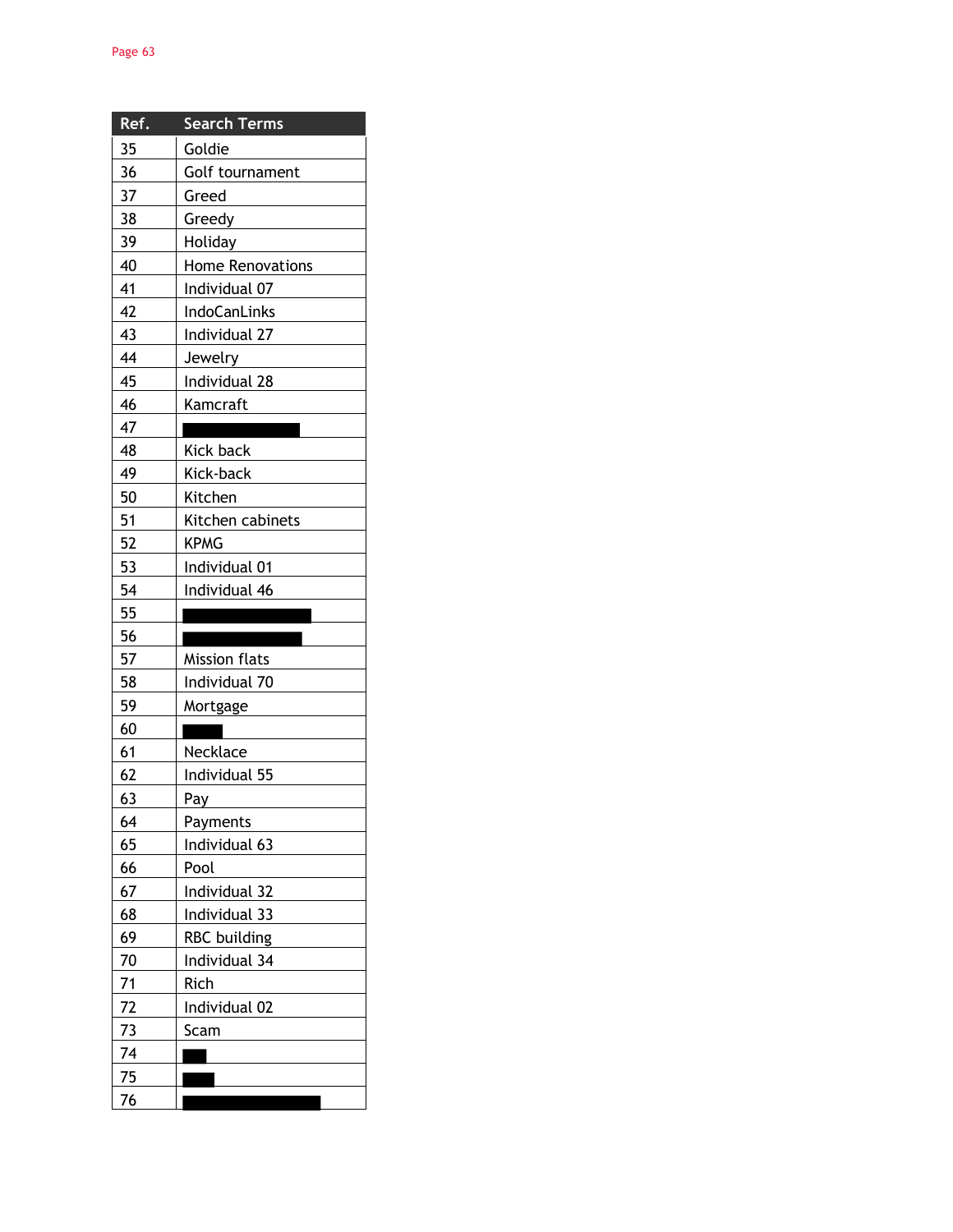| Ref. | <b>Search Terms</b> |
|------|---------------------|
| 77   | Individual 04       |
| 78   |                     |
| 79   |                     |
| 80   | Individual 14       |
| 81   | Team equipment      |
| 82   | Terra               |
| 83   | Individual 36       |
| 84   |                     |
| 85   | <b>Trusses</b>      |
| 86   | Individual 37       |
| 87   | Wealth              |
| 88   | Weddings            |
| 89   |                     |
| 90   | Wire transfer       |

#### **Additional criteria:**

- 1. Date is within our Period of Review from January 1, 2015 to December 31, 2019;
- 2. A number of key-words were Excluded out of scope items in our search;
- 3. Excluded emails from the following senders:
	- (a) "IndoCanLinks Registration [noreply@tru.ca]"
	- (b) "IndoCanLinks Sponsorship [noreply@tru.ca]"
	- (c) "FormAssembly [no-reply@formassembly.com]"; and
	- (d) KamloopsMatters.com [headlines@kamloopsmatters.com].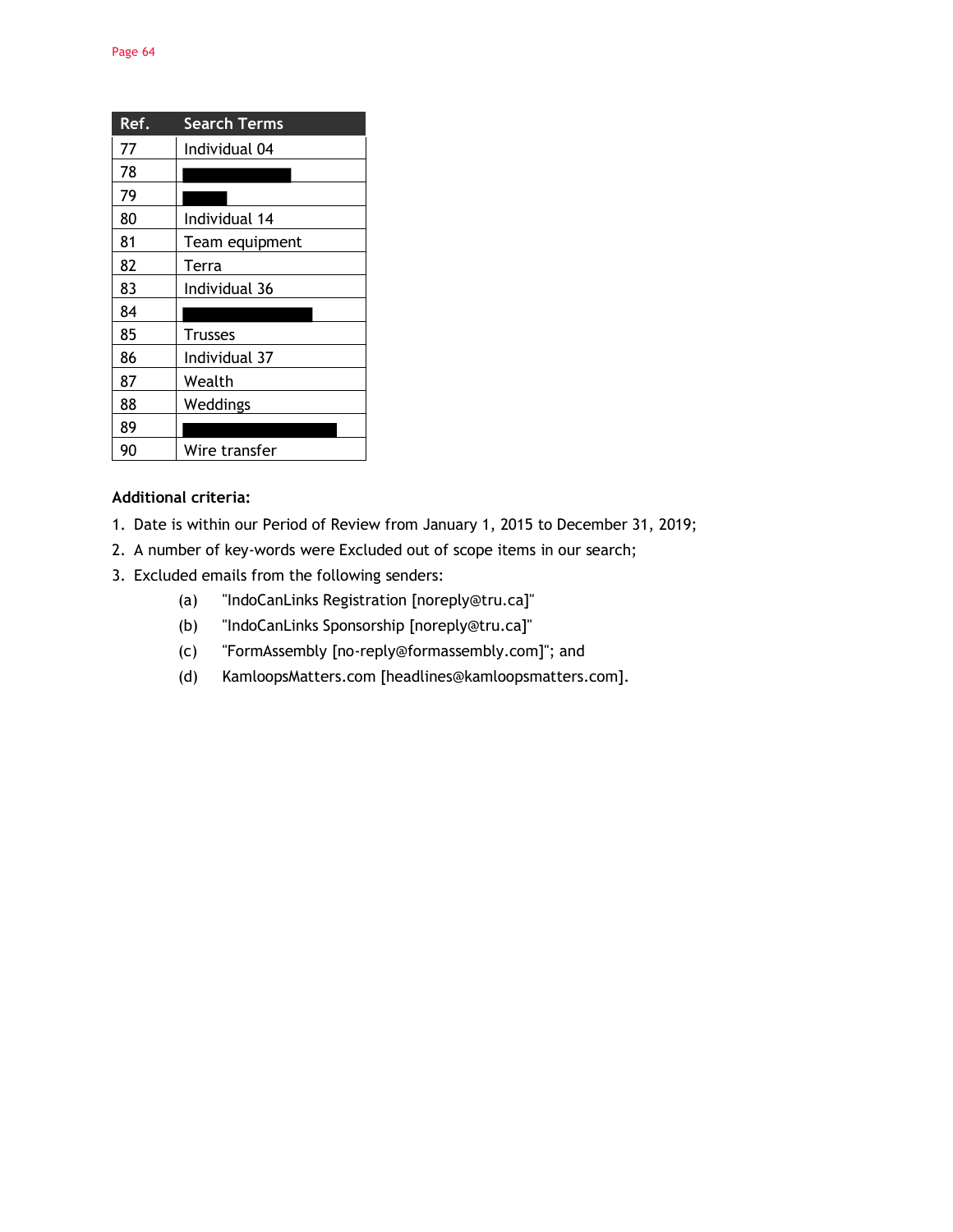## <span id="page-66-0"></span>**APPENDIX B – DEFINITIONS**

**Bullying and harassment:** (a) includes any inappropriate conduct or comment by a person towards a worker that the person knew or reasonably ought to have known would cause that worker to be humiliated or intimidated, but (b) excludes any reasonable action taken by an employer or supervisor relating to the management and direction of workers or the place of employment.

**Bribery**: *The offering, giving, receiving, or soliciting of anything of value to influence an official act or business decision. There are two types:*

- a) Commercial bribery: *The corruption of a private individual to gain a commercial or business advantage.*
- b) Official bribery: *The corruption of a public official to influence an official act of government.*

**Conflict of Interests**: *An employee or agent has an undisclosed personal or economic interest in a transaction that adversely affects their professional role.*

**Corruption**: *The wrongful use of influence to procure a benefit for the actor or another person, contrary to their duty or the rights of others.* Examples of corrupt payments can include:

- *a) Free use of or discounted rent for housing or vehicles, or;*
- *b) Selling or leasing property to the recipient at a value that is less than the fair market value.*

**Fraud**: *A knowing misrepresentation of the truth or concealment of a material fact to induce another to act to his or her detriment.*

**Internal fraud or occupational fraud**: *the use of one's occupation for personal enrichment through the deliberate misuse or misapplication of the organization's resources or assets.*

**Intimidation:** *To frighten or threaten someone, usually in order to persuade them to do something that you want them to do.*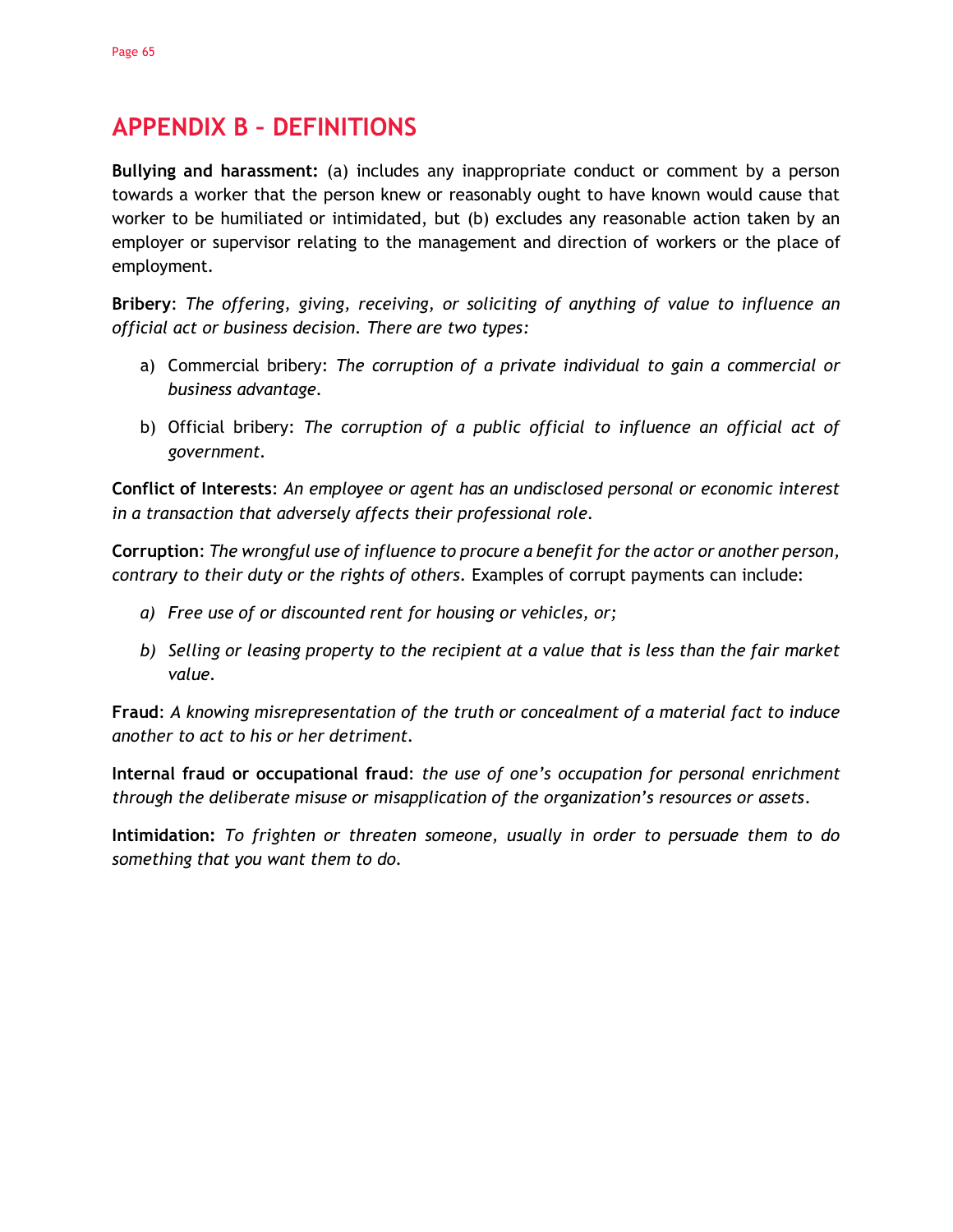

# <span id="page-67-0"></span>**APPENDIX C – COMPARISON OF CAO REMUNERATION AND EXPENSES**